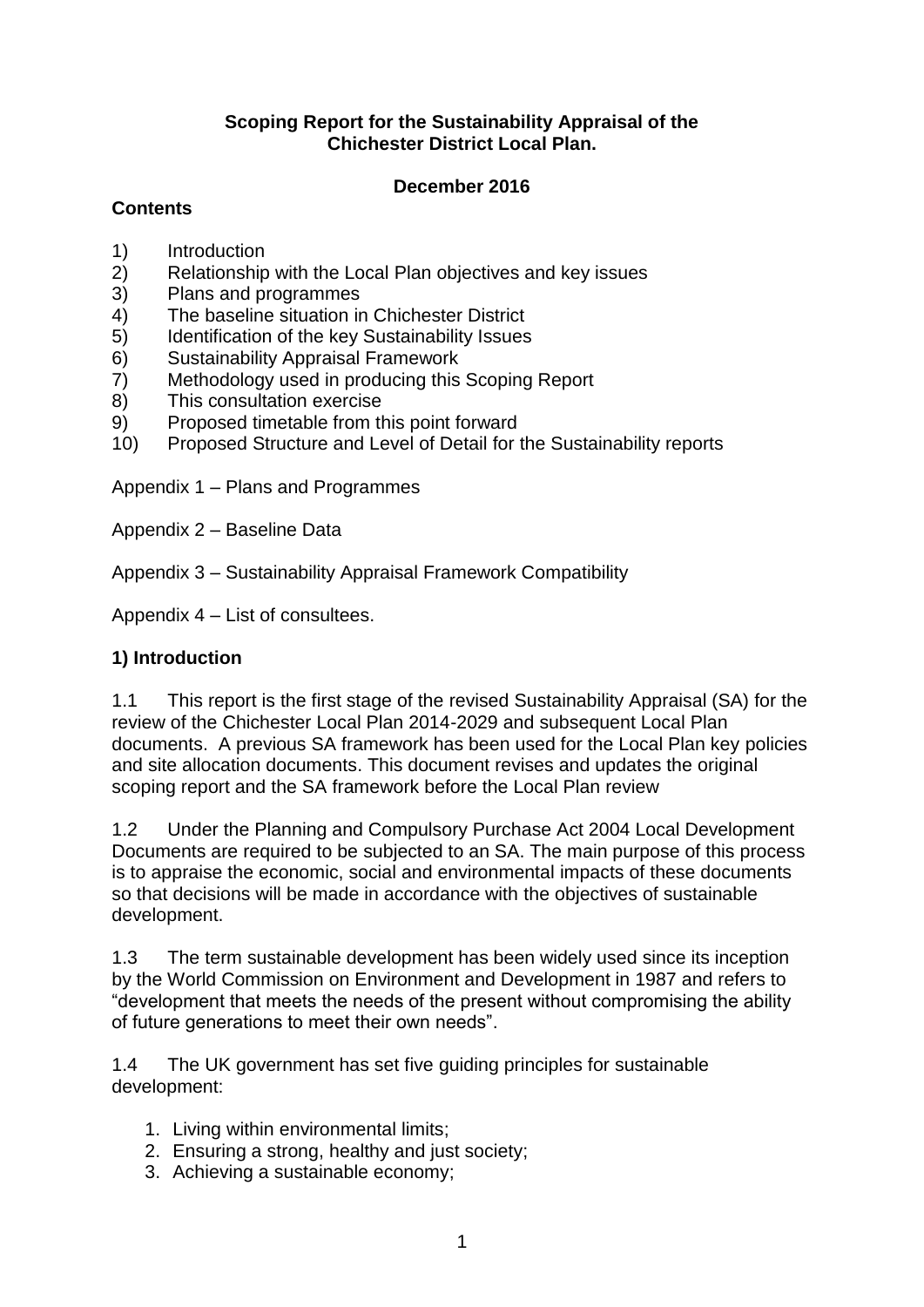- 4. Promoting good governance;
- 5. Using sound science responsibly.

1.5 At the same time as being subject to a sustainability appraisal, the plan documents are also required to be subject to a Strategic Environmental Assessment (SEA) in accordance with European Directive 2001/42/EC on the assessment of the effects of certain plans and programmes on the environment. This is implemented in UK law by the Environmental Assessment of Plans and Programmes Regulations 2004, which apply to the SA process. Whilst the SA examines all sustainability related effects the SEA is focused primarily on its environmental effects.

1.6 The SA and SEA are distinct processes; however, there is a large amount of overlap between the European requirement for SEA and the SA process, allowing these to be combined into one process for assessment. For the purposes of this document the combined process will be referred to as the Sustainability Appraisal. This will be undertaken in accordance with government guidance thus ensuring that the requirements of the SEA Directive are met.

1.7 This report forms the scoping report required under Articles 5(3) and 5(4) of the SEA Directive 2001/42/EC and addresses parts (a) to (e) inclusive of the information referred to in Article 5(1), as listed in Annex 1 of that Directive.

1.8 The purpose of this revised Scoping Report is to implement Stage A of the SA process, as defined in planning guidance

[http://planningguidance.communities.gov.uk/blog/guidance/strategic-environmental](http://planningguidance.communities.gov.uk/blog/guidance/strategic-environmental-assessment-and-sustainability-appraisal/sustainability-appraisal-requirements-for-local-plans/)[assessment-and-sustainability-appraisal/sustainability-appraisal-requirements-for](http://planningguidance.communities.gov.uk/blog/guidance/strategic-environmental-assessment-and-sustainability-appraisal/sustainability-appraisal-requirements-for-local-plans/)[local-plans/](http://planningguidance.communities.gov.uk/blog/guidance/strategic-environmental-assessment-and-sustainability-appraisal/sustainability-appraisal-requirements-for-local-plans/) :

- Identify other relevant policies, plans and programmes, and sustainability objectives.
- Collect baseline information.
- Identify sustainability issues and problems facing the District.
- Develop the sustainability appraisal framework
- Consult the consultation bodies on the scope of the sustainability appraisal report.

# **2) Relationship with the Local Plan objectives and key issues**

2.1 The purpose of the Local Plan is to seek to balance the economic, social and environmental dimensions of sustainable development. It does this by:

• Identifying development opportunities and infrastructure required to support and foster business enterprises and entrepreneurship;

• Providing opportunities to create new homes and jobs for present and future generations, with accessible facilities that support the needs of strong, vibrant and healthy communities; and,

• Protecting and enhancing the unique and special qualities of our environment.

2.2 The characteristics of the Local Plan area have been identified as part of the Local Plan process and are summarized as follows: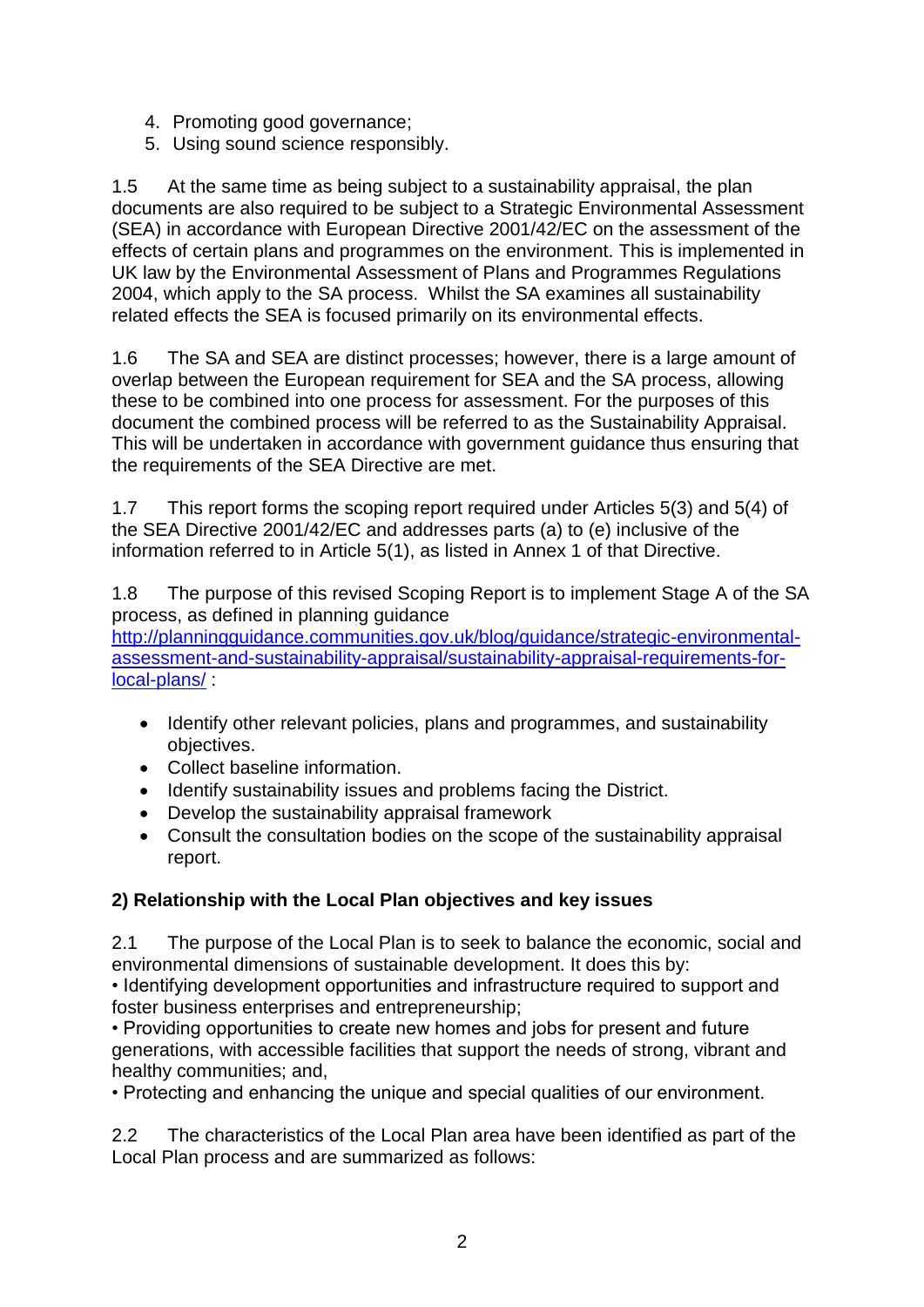Social Characteristics

2.3 The total population of Chichester District is 116,976 as of 2015, a 9.84% increase from 106,500 in 2001.

2.4 Of the population in the 15-44 age range, Chichester District is below the national average of 39.1% with 30.4%. This is in contrast to those over the age of 65 with 26.6% compared to the national average of 17.7%. This pattern is set to continue with predicted increases in the proportion of the population over 75 years, and continuing net loss of the population within the 15 to 24 year age range. By 2031, the number of retired people aged 65 and over is expected to account for almost one third of Chichester District's total population. An ageing population of this scale presents challenges for health and caring services, particularly in rural areas where access to transport, services and everyday activities is difficult. It also presents challenges in terms of service provision, particularly for high cost intensive services such as those related to primary health care.

2.5 The special qualities of the area offer a good quality of life, which creates a high demand for housing. This demand has caused a widening gulf between local incomes and house prices. Whilst this affordability gap can be addressed in part by economic processes, the need to provide affordable housing remains a priority for the Council. There is a lack of opportunity for young people to move in to, or remain in, the District because the housing stock is dominated by larger, more expensive properties, especially in relation to other parts of Coastal West Sussex and Hampshire. The amount of detached housing is above average, in particular outside of Chichester city.

2.6 Ethnic minorities make up 7% of the total population of the district. This is lower than county (11.1%), regional (14.8%) and national (20.2%) averages.

2.7 Residents of the District have a good life expectancy, for males, this is 81 years and 85 years for females. This is generally in line with the south east averages and slightly higher than the national averages.

2.8 The 2011 Census found that 15.61% of Chichester's households did not have access to a car or van; this is lower than county, regional and national averages.

#### Economic Characteristics

2.9 The largest employment sectors in the District are retail, public administration (due to the presence of the District and County Councils in Chichester city), education (in particular the University of Chichester) and health. Higher value jobs which provide an opportunity to improve the productivity of the local economy are focused on advanced manufacturing and engineering; construction and civil engineering; and finance, insurance and business services.

2.10 The proportion of school leavers not in education, employment or training in the District as at June 2011 was 2.7%. This is below the county average and third lowest in West Sussex. Although levels of unemployment are generally low, local earnings are below average compared to the South East region. There is also an above average proportion of part-time employment, which tends to be poorly paid.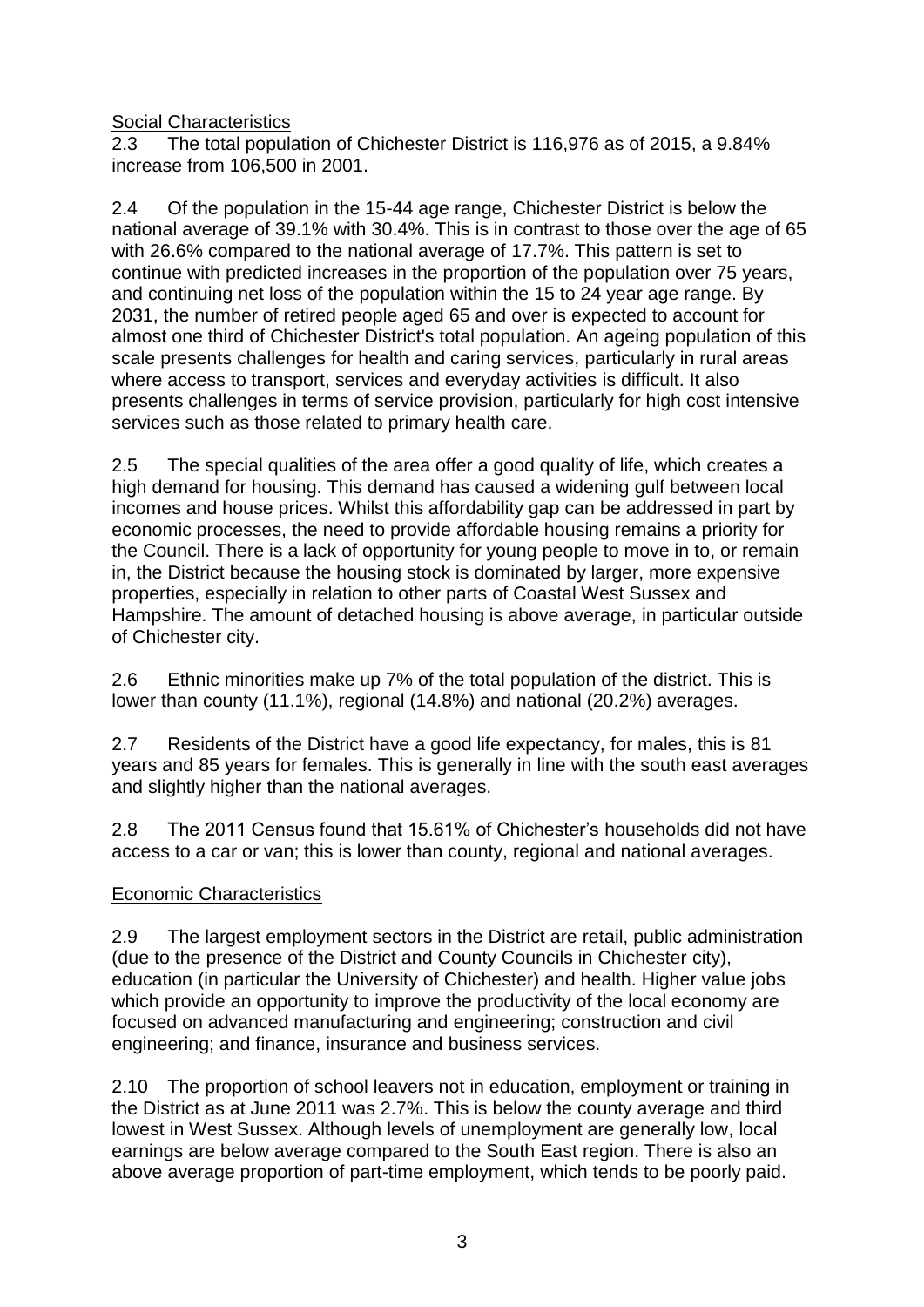2.11 An objective of the Council is to foster a qualified and highly skilled workforce by improving opportunities for unemployed persons; working with the third sector and community based organisations; and supporting stronger links between the University, the College and businesses.

2.12 The University of Chichester has two campuses; one in Chichester and the other in Bognor Regis. The University makes a valuable contribution as an educational institution and employer, and helps brand Chichester as a 'university city' It is the second largest employer in the city, providing around 1,000 jobs (direct and indirect) and contributing over £109m to the local economy. It has some 4,450 full-time students plus 1,300 part-time students, with in excess of 130 EU/international students. The University is a top performer in terms of employability and retention rates, with 89% of its students employed or in further study six months after graduating. The Complete University Guide ranked it as the  $7<sup>th</sup>$  highest modern university, with 88% of its students saying they were satisfied with the quality of their course. In terms of the retention of students, the University is in the top five of the modern university sector.

2.13 There are seven institutions in the District that offer 16-18 further education; Bishop Luffa Church of England School; Chichester College; Chichester High School for Boys; Chichester High School for Girls; Lavant House; Midhurst Rother College; and Seaford College. Chichester College is the largest further education institution in West Sussex, with 4,500 – 5,000 full time students on the roll.

2.14 There are a few large employers in the Plan area (employing over 250 staff), particularly in Chichester city, but in general the local economy is based around small (employing up to 50 staff) to medium (employing between 50-250 staff) sized businesses with high levels of self-employment. The majority of existing employment and business space is focused around Chichester city and the A27 corridor. This area benefits from good access to the main road and rail network and offers the best potential for attracting inward investment. However, there is also a need to support and diversify economic activity in the rural parts of the Plan area, particularly on the Manhood Peninsula.

2.15 Due to the combination of climate, soil quality and high light levels which prolong the growing season, the District's horticultural industry is amongst the largest producer of salad crops in the country and supplies much of the South East region. Major growers have established large scale glasshouse sites, which are mainly concentrated on the Manhood Peninsula and along the East - West Corridor. In the Chichester and Arun coastal plain, horticultural production has a retail value of £500 million per annum and employs around 4,300 permanent and 7,000 seasonal workers.

2.16 The visitor economy, including hotels, catering, campsites and other tourist facilities, is a significant employment sector. The District's scenic beauty, beaches, heritage sites, arts and crafts, festivals, museums and galleries, notably the Pallant House Gallery, and organisations in film, photography and new media, all have the quality and capacity to attract significant levels of visitors. Chichester Festival Theatre is the most influential regional theatre in Britain. It brings over £13 million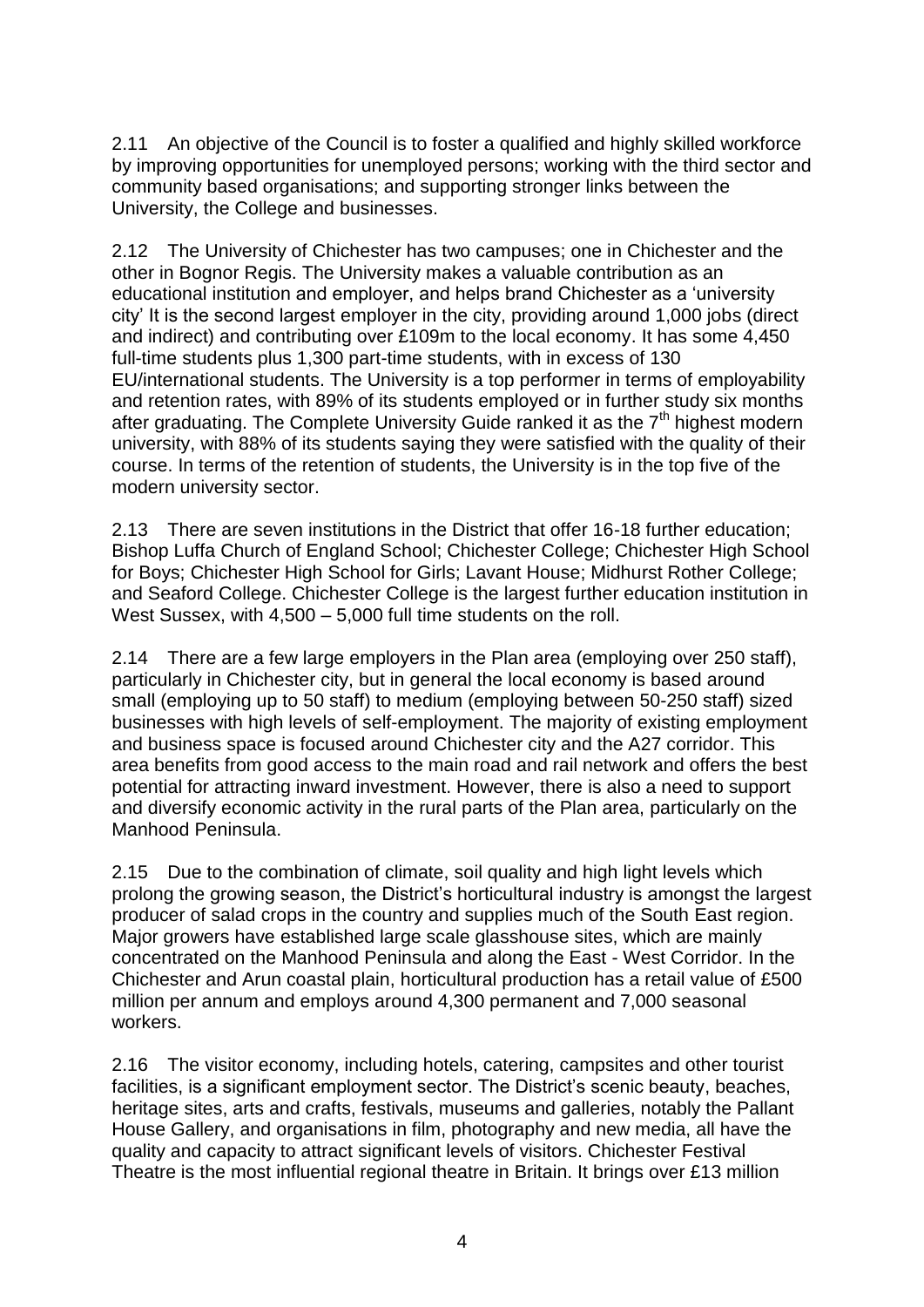into the local economy, through primary and secondary spend by the theatre and its summer season audience. Outside of the city there are a number of other heritage attractions and events such as Goodwood, which also bring in visitors and generate income.

#### Environmental Characteristics

2.17 The Plan area has a rich and varied natural, historic and built environment, stretching from the lowland marsh and creeks associated with Chichester Harbour and Pagham Harbour, across the coastal plain to the South Downs, and the Weald further north.

2.18 In the North of the Plan area, the "Low Weald" landscape is small-scale, intimate and tranquil characterised by a medieval pattern of small irregular pasture fields enclosed by a strong network of thickets and copses and tall thick species rich hedgerows. Mature hedge and field trees (typically oak) are a common feature of this landscape with oak-hazel and hornbeam coppice occurring as a traditional and ancient stand type, often carpeted with swathes of bluebells in Spring. This intricate pattern was gradually formed over the ages by piecemeal woodland clearance which began in the 12th and 13th centuries. The Low Weald typically has an abundance of ponds, including numerous field corner ponds. The land is drained by many small stream valleys and dissected by rivers which are often accompanied by low-lying meadows with alder and willow wet woodland. Permanent settlement and farming in the Low Weald occurred much earlier than in the neighbouring High Weald but even to this day maintains its overriding rural and intimate character created by its 'handmade' medieval landscape features. There is a historic settlement pattern of scattered farmsteads and hamlets often strung along lanes or clustered around the edges of commons. There is a high density of dispersed farms of medieval origin, generally isolated and associated with small land holdings of woodland and assarts. From late medieval times larger settlements formed by gradual development around the edges of commons resulted in the formation of many village greens. Settlement tends to be concentrated on the higher, drier limestone and sandstone ridges, avoiding the clay vales. These are linked by a complex network of rural lanes, some sunken and ancient drove roads along which early settlers would drive their pigs to nourish them on the acorns of the High Weald. Large houses and associated designed parks and gardens date from around the 18th-20th century.

2.19 Further south, the Downland footslopes feature semi-open, large scale, arable fields and paddocks. The settlement pattern in the South Downs is strongly rooted in its agrarian past. The low density of scattered villages, hamlets and farmsteads principally lie in the valleys of the chalk downland. Settlements broadly fit into two categories: small nucleated settlements of Saxon or early medieval origin with associated small landholdings or as isolated flint built farmsteads of medieval or 18th -19th century origin located in areas of recent enclosure. Many villages and hamlets have single or multiple farms at their core and are set within a landscape smoothed by millennia of cultivation with remnants here and there of once common sheep grazed slopes and hill tops. 18th century estates, grand country houses and designed parkland landscapes have distinct visual influences on the area, and result, in part, from the varying landscape based leisure pursuits (e.g. hunting) that the Downs had to offer.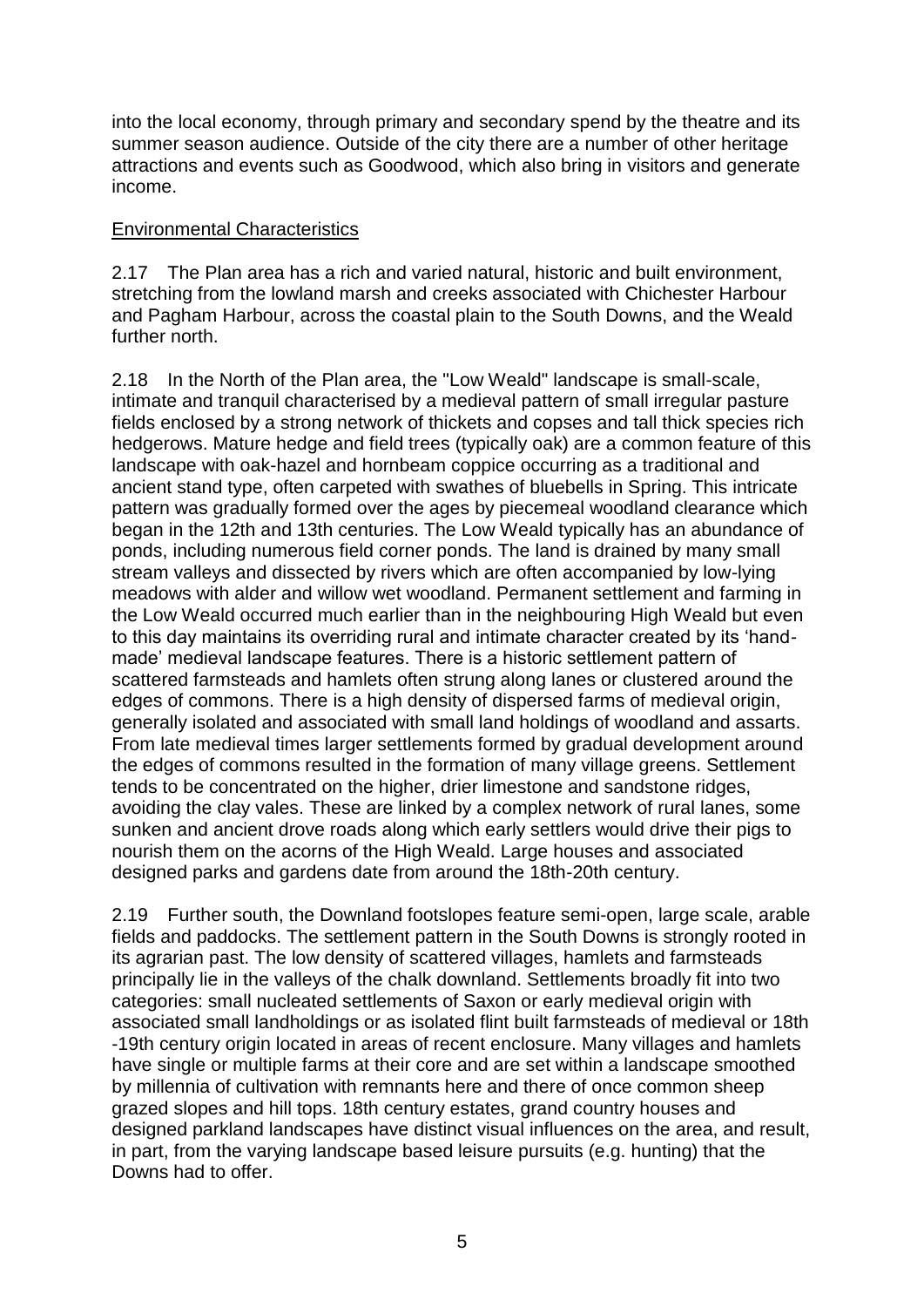2.20 The South Coast Plain and extensive coastline, which forms the southern border of the Plan area is predominantly a flat and open landscape which provides a diverse range of habitats, including the wide curved bays of shingle beaches, sand dunes, sinuous coastal inlets and creeks, tidal mudflats, and a variety of wetlands, salt marsh and natural harbours, including the Chichester Harbour Area of Outstanding Natural Beauty. The fertile soils in this character area have given rise to a dense pattern of large productive arable fields, market gardening and a predominance of glasshouses set around expanding settlements which enjoy the benign climate. The landscape is exposed in places to sea winds and floods and arable land is defined by poplar shelter belts, low hedgerows and rife and ditch drainage systems. Although woodland is not a dominant feature in the landscape there is localised remnant semi-natural broadleaved woodland as well as windswept oak trees and scrub. Large Elm trees which where once common features in the landscape have now been lost to Dutch elm disease. Looking north from the Coastal Plain there are long views to the sweeping slopes of the South Downs balanced by long panoramic views from the hill tops and slopes of the Downs over the flat Coastal Plain and out to sea. The South Coast Plain's wealth of resources has made it an attractive area for settlement and this has produced a settlement pattern that can be traced back to the prehistoric period. The fertile soils, temperate climate and seaside location has always offered high agricultural yields, fishing, transport, trading opportunities and, more recently, varied leisure opportunities. During the early medieval period there developed an historic settlement pattern of dispersed large isolated farms and large manorial complexes, associated with areas of woodland and coppice and an evolving agricultural landscape from large open field systems to medieval field enclosure to large modern field patterns. Compact hamlets and early medieval market villages were predominantly sited along trading routes, the coastline and coastal inlets. The coastal and harbour areas are important for biodiversity, recreation and tourism.

2.21 The Plan area has internationally designated habitats; Special Protection Areas, Special Areas of Conservation, and Ramsar sites and nationally designated Sites of Special Scientific Interest. There are also various national and local designations for biodiversity, heritage and landscape, such as Scheduled Monuments, Areas of Outstanding Natural Beauty, Sites of Nature Conservation Importance, and National and Local Nature Reserves, as well as a number of Regionally Important Geological/Geomorphological sites – a local designation to protect geology.

2.22 The UK's largest exposed-coast Managed Realignment Scheme is at Medmerry in the low-lying coastal plain between Selsey and Bracklesham. The Medmerry Realignment is being managed by the RSPB as compensatory habitat for losses elsewhere in the Solent, and is given the same protection as the internationally protected Chichester and Langstone Harbours and Pagham Harbour, which together provide one of the largest protected wetland sites in the UK.

2.23 Former gravel pits, canals, river corridors and ponds are also important wildlife habitats as well as a resource for leisure and recreation.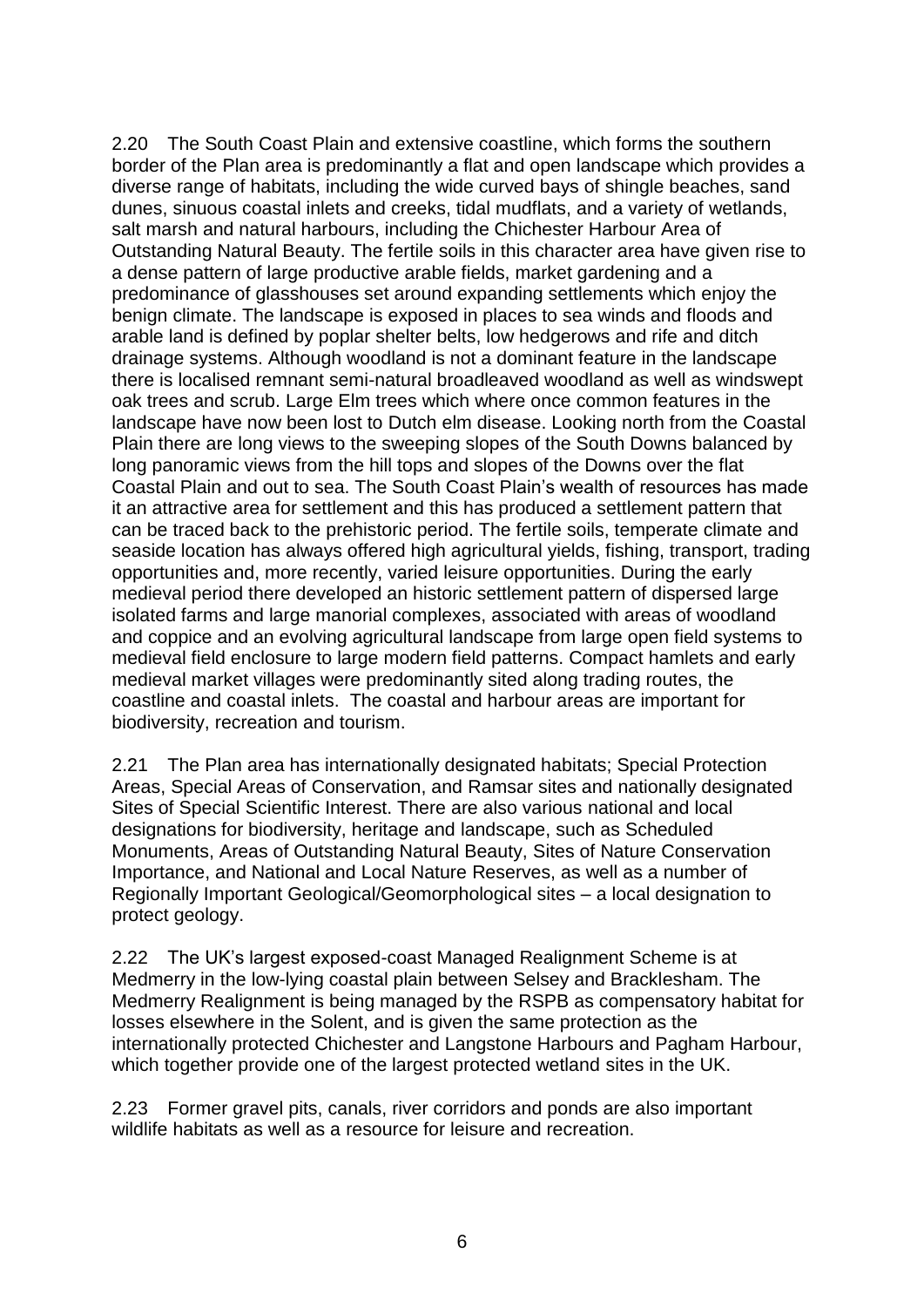2.24 The District is distinctive by virtue of the very high quality and value of its historic environment, which includes historic buildings, places, and above and below ground archaeological remains. The District as a whole contains over 200 scheduled ancient monuments, 3,300 Listed Buildings, 85 conservation areas, 16 registered parks and gardens and 580 archaeological priority areas (437 of these are in, or partially within, the South Downs National Park).

2.25 Outside statutorily designated areas, there is a rich and diverse heritage of townscapes and landscapes. There are also a number of buildings which are identified as being of "local importance". These include positive buildings, locally listed buildings and non-designated buildings identified as 'heritage assets' through the planning process. Although these are not afforded the same special protection as listed buildings, they make a positive contribution to the character; heritage and appearance of the area and so justify protection.

2.26 Chichester city has a rich built heritage, for example, the city walls, the cathedral, Bishop's Palace, medieval buildings such as the Market Cross, remains of monastic buildings in Priory Park, and the Georgian city. The Roman walls define the city and provided an impressive defensive shield. The walls have experienced mixed fortunes over the centuries - from the heyday of Roman rule to abandonment, dereliction and revival. Despite a turbulent past, the walls survive today as one of the most intact city defences in the south of England. There is also a rich heritage of tradition such as the Sloe Fair.

#### Vision

2.27 By 2029, the Plan area will be a place where people can:

- Find a range of jobs that match different skills and pay levels and meet their aspirations for employment;
- Use their entrepreneurial flair to start and grow creative, innovative and competitive businesses;
- Follow a socially responsible and more environmentally friendly way of life;
- Pursue a healthy lifestyle and benefit from a sense of well-being supported by good access to education, health, leisure, open space and nature, sports and other essential facilities;
- Enjoy a vibrant historic city, thriving towns and villages and areas of attractive, accessible and unspoilt harbours, coast and countryside;
- Have a quality of life that is enriched through opportunities to enjoy our local culture, arts and a conserved and enhanced heritage;
- Afford good quality homes to suit their incomes, needs and lifestyles;
- Live in sustainable neighbourhoods supported by necessary infrastructure and facilities;
- Feel safe and secure:
- Move around safely and conveniently with opportunities to choose alternatives to car travel;
- Take advantage of new communication and information technologies; and
- Feel a sense of community, and feel empowered to help shape its future.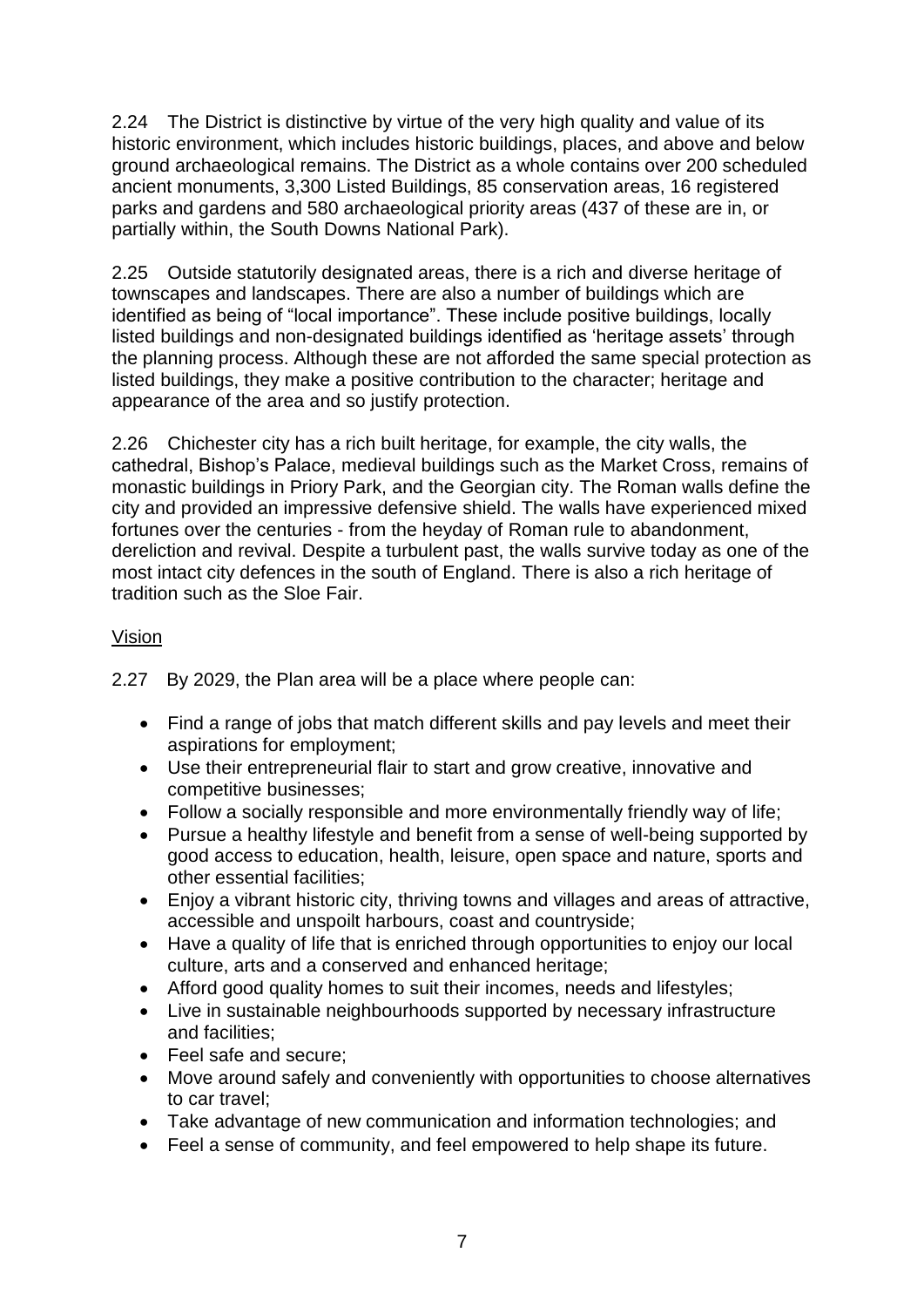# **3) Plans and programmes**

3.1 The first stage in this SA is the identification of relevant plans and programmes that may have a bearing on the future development of the Local Plan and its associated objectives. This review has considered a number of documents at international, EU, national, regional and local levels on a wide range of issues.

3.2 A list of documents reviewed, with associated information, is set out in Appendix 1.

3.3 For each plan or programme the key objectives relating to economic, social or environmental factors along with implications for the Local Plan are identified in the table in Appendix 1. The column detailing implications for the Local Plan sets out the issues that the assessment team have identified for being taken forward to the 'Identification of Sustainability Issues' stage.

3.4 Detailed analysis of synergies and conflicts has not been carried out on all plans and programmes examined. This has been done at the SA framework stage (see Appendix 3). However it has been noted that in general, plans and programmes within a topic area often follow a hierarchy from national to regional to local. This gives them a certain level of compatibility. The timetable of preparation is important in this regard with more recent, lower level plans taking on board the strategic objectives already set at a higher level, leading to 'synergistic effects'. In practice, where this has happened the implications for the Local Plan and for the SA tend to be similar at different spatial levels, simplifying the process of sustainability issue identification.

3.5 Significant conflict between plans and programmes in the same topic area has not been found. Conflict between plans and programmes in different topic areas are rarely explicit. This is due to a general tendency to presume that each strategy will be able to achieve its positively framed objectives / targets independently of other strategic documents. Conflicts and contradictions therefore often go unresolved, for example greenhouse gas reduction targets and regional air transport policy. Barriers resulting from other plan and programmes in different topic areas are rarely specifically identified. The aim of sustainability is to achieve objectives from different topic areas at the same time rather than at each other's expense. That is why it has been found to be more useful and practicable to analyse for potential conflicts at the SA framework stage.

# **4) The Baseline situation in Chichester District**

4.1 Existing economic, social and environmental data was collected from a range of sources to enable a baseline assessment of the District to be identified. This is contained in Appendix 2. Wherever possible, data sources that are updated regularly have been used. Where data has not been available at the District level, County data sources have been used. Similarly, where annually updated datasets are not available some census data has been used, although such data has more limited use as an indicator.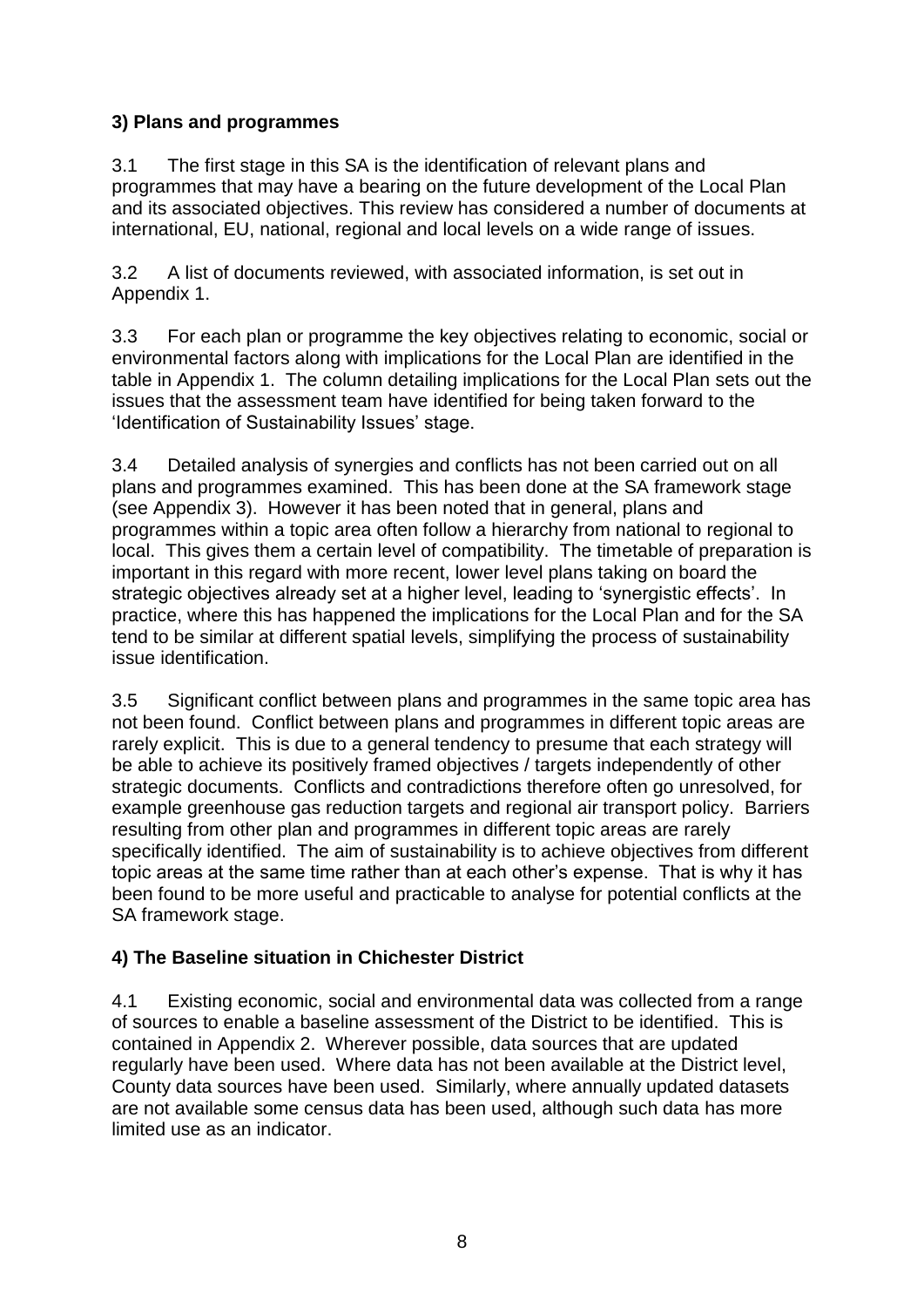# **5) Identification of the key Sustainability Issues affecting Chichester District**

5.1 The key sustainability issues facing Chichester District have been drawn from an analysis of the relevant plans and programmes for the District, identification of the baseline situation within the District and discussions with relevant Officers throughout the Council.

#### **District Profile**

5.2 Chichester District is situated on the western edge of West Sussex. It borders Districts in Hampshire (Havant and East Hampshire) and in Surrey (Waverley), as well as in West Sussex (Arun and Horsham). The District covers over 800 square kilometres, stretching from Selsey in the south, to the southern edge of Haslemere in the north. Chichester District is an area of great diversity and character. The Local Plan area does not cover the South Downs National Park.

5.3 The administrative centre of the District is the historic city of Chichester, which was founded by the Romans soon after their invasion of Britain in AD43. It lies at the heart of a rural District and contains fine examples of archaeology from half a million years ago to the birth of the Industrial Revolution and historic buildings from the Anglo-Saxon period to the 1960s.

5.4 The city also befits from a rich mix of cultural facilities including the Chichester Festival Theatre, Pallant House Gallery, Novium Museum and numerous other cultural attractions. The city hosts cultural events such as the Chichester Festivities and other annual events.

5.5 The District has several heritage assets including listed buildings, many listed Grade I and Grade II\*, 68 locally listed buildings that have been identified as making a positive contribution to the character of Chichester City, numerous scheduled monuments, 25 conservations areas plus two shared with the National Park and two Registered Parks. There are also numerous undesignated heritage assets, including significant buried archaeology and unlisted historic buildings and structures. Historic England's Heritage at Risk Register identifies 2 Grade/Grade II\* listed buildings, 3 monuments and 1 conservation area currently at risk.

5.6 The major transport links run east-west along the A27 and rail corridors, through Chichester to Portsmouth and Southampton to the west and London and Gatwick Airport, via Horsham and Brighton, to the east. A number of relatively large villages, including Fishbourne, Southbourne and Tangmere lie within this transport corridor. The A3 road link also lies to the west of the District, along with a rail link to London.

5.7 There are also a significant number of other designated sites, protected primarily because of their wildlife, geological, archaeological or historical value. The District's highly valuable natural environment, wildlife, biodiversity and heritage assets provide considerable socio-economic value as they contribute to the areas attractiveness as a place to live, work and visit.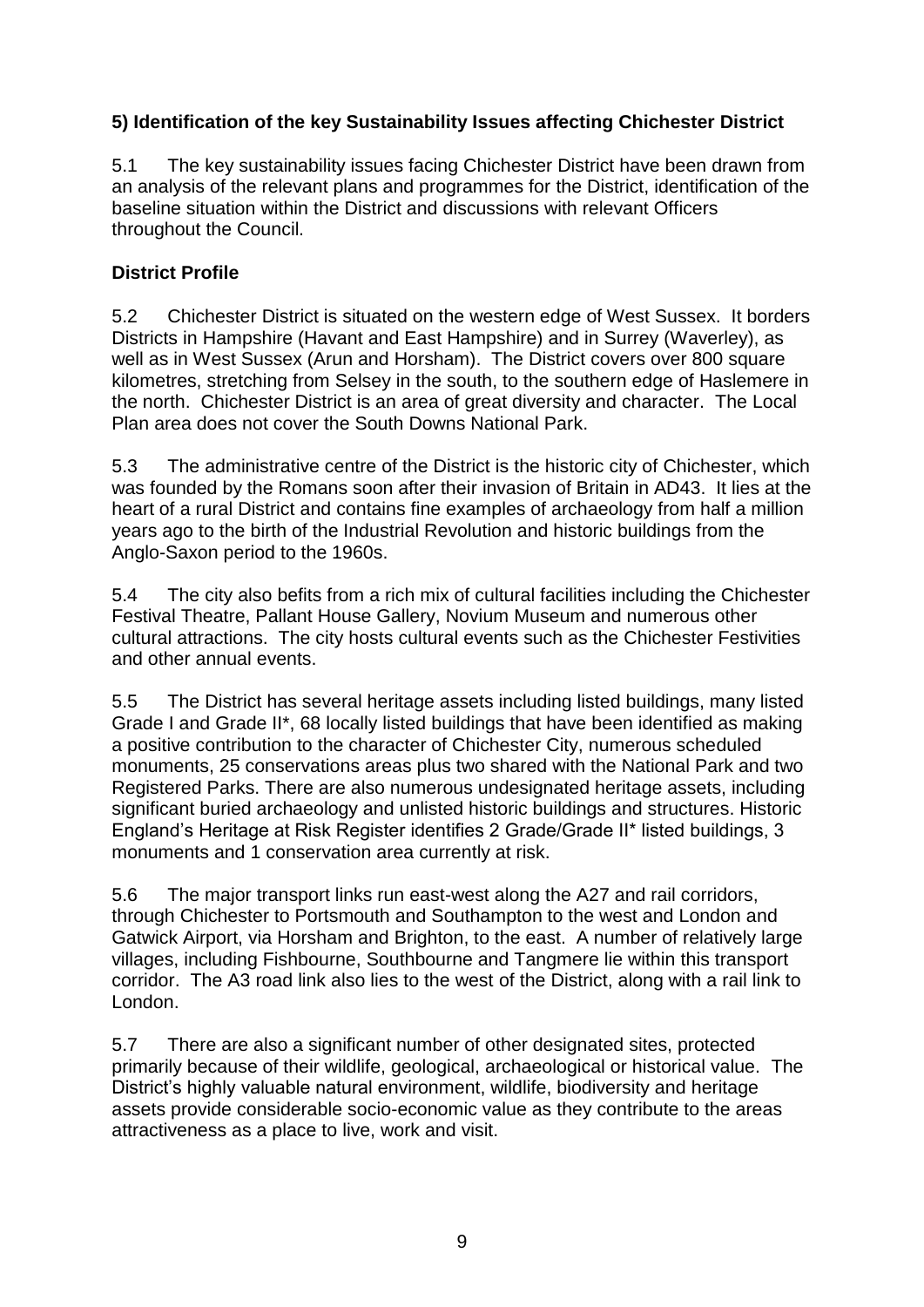5.8 The North of the Local Plan area is sparsely populated. Achieving adequate, accessible services across the District is a challenge to all providers.

5.9 The District has been subject to development pressure and this has an impact on the rural character of the District.

#### **Identification of Sustainability Issues.**

The key sustainability issues have been identified through examination of data in Appendix 2 and the plans and programmes in Appendix 1.

Note – the numbers in the third column refer to the numbered list in Appendix 1. The issues addressed in the fourth column refer to those in Table 1.

| <b>Issue</b>               | Comments                                                                                                                                                                                                                                                                                                                                                                                                     | Plans<br>identifying<br>this issue                                                                            | <b>Issue</b><br>addressed<br>by SA<br>Objective |
|----------------------------|--------------------------------------------------------------------------------------------------------------------------------------------------------------------------------------------------------------------------------------------------------------------------------------------------------------------------------------------------------------------------------------------------------------|---------------------------------------------------------------------------------------------------------------|-------------------------------------------------|
| Climate<br>Change          | Includes flood risk, sea level rise &<br>coastal management, greenhouse gas<br>reduction and adaptation (water<br>resources, biodiversity).                                                                                                                                                                                                                                                                  | 4, 6, 9, 12,<br>15, 18, 28,<br>29, 34, 35,<br>38, 39, 40,<br>47, 49, 61,<br>62, 71, 72                        | 2, 4, 5, 6                                      |
| Resource<br>use            | Includes the availability of water<br>resources, increased use of renewable<br>energy, reduction in embodied carbon<br>for materials and goods and the use of<br>waste as a resource. It also includes<br>reducing food miles.                                                                                                                                                                               | 1, 3, 4, 5, 6,<br>14, 15, 23,<br>28, 29, 35,<br>38, 39, 41,<br>45, 48, 50,<br>51, 54, 61,<br>71,72            | 2, 4                                            |
| Affordable<br>Housing      | Loss of the most economically active<br>age bands and families from the District.<br>Lower wages than some other areas in<br>Sussex / South East. Impacts on public<br>service recruitment and retention. Meet<br>needs of sections of community such as<br>those that suffer from long-term illness<br>or disability. Also responsive to<br>changing demographics to meet needs<br>of an ageing population. | 7, 12, 14,<br>15, 35, 65,<br>66, 68, 81,<br>82, 83, 87,<br>90                                                 | 8                                               |
| Community<br>Participation | Includes: social inclusion, democratic<br>engagement, increasing volunteering,<br>improved community safety.                                                                                                                                                                                                                                                                                                 | 7, 8, 12, 14,<br>15, 19, 35,<br>62, 65, 67,<br>69, 70, 73,<br>74, 75, 76,<br>77, 78, 79,<br>80, 81, 92,<br>95 | 9, 11, 12                                       |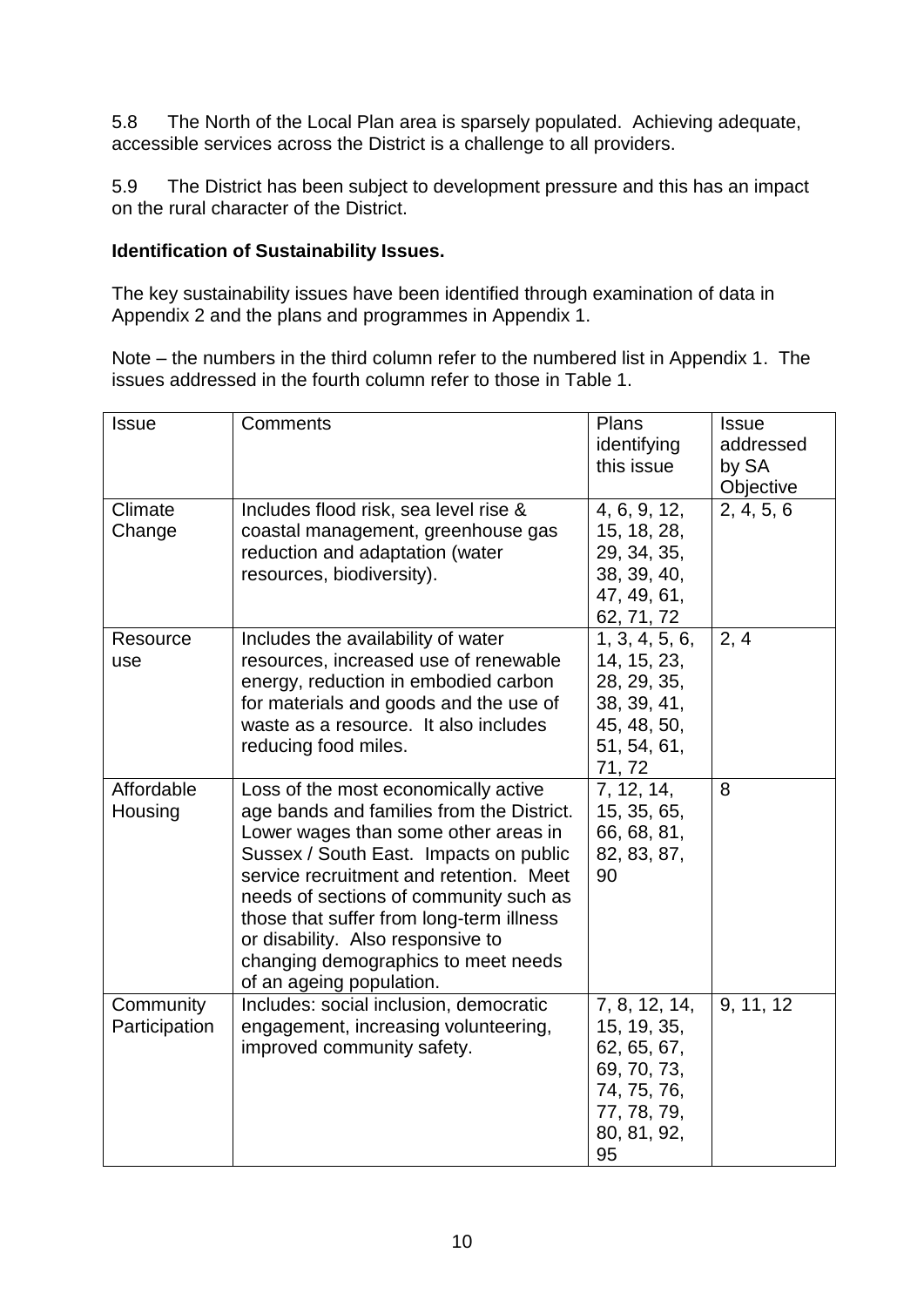| <b>Issue</b>                                                  | Comments                                                                                                                                                                                                                                                                                                            | Plans<br>identifying<br>this issue                                                                                 | <b>Issue</b><br>addressed<br>by SA<br>Objective |
|---------------------------------------------------------------|---------------------------------------------------------------------------------------------------------------------------------------------------------------------------------------------------------------------------------------------------------------------------------------------------------------------|--------------------------------------------------------------------------------------------------------------------|-------------------------------------------------|
| High value<br>added<br>employment /<br>a skilled<br>workforce | Addressing skills gaps and shortages,<br>need to increase Gross Value Added not<br>just Gross Domestic Product.<br>Encouraging more investment in<br>innovation, research and development to<br>gain competitive advantage.                                                                                         | 3, 4, 7, 12,<br>13, 14, 15,<br>65, 76, 80,<br>81, 86, 87,<br>88, 89, 90,<br>91, 92, 94,<br>95, 96                  | 10, 11, 12,<br>13                               |
| Rural<br>economy and<br>diversification                       | High house prices, low wages, seasonal<br>nature of work, developing tourism<br>opportunities.                                                                                                                                                                                                                      | 4, 7, 10, 12,<br>13, 14, 15,<br>42, 45, 81,<br>87, 89, 90,<br>91, 92, 95                                           | 8, 10, 13                                       |
| Access to<br>services and<br>community<br>facilities          | Tackling the increasing need to travel.<br>Increasing limited public transport, better<br>local facility provision, and provision of<br>more mobile and electronic services.<br>There is a high level of car dependency<br>and so severe exclusion for those<br>without a car. Schools and Health<br>Services.      | 7, 10, 12,<br>13, 14, 15,<br>16, 63, 64,<br>65, 67, 69,<br>70, 73, 74,<br>75, 76, 78,<br>79, 80, 81,<br>86, 87, 91 | 8, 9                                            |
| Water quality                                                 | Waste-water treatment and biodiversity<br>impacts, particularly for Chichester and<br>Pagham Harbours. Agricultural runoff<br>and soil erosion issues in the Rother<br>catchment.                                                                                                                                   | 10, 13, 22,<br>24, 26, 45,<br>47, 48, 49,<br>50, 55                                                                | 3                                               |
| Congestion /<br>air quality                                   | Need to achieve modal shift to more<br>sustainable forms of transport. There<br>are economic barriers due to poor<br>transport links. Health impacts of poor<br>air quality. Rural public transport is<br>sparse and there has been a<br>centralisation of services.                                                | 7, 15, 16,<br>27, 35, 44,<br>60, 61, 65,<br>81, 89, 90,<br>91, 93                                                  | 3, 4, 6                                         |
| <b>Biodiversity</b><br>protection<br>and<br>enhancement       | Increasing recreational pressures,<br>particularly on the harbours, changing<br>habitats (e.g. climate change,<br>agriculture). Alternative green spaces<br>may be needed to relieve certain<br>recreation disturbance pressures. New<br>Green Infrastructure may be needed to<br>aid adaptation to climate change. | 13, 20, 21,<br>24, 25, 32,<br>33, 35, 36,<br>37, 42, 43,<br>55                                                     | 1, 7                                            |
| Landscape<br>protection                                       | There are large areas of protected<br>landscape in the District. Ensuring rural<br>economic diversification occurs in a<br>sensitive manner. New farming<br>techniques vs. traditional land<br>management.                                                                                                          | 4, 7, 12, 13,<br>14, 31, 35,<br>37, 42, 45,<br>46, 47, 52,<br>53a, 53b, 92                                         | 7, 13                                           |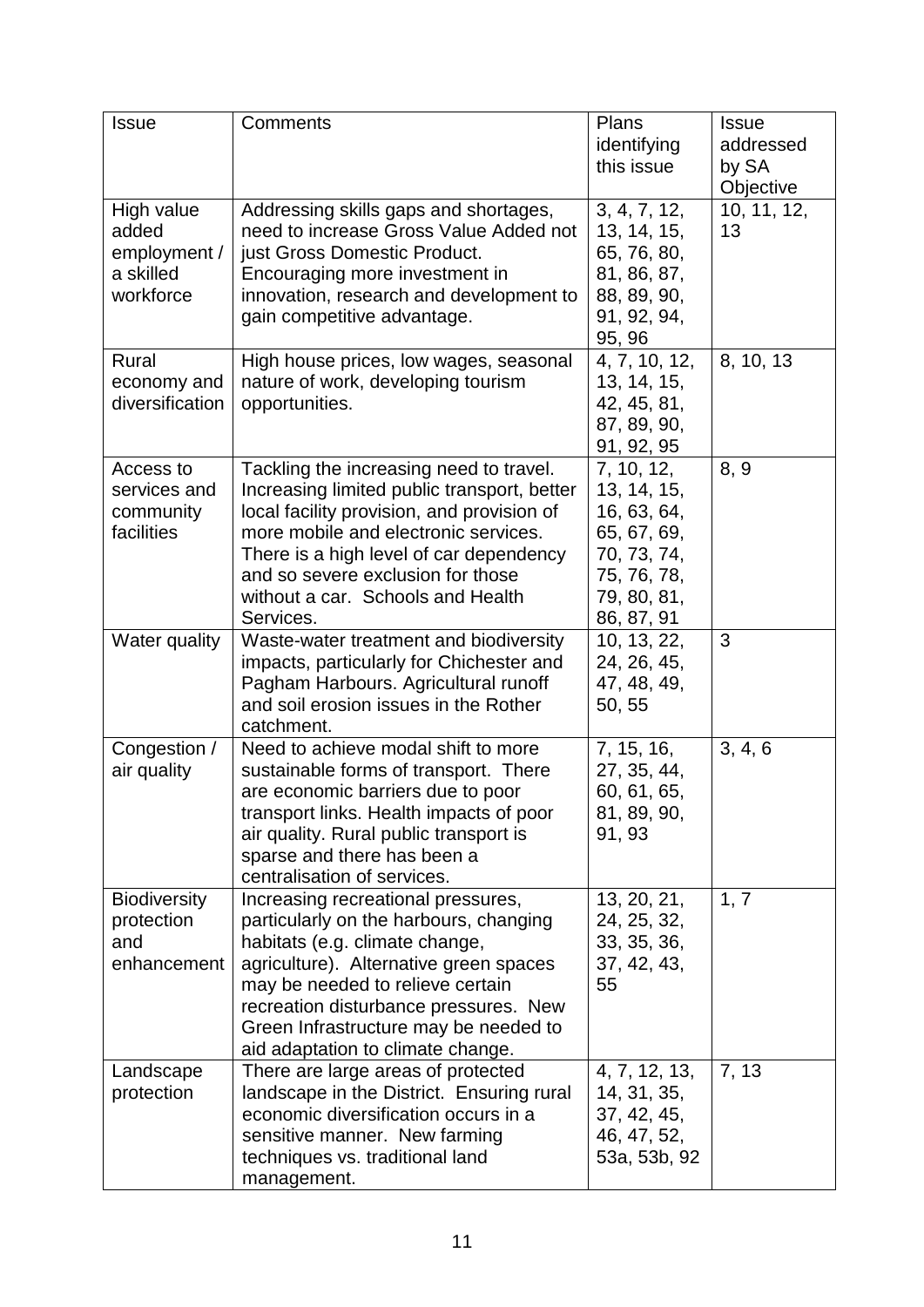| <b>Issue</b>                   | Comments                                                                                                                                                                                                                                                                                                                                                                                                                                                                     | <b>Plans</b><br>identifying<br>this issue                             | <b>Issue</b><br>addressed<br>by SA<br>Objective |
|--------------------------------|------------------------------------------------------------------------------------------------------------------------------------------------------------------------------------------------------------------------------------------------------------------------------------------------------------------------------------------------------------------------------------------------------------------------------------------------------------------------------|-----------------------------------------------------------------------|-------------------------------------------------|
| <b>Historic</b><br>Environment | Large number of designated heritage<br>assets. Potential threat to the<br>significance of heritage assets or their<br>setting but also opportunities for<br>conservation and enhancement of<br>heritage assets. Promoting the<br>innovation reuse of the existing building<br>stock and addressing heritage at risk.<br>Improve awareness, involvement and<br>understanding of the historic<br>environment. Encouraging traditional<br>building and craft skills development | 12, 13, 31,<br>35, 46, 47,<br>52, 53a,<br>53b, 56, 57                 | 7, 13                                           |
| Health<br>Improvement          | Access to health facilities, GP services<br>in the rural area, access to sports and<br>recreational activities. Reducing<br>pollution, increasing opportunities for<br>walking and cycling. Support services to<br>allow people to remain in their own<br>homes.                                                                                                                                                                                                             | 7, 15, 63,<br>64, 65, 67,<br>69, 71, 72,<br>73, 74, 75,<br>76, 77, 81 | 3, 9                                            |
| Sustainable<br>tourism         | Many visitors, but few stay overnight.<br>Challenge of tourism development<br>without harming the landscapes and<br>wildlife they come to see.                                                                                                                                                                                                                                                                                                                               | 10, 12, 13,<br>89, 90, 91,<br>92, 94, 95,<br>96                       | 10, 11, 13                                      |

# **6) SA Framework for the future development of Local Plan documents.**

6.1 The framework is the working heart of the SA process. By using the assessment criteria to question the options being proposed, their impacts on a range of sustainability issues can be evaluated. This profile of sustainability effects will then inform and influence the decision making processes within the Local Plan process. No set of polices can be entirely sustainable, given the external constraints on the planning system. Therefore, where a most sustainable option is identified, the chosen option will be refined further by recommendations for "mitigation", that is smaller scale changes to the policy option to reduce any residual negative impacts.

6.2 The SA objectives operate at a strategic level, reflecting the issues identified above and giving clear direction for the development of policy options in order to address those issues. Each objective synthesises several more detailed issues within itself and these are made explicit in the second column. Indicators will form part of the monitoring of the Local Plan, where unexpected effects (whether in type or rate) are picked up through monitoring, additional mitigation measures or other amendments to the Plan documents may have to be brought in to address these, in line with the requirements of the SEA Directive.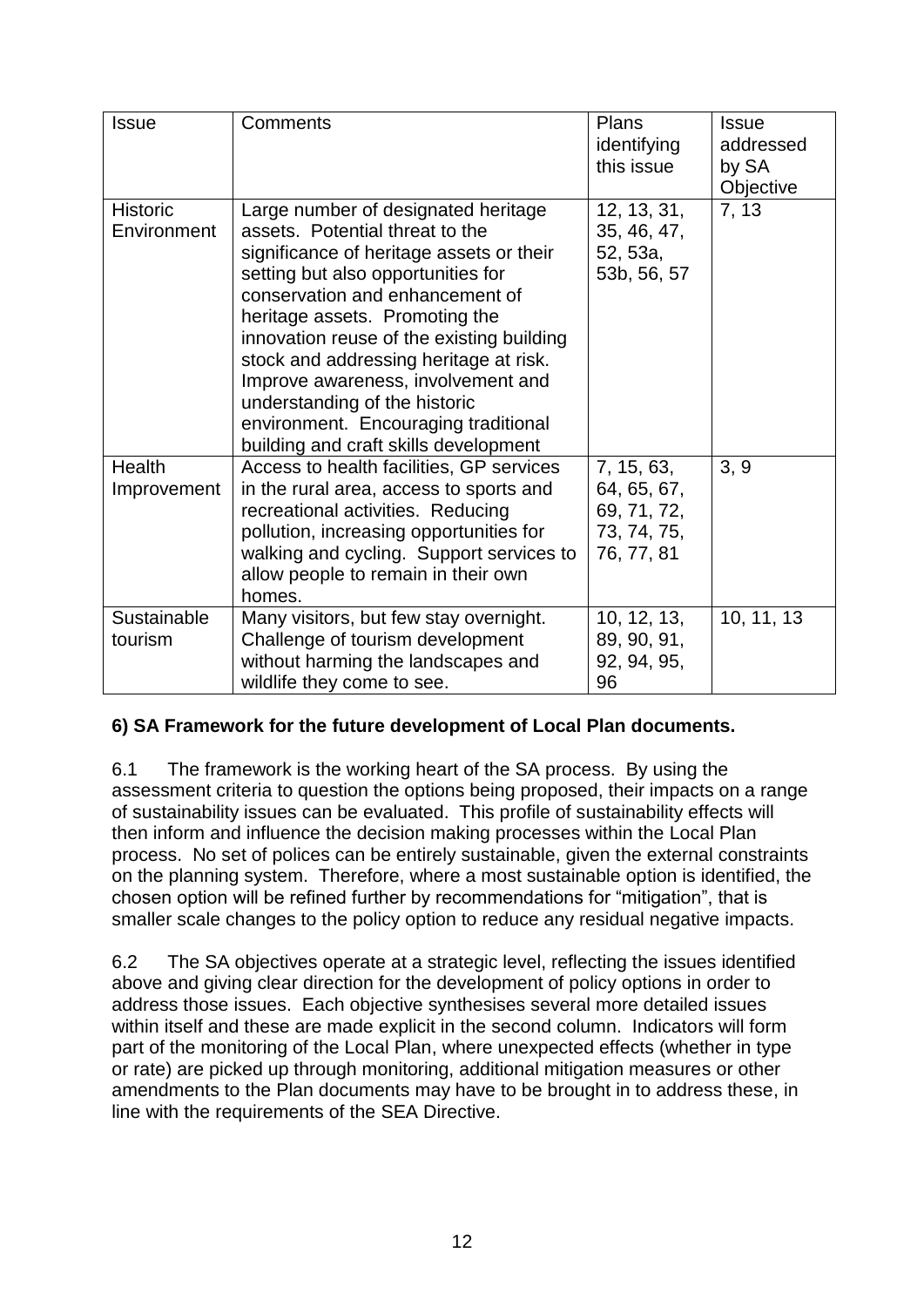| Objective                                         | <b>Assessment Criteria</b>                                                                   | Indicators                                                                                        |
|---------------------------------------------------|----------------------------------------------------------------------------------------------|---------------------------------------------------------------------------------------------------|
| 1. Protect and enhance wildlife                   | Does the option prevent biodiversity loss and habitat<br>fragmentation?                      | 18 Percentage of SSSI land in favourable<br>condition<br>Authorities Monitoring Report (AMR) 2014 |
|                                                   | Does the option allow for movement of habitats with<br>climate change?                       | - 15 Indicator A2 Changes in areas of<br>biodiversity importance                                  |
|                                                   | Does the option enhance and/or restore biodiversity<br>opportunities and create new habitat? |                                                                                                   |
| 2. Maximise efficient use of<br>natural resources | Does the option protect water resources?                                                     | 15 Daily domestic water use<br>19 Waste collected per household                                   |
|                                                   | Does the option maximise use of waste resources?                                             | 13 Domestic CO <sub>2</sub> emissions per<br>household                                            |
|                                                   | Does the option make efficient use of energy?                                                |                                                                                                   |
| 3. Reduce pollution and                           | Does the option reduce air pollution from industrial                                         | 16 Percentage of water bodies assessed                                                            |
| improve air quality                               | processes and transport?                                                                     | as good ecological status                                                                         |
|                                                   |                                                                                              | 17 Percentage of water bodies assessed                                                            |
|                                                   | Will the option assist the remediation of contaminated<br>land?                              | as good chemical status (Environment<br>Agency)                                                   |
|                                                   |                                                                                              | 21b Average number of vehicles entering                                                           |
|                                                   | Does the option reduce levels of water pollution?                                            | Chichester City Centre between 7 and<br>10am                                                      |
|                                                   | Does the option require new waste water treatment<br>capacity?                               | 22a-c Percentage of residents who travel<br>to work on foot or cycle; by public                   |
|                                                   |                                                                                              | transport and by car                                                                              |
|                                                   |                                                                                              | 30 Annual average $NO2$ data from<br>selected sites in the District (CDC data)                    |
| 4. Achieve zero net increase in                   | Does the option maximise the use of renewable and                                            | 14 Reduction in $CO2$ emissions per capita.                                                       |
| greenhouse gas emissions                          | low carbon energy sources?                                                                   | 22a-c Percentage of residents who travel<br>to work on foot or cycle; by public                   |
|                                                   | Does the option reduce the need to travel?                                                   | transport and by car                                                                              |

# **Table 1 - Sustainability Framework for the Chichester Local Plan**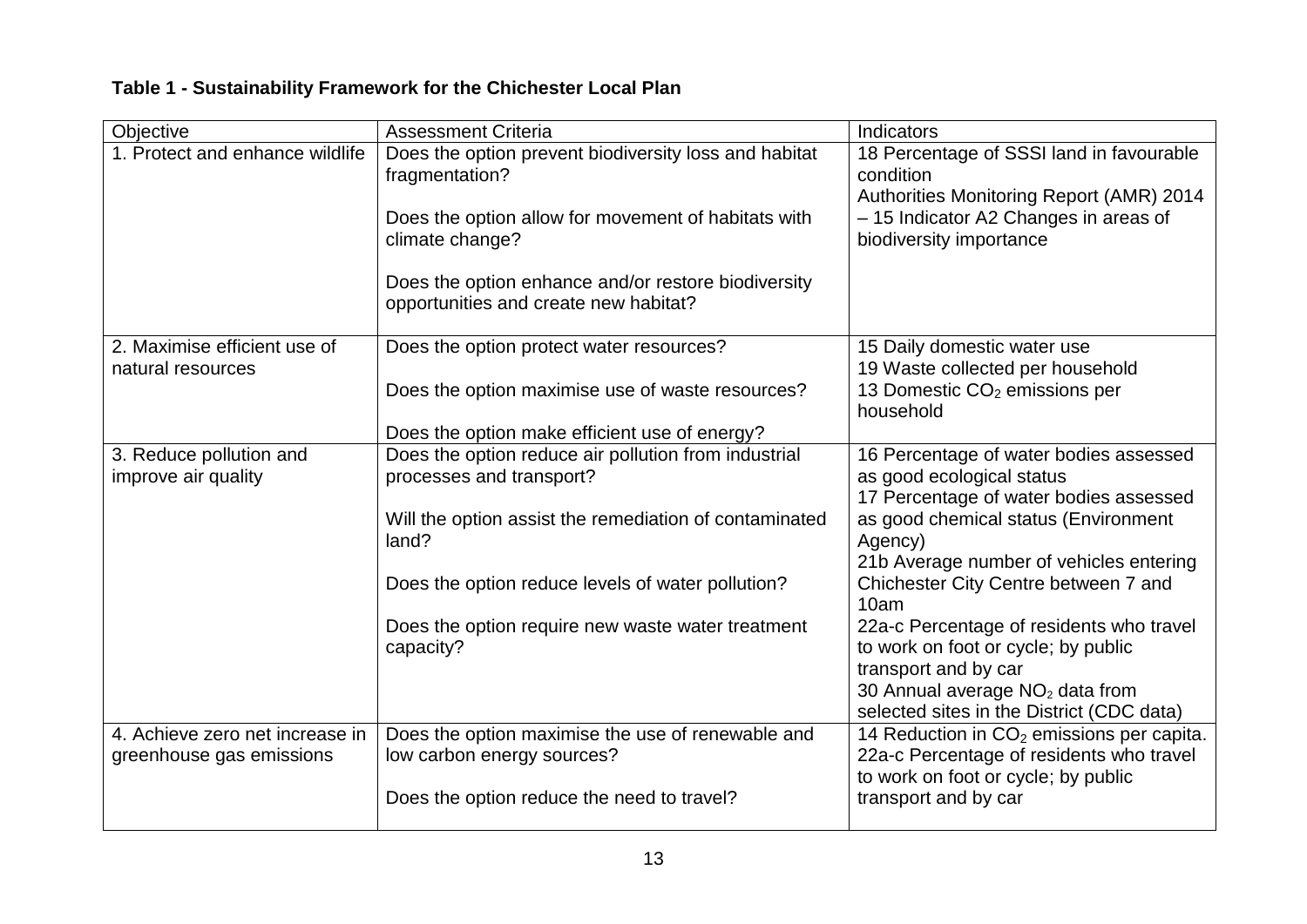| Objective                      | <b>Assessment Criteria</b>                                             | Indicators                                                            |
|--------------------------------|------------------------------------------------------------------------|-----------------------------------------------------------------------|
| 5. Minimise flood risk for new | Does the option reduce the risks of coastal, fluvial                   | AMR (2014-15) Indicator E1 Number of                                  |
| and existing development       | surface water and groundwater flooding?                                | planning permissions granted contrary to                              |
|                                |                                                                        | Environment Agency advice on flooding                                 |
|                                | Does the option increase the use of SUDS and provide                   | and water quality grounds                                             |
|                                | opportunities for restoring natural function to rivers and             |                                                                       |
|                                | coastal systems?                                                       | Number of houses at risk of flooding (from                            |
|                                |                                                                        | the Environment Agency and Strategic                                  |
|                                |                                                                        | <b>Flood Risk Assessment)</b>                                         |
| 6. Achieve a sustainable and   | Does the option achieve modal shift to more                            | 2a – g Percentage of rural households<br>within 2km/4km of facilities |
| integrated transport system    | sustainable forms of transport, integrating bus and<br>train networks? | 21a Estimated traffic flow for all vehicle                            |
|                                |                                                                        | types                                                                 |
|                                | Does the option improve networks for cyclists and                      | 21b Average number of vehicles entering                               |
|                                | pedestrians?                                                           | Chichester City Centre between 7 and                                  |
|                                |                                                                        | 10am                                                                  |
|                                | Does the option reduce congestion?                                     | 22a - c Percentage of residents who travel                            |
|                                |                                                                        | to work on foot or cycle; by public                                   |
|                                |                                                                        | transport and by car                                                  |
| 7. Conserve and enhance        | Does the option encourage sustainable land                             | Number of designated heritage assets                                  |
| landscape and heritage         | management practices to conserve landscapes?                           | and number and proportion of heritage                                 |
|                                |                                                                        | assets at risk. (from CDC)                                            |
|                                | Does the option ensure protection of traditional urban                 |                                                                       |
|                                | forms?                                                                 |                                                                       |
|                                |                                                                        |                                                                       |
|                                | Does the option ensure conservation and                                |                                                                       |
|                                | enhancement of the historic environment, heritage                      |                                                                       |
|                                | assets and their settings?                                             |                                                                       |
|                                |                                                                        |                                                                       |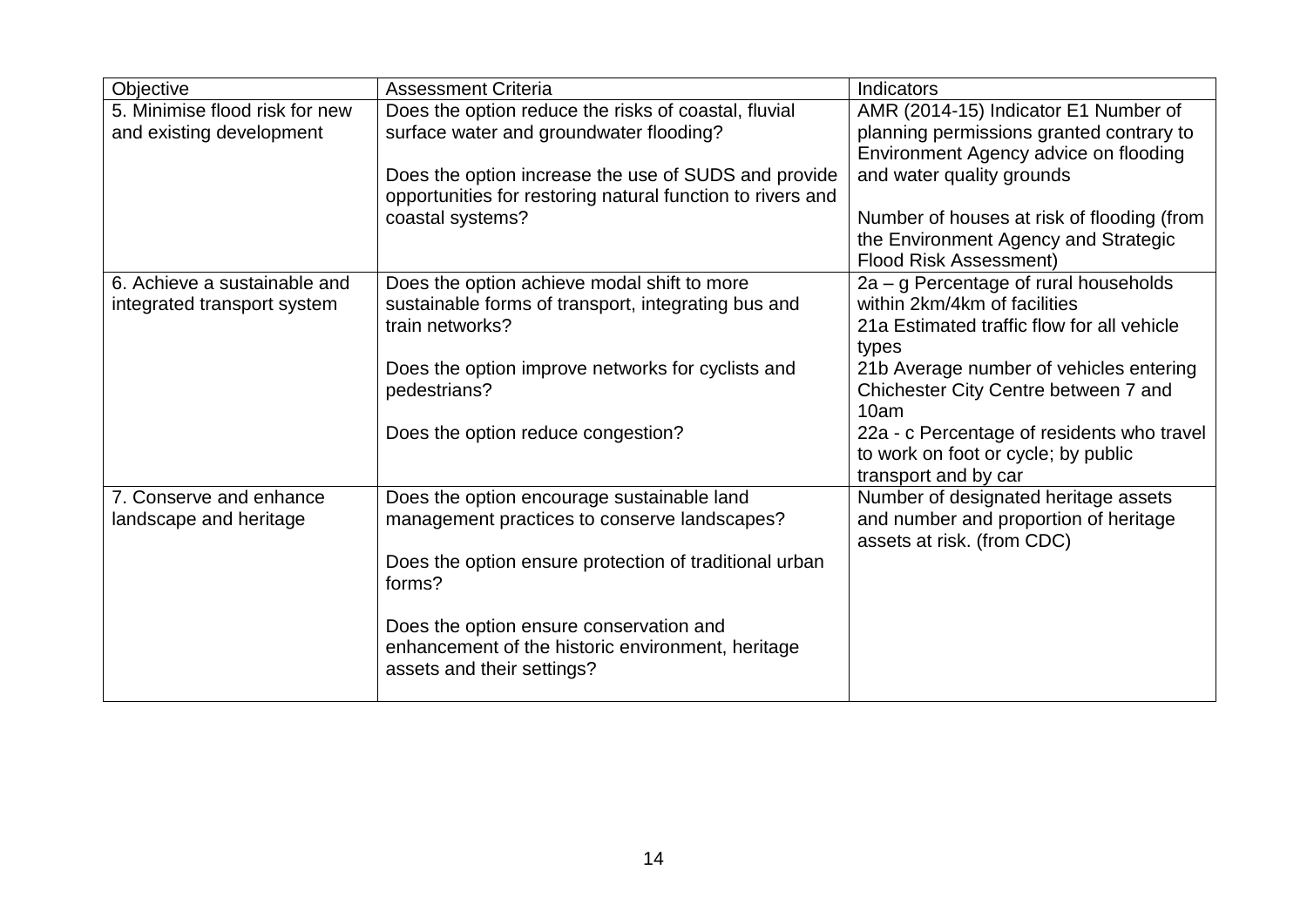| Objective                                                                                 | <b>Assessment Criteria</b>                                                                                                                                               | Indicators                                                                                                                                              |
|-------------------------------------------------------------------------------------------|--------------------------------------------------------------------------------------------------------------------------------------------------------------------------|---------------------------------------------------------------------------------------------------------------------------------------------------------|
| 8. Increase availability of                                                               | Does the option meet local housing needs?                                                                                                                                | 9 Total number of net new housing                                                                                                                       |
| affordable housing                                                                        | Does the option provide the right housing mix of size<br>and tenure?<br>Does the option allow for the continuation of a<br>sustainable mix of people within communities? | completions<br>10 Affordable dwellings completed as a<br>percentage of all new housing<br>completions (gross)<br>12 Median house price to income ratio. |
|                                                                                           |                                                                                                                                                                          |                                                                                                                                                         |
| 9. Provide access to services<br>and facilities                                           | Does the option increase the provision of decentralised<br>services and mobile service points                                                                            | 2 Percentage or rural households within<br>2km/4km of facilities.<br>AMR (2014-15) BD4 Total amount of floor                                            |
|                                                                                           | Does the option protect existing facilities and enhance<br>electronic access to appropriate services.                                                                    | space for Town Centre uses                                                                                                                              |
|                                                                                           | Does the option provide sports and leisure<br>opportunities within settlements?                                                                                          |                                                                                                                                                         |
| 10. Promote economic<br>development to maintain<br>quality of life and                    | Does the option ensure that economic opportunities<br>are accessible to all?                                                                                             | 5a – e Amount of floor space developed<br>for employment by type.<br>1a-h Percentage of employees in different                                          |
| competitiveness                                                                           | Does the option ensure that value added is retained in<br>the District?                                                                                                  | sectors.<br>8 Percentage of children that live in<br>families that are income deprived.                                                                 |
| 11. Develop a dynamic,<br>diverse and knowledge based                                     | Does the option encourage innovation?                                                                                                                                    | 1f Percentage of employees in information<br>and communications                                                                                         |
| economy that excels in<br>innovation                                                      | Does the option develop knowledge based economy<br>locally?                                                                                                              | 27 Percentage of young people who are<br>unemployed                                                                                                     |
| 12 To develop and maintain a<br>skilled workforce to support<br>long-term competitiveness | Does the option ensure skills are enhanced to increase<br>access to work?                                                                                                | 28 Percentage of 15 year olds achieving<br>five or more GCSEs at grade A*- C or<br>equivalent (in local authority schools)                              |
|                                                                                           | Does the option ensure a skilled workforce is available<br>locally to allow business development?                                                                        | 3 Percentage of establishments reporting<br>skills shortage vacancies                                                                                   |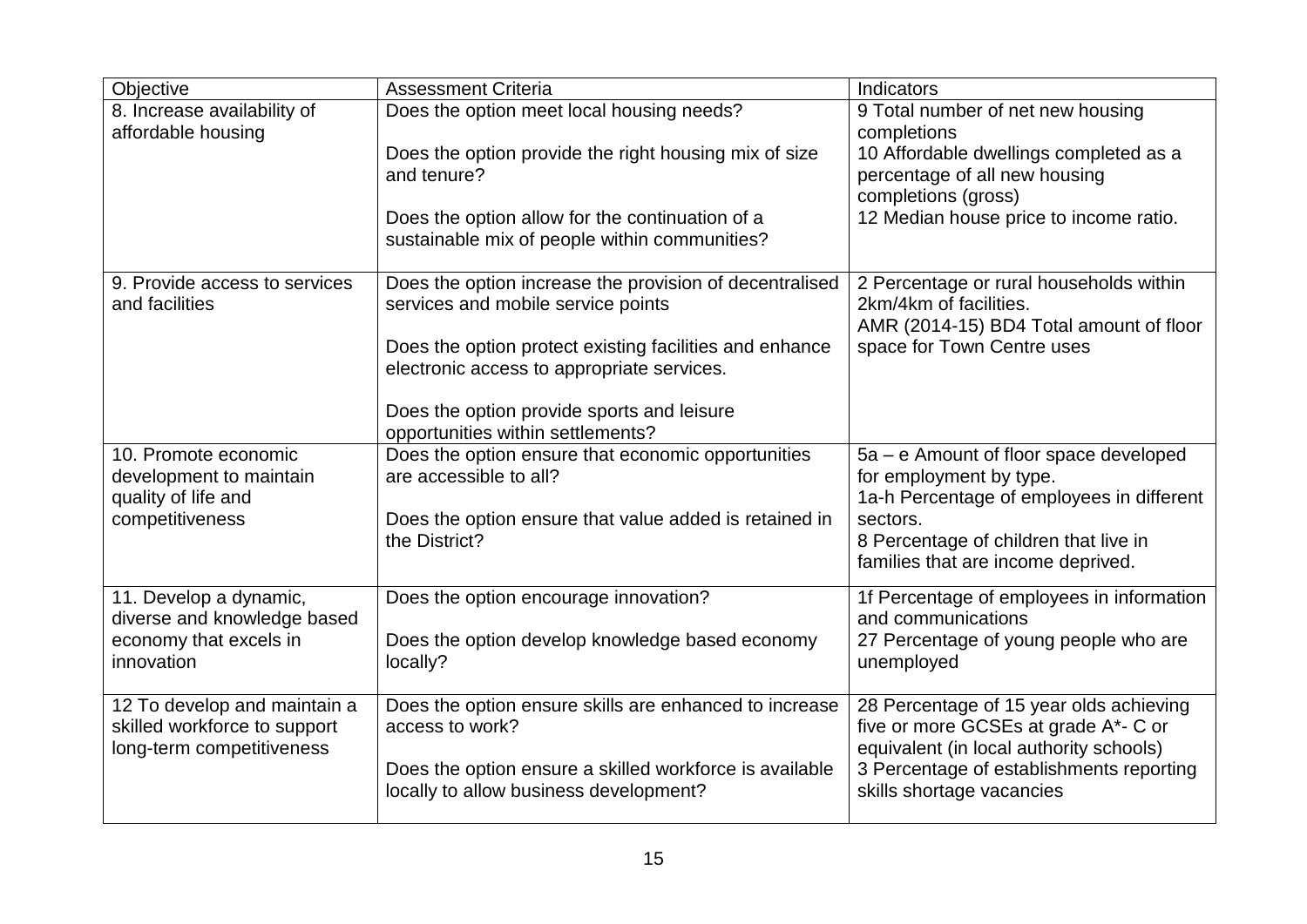| Objective                         | <b>Assessment Criteria</b>                          | <b>Indicators</b>                    |
|-----------------------------------|-----------------------------------------------------|--------------------------------------|
| 13. Enable viability of the rural | Does the option promote a prosperous and diverse    | 4 Median Gross Weekly earnings       |
| economy with enhanced             | rural economy?                                      | 7 Percentage change in the number of |
| diversity of employment           |                                                     | VAT registered Businesses            |
| opportunities                     | Does the option avoid the loss of the Best and Most | Area of Best and Most Versatile      |
|                                   | Versatile agricultural land?                        | agricultural land (from CDC)         |

The indication number corresponds with those from Appendix 2 unless stated otherwise. The objectives contained in this framework have been analysed for internal compatibility, including synergistic effects and conflicts. The full results of this exercise are contained in Appendix 3.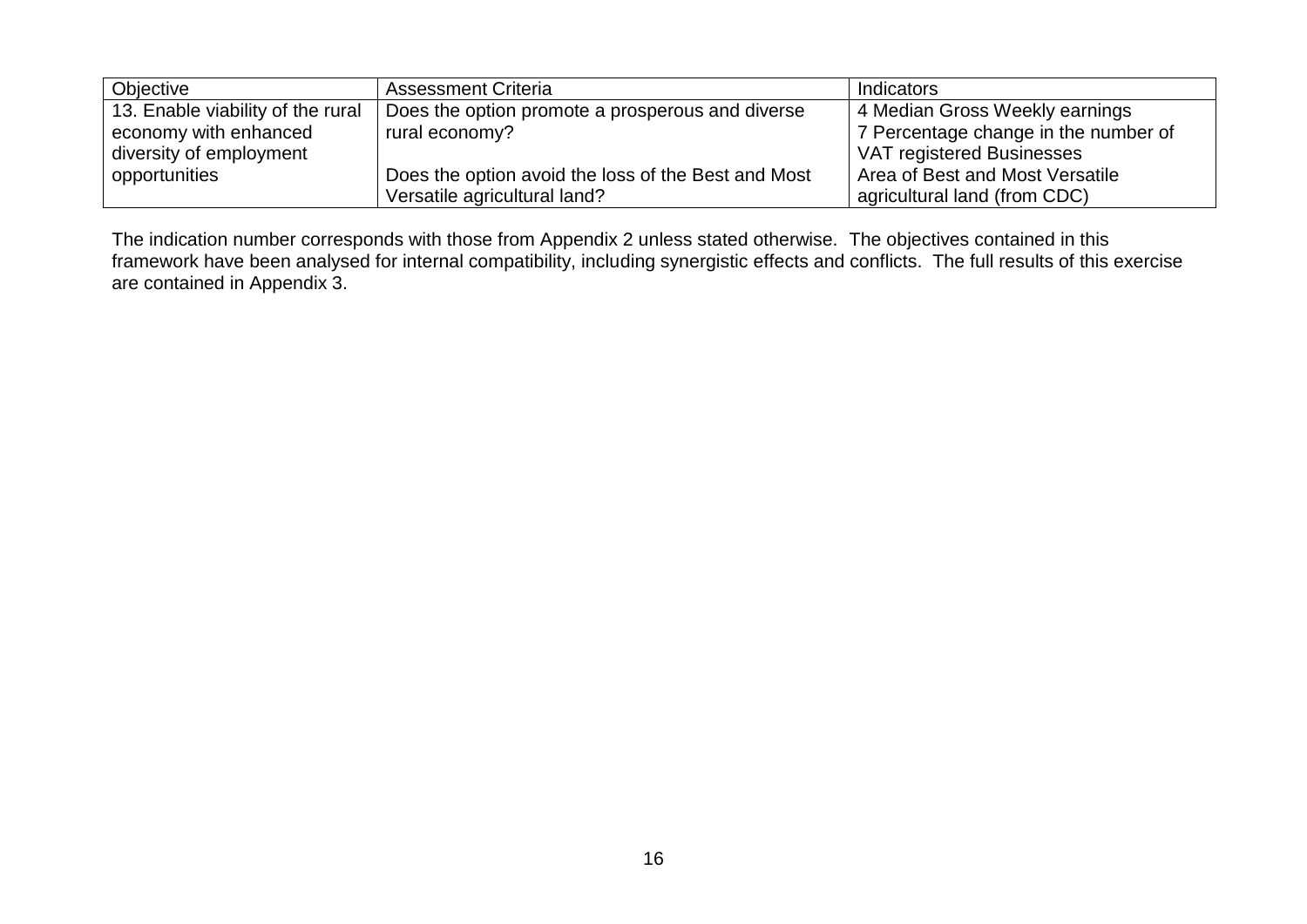# **7) Methodology used in producing this Scoping Report.**

7.1 The Environment Management (EM) team within Chichester District Council has prepared this scoping report. This team is responsible for developing and implementing policy and projects that advance sustainable development within the District. The team is part of the Housing and Environment service and as such is are independent advisors to the Planning Policy (PP) team, who are part of the Planning Services section

7.2 The EM team works closely alongside the Planning Policy team, able to feed in findings of the SA at the early stages plan document development. At the same time the EM team is independent of the PP team and so able to examine draft documents objectively and use our existing knowledge of sustainability in the SA/Local plan development process.

7.3 Identification of sustainability issues followed examination of plans / programmes and baseline data. The SA objectives were worked up through discussions between the EM and PP teams. The objectives are set to provide a benchmark for assessment and may not be entirely achievable by the planning system.

7.4 Nevertheless challenging objectives are considered to be useful in distinguishing between options. The objectives are also integrative, that is they attempt to cover a range of issues. This allows for strategic assessment in a straightforward manner. The issues covered by each objective are made explicit in Table 1. In this way a wide and as yet unknown range of options can be assessed through the framework. Comments on this aspect of the SA framework are welcomed.

# **8) The Consultation Exercise**

8.1 This document was subject to a 5-week consultation exercise during November 2016. Consultees were invited to comment on any aspect of this report. However those areas, which we were most keen to receive views on are as follows:

- Are there any relevant plans and programmes that we have not examined that would alter the identification of sustainability issues or the SA framework?
- Are there additional sources of data that that would alter the identification of sustainability issues or the SA framework?
- Are there additional sources of data that would assist us with either the assessment or monitoring stages?
- Do you agree that the sustainability issues have been correctly identified and are well balanced between economic, social and environment?
- Do you agree that the Proposed SA framework will enable rigorous assessment of options that may be presented in a Local Plan document?
- Will the proposed framework and methodology meet the requirements of both SEA Directive and the requirements of the 2004 regulations?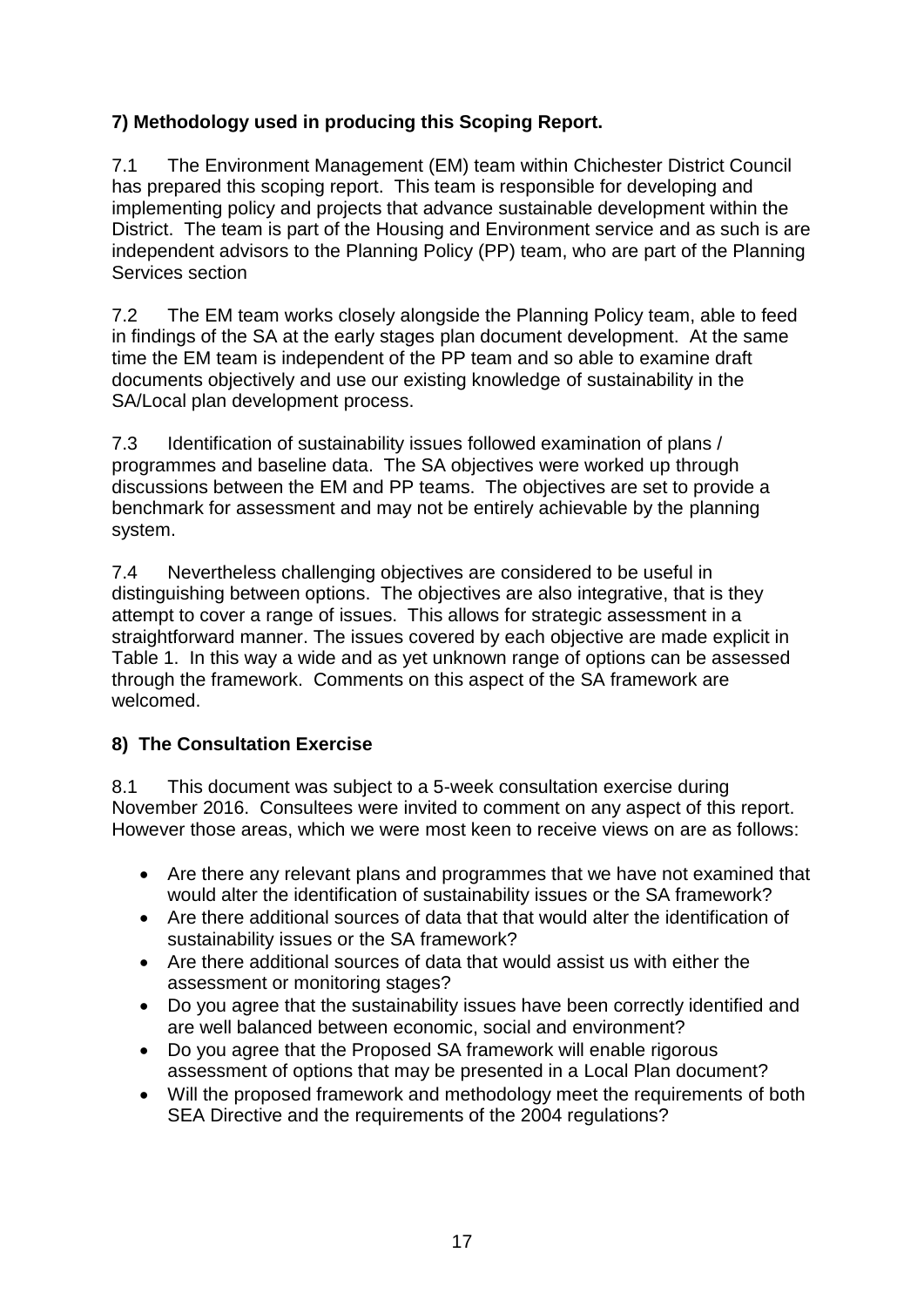8.2 This list of organisations consulted on the draft document is included in Appendix 4. Where comments were received from consultees, amendments were made to the draft document as appropriate.

## **9) Proposed timetable from this point forward.**

#### Local Plan Review:

The first document that will be subject to SA is the Chichester Local Plan Review. This document on strategy options will be published for consultation in May 2017. This will be accompanied by a Sustainability Appraisal (SA) report detailing the predicted sustainability impacts of the options considered for inclusion in the Plan review.

This will be followed by a consultation on the Preferred Approach Development Plan Document (DPD) in autumn 2017. This will be accompanied by a revised and updated version of the SA report.

The proposed submission DPD will be consulted upon in 2018. Again this will be accompanied by a revised and updated SA reflecting changes to the DPD document following previous consultation

# **10) Proposed Structure and Level of Detail for the SA reports**

10.1 For the Local Plan Review, it is proposed to assess the Plan objectives and to assess the predicted effects of all the options for those policies being reviewed.

10.2 The SA reports that will accompany the Local Plan Review will set out:

- $\bullet$  the purpose of the SA,
- the methodology used for the assessment,
- the assessment matrices for each policy option considered,
- the assessment matrices will set out the short medium and long term effects of the option and any uncertainties in the assessment
- any mitigation measures proposed for the options considered
- how the SA findings have been considered and the difference that the process has made to the Plan Review,
- a non-technical summary of the above.

10.3 The SA matrices that are proposed will be similar to those used previously for Chichester Plan documents, that is for each option the assessment criteria in Table 1 above are used to assess the option, with a traffic light system of colouring and a detailed comment to draw out the reasoning of the assessment, any changes over time and any uncertainties that affect the assessment.

10.4 For each Policy, the assessment of the options will also be summarised in graphic form to give an overview of the profile of impacts both positive and negative, without using any addition or averaging of assessment scores.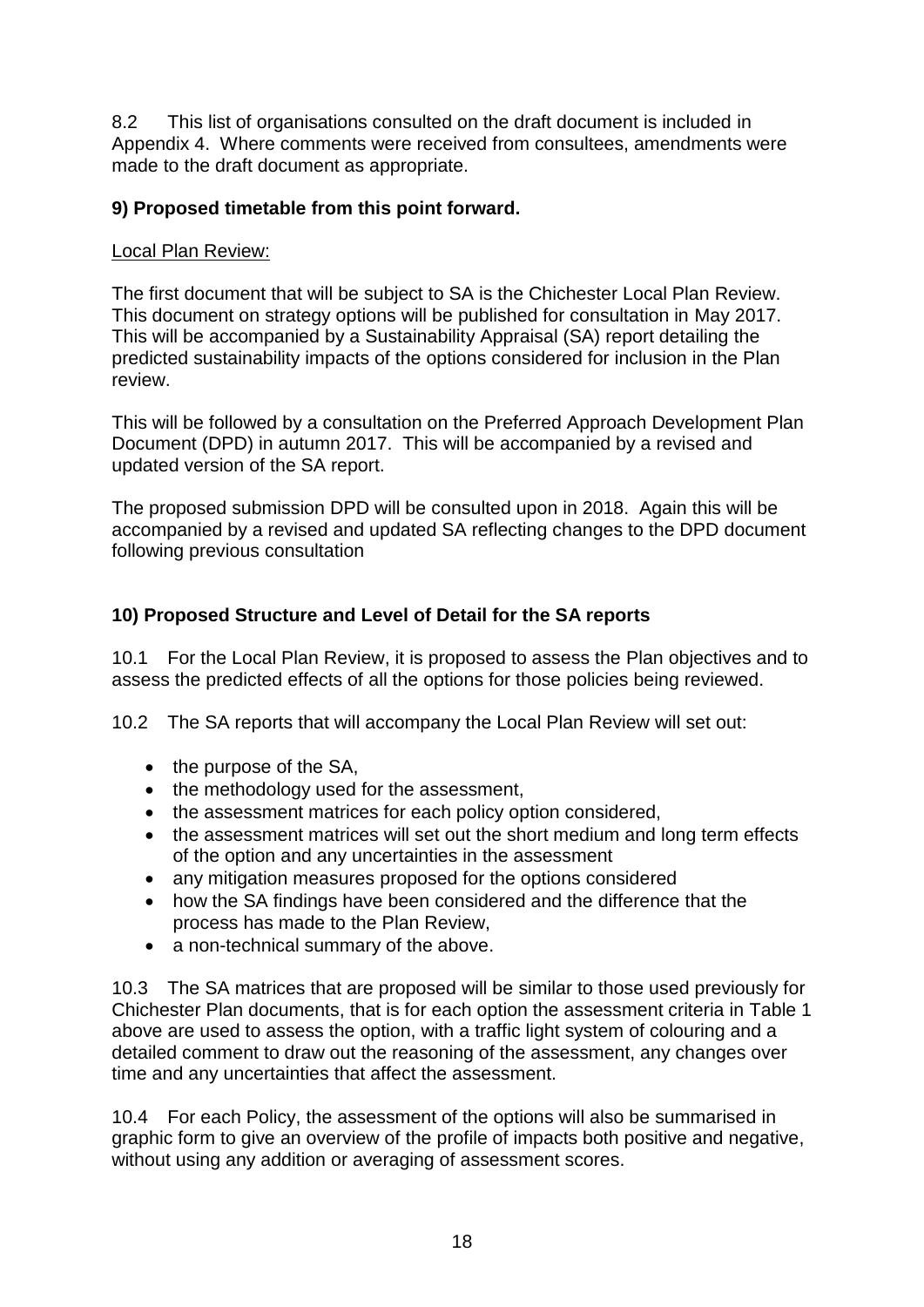|     | Appendix 1 - Plans and<br><b>Programmes</b> |                                                                            |                                                                                                                                                                                                                                                                       |                                                                                                                                                                                                                                    |                                                                                                   |
|-----|---------------------------------------------|----------------------------------------------------------------------------|-----------------------------------------------------------------------------------------------------------------------------------------------------------------------------------------------------------------------------------------------------------------------|------------------------------------------------------------------------------------------------------------------------------------------------------------------------------------------------------------------------------------|---------------------------------------------------------------------------------------------------|
| No. | <b>Level</b>                                | Plan, Programme<br>or Strategy                                             | <b>Sustainability Issues</b>                                                                                                                                                                                                                                          | <b>Implications for the Local Plan</b>                                                                                                                                                                                             | <b>Source</b>                                                                                     |
|     | <b>Overarching</b>                          |                                                                            |                                                                                                                                                                                                                                                                       |                                                                                                                                                                                                                                    |                                                                                                   |
|     | International                               | The Johannesburg<br>Declaration on<br>Sustainable<br>Development<br>(2002) | States a commitment to build a humane,<br>equitable and caring global society: Poverty<br>eradication; Changing unsustainable patterns<br>of consumption and production; Protecting and<br>managing the natural resource bases of<br>economic and social development. | Protect natural resources and encourage<br>sustainable consumption.                                                                                                                                                                | www.earthsummit2002.o<br>rg                                                                       |
| 2   | European                                    | <b>European Spatial</b><br>Development<br>Perspective<br>97/150/EC (1999)  | Based on the EU aim of achieving a balanced<br>and sustainable development, in particular by<br>strengthening economic and social cohesion.                                                                                                                           | Social Cohesion - access to work and to<br>decent places to live.                                                                                                                                                                  | http://europa.eu.int/com<br>m/regional_policy/source<br>s/docoffic/official/reports/<br>somen.htm |
| 3   | European                                    | European<br>Sustainable<br>Development<br>strategy (2006)<br>revised 2009  | Recognises the need to change our current<br>unsustainable consumption and production<br>patterns and move towards a more integrated<br>approach to policy-making.                                                                                                    | Economic growth encouraged where it is<br>needed to support social progress. Energy<br>efficiency and use of natural resources<br>considered at design stage. Accessibility to<br>employment and services need<br>consideration.   | $E$ U                                                                                             |
|     | National                                    | Sustainable<br>Farming and Food<br>Strategy (2006)                         | Sets out how Industry, Government and<br>Consumers can work together to secure a<br>sustainable future for our farming and food<br>industries, as viable industries contributing to a<br>better environment and healthy and<br>prosperous communities.                | Support rural food businesses, including<br>diversification into local food retailing and the<br>establishment of non-food diversification<br>schemes. Policies should encourage the<br>installation of clean wood burning plants. | <b>DEFRA</b>                                                                                      |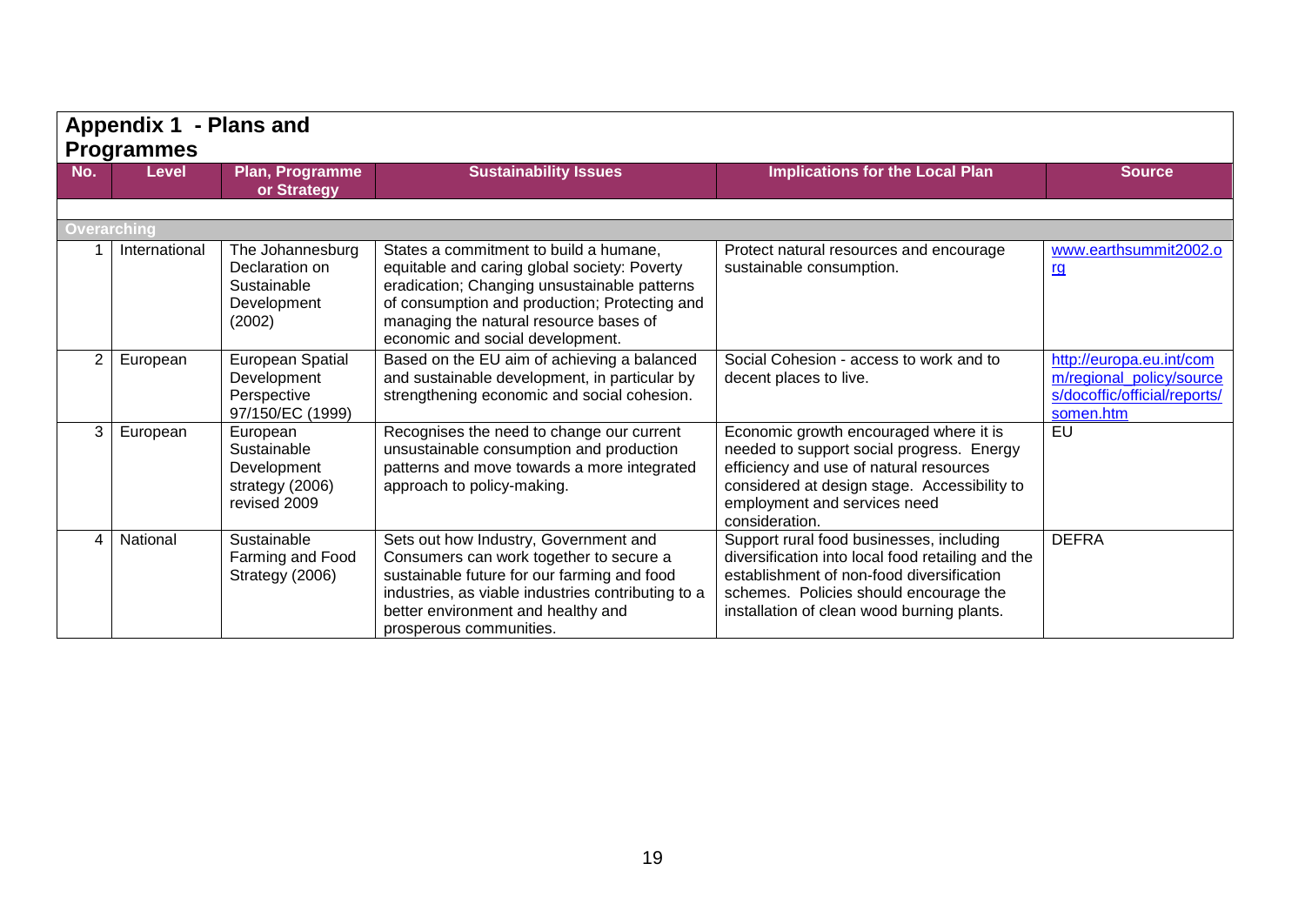|                | Appendix 1 - Plans and            |                                                                                                                     |                                                                                                                                                                                                                                                                                                                                                                                                                                                                                                                                               |                                                                                                                                                                                                      |                        |  |
|----------------|-----------------------------------|---------------------------------------------------------------------------------------------------------------------|-----------------------------------------------------------------------------------------------------------------------------------------------------------------------------------------------------------------------------------------------------------------------------------------------------------------------------------------------------------------------------------------------------------------------------------------------------------------------------------------------------------------------------------------------|------------------------------------------------------------------------------------------------------------------------------------------------------------------------------------------------------|------------------------|--|
| No.            | <b>Programmes</b><br><b>Level</b> | Plan, Programme                                                                                                     | <b>Sustainability Issues</b>                                                                                                                                                                                                                                                                                                                                                                                                                                                                                                                  | <b>Implications for the Local Plan</b>                                                                                                                                                               | <b>Source</b>          |  |
|                |                                   | or Strategy                                                                                                         |                                                                                                                                                                                                                                                                                                                                                                                                                                                                                                                                               |                                                                                                                                                                                                      |                        |  |
| 5              | National                          | Planning and<br>Compulsory<br>Purchase Act<br>(2004)                                                                | The Act makes Sustainable Development the<br>purpose of the entire land use planning<br>system. The provisions introduce powers<br>which allow for the reform and speeding up of<br>the plan system and an increase in the<br>predictability of planning decisions; the<br>speeding up of the handling of major<br>infrastructure projects and the need for<br>simplified planning zones to be identified in the<br>strategic plan for a region. They support<br>policies relating to investment in major<br>infrastructure and regeneration. | Sustainability must be at the heart of the<br>Local Plan.                                                                                                                                            | <b>OPSI</b>            |  |
| 6              | National                          | Planning our<br>electric future: a<br>White Paper for<br>secure, affordable<br>and low carbon<br>electricity (2011) | Sets out strategy for secure, affordable and<br>low carbon electricity: long-term contracts for<br>both low-carbon energy and capacity;<br>continued grandfathering, supporting the<br>principle of no retrospective change to low<br>carbon policy incentives, within a clear rational<br>planning cycle; and ensuring a market that<br>allows existing energy companies and new<br>entrants to compete on fair terms.                                                                                                                       | Facilitate deployment of renewables and<br>ensure new development is energy efficient.                                                                                                               | <b>DECC</b>            |  |
| $\overline{7}$ | National                          | <b>Rural Strategy</b><br>(2004)                                                                                     | Strategy to raise the quality of life and the<br>environment in rural areas by: delivering<br>affordable housing; improving local<br>transport/accessibility; enhancing the value<br>and natural beauty of the countryside.                                                                                                                                                                                                                                                                                                                   | Encourage access to services, facilities and<br>employment in rural areas to maintain vibrant<br>communities. Include policies to encourage<br>the delivery of affordable housing in rural<br>areas. | <b>DEFRA</b>           |  |
| 8              | National                          | Localism Act (2011)                                                                                                 | Abolishes Regional Spatial Strategies.<br>Introduces more flexibility within the<br>Community Infrastructure Levy. Sets out the<br>framework to support Neighbourhood Planning<br>and Community Rights to Bid                                                                                                                                                                                                                                                                                                                                 | Local plan must consider neighbourhood<br>planning and the Community Rights to Bid,<br>including the Register of Assets of<br><b>Community Value</b>                                                 | www.legislation.gov.uk |  |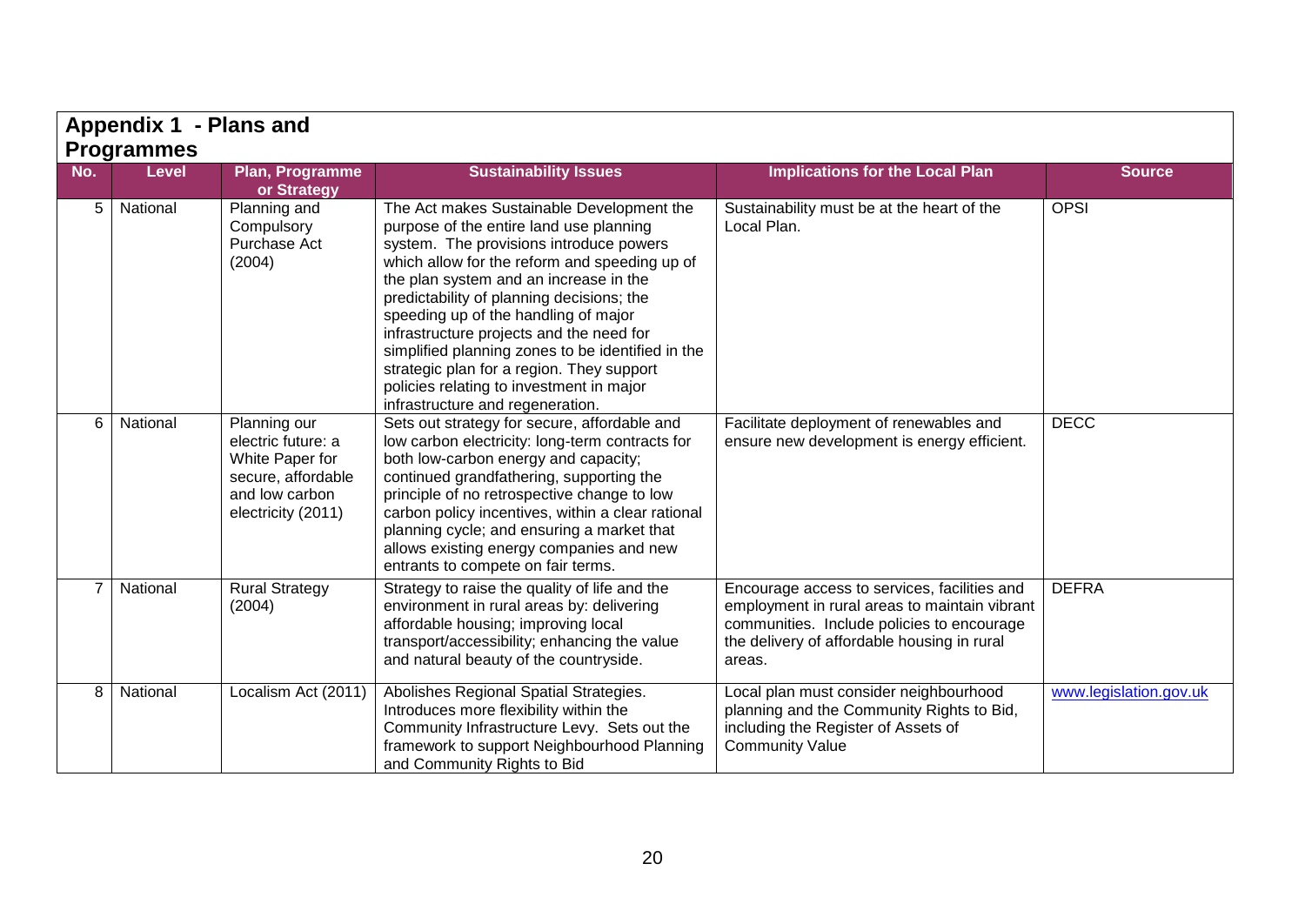|     | <b>Appendix 1</b><br>- Plans and<br><b>Programmes</b> |                                                                           |                                                                                                                                                                                                                                                                                                                                                                                                                                                                                                                                                                                                                                        |                                                                                                                                                                                                                                                                                           |               |  |
|-----|-------------------------------------------------------|---------------------------------------------------------------------------|----------------------------------------------------------------------------------------------------------------------------------------------------------------------------------------------------------------------------------------------------------------------------------------------------------------------------------------------------------------------------------------------------------------------------------------------------------------------------------------------------------------------------------------------------------------------------------------------------------------------------------------|-------------------------------------------------------------------------------------------------------------------------------------------------------------------------------------------------------------------------------------------------------------------------------------------|---------------|--|
| No. | <b>Level</b>                                          | <b>Plan, Programme</b><br>or Strategy                                     | <b>Sustainability Issues</b>                                                                                                                                                                                                                                                                                                                                                                                                                                                                                                                                                                                                           | <b>Implications for the Local Plan</b>                                                                                                                                                                                                                                                    | <b>Source</b> |  |
| 9   | Regional                                              | <b>EA Indicative Flood</b><br><b>Risk Mapping</b>                         | 5 year programme to improve and increase<br>information on flood risk overtime.                                                                                                                                                                                                                                                                                                                                                                                                                                                                                                                                                        | Avoid development in flood plains                                                                                                                                                                                                                                                         | EA            |  |
| 10  | Regional                                              | <b>Strategic Guidance</b><br>for the Solent<br>(1997), updated<br>2013    | . Balance of uses between recreation,<br>commerce and conservation should be<br>maintained. 2. Planning policies should be<br>supportive of coastal recreation and tourism. 3.<br>The provision of recreation facilities should be<br>improved. 4. Co-ordination and communication<br>arrangements between recreational interests<br>and others in the Solent should be<br>strengthened. 5. Better information for<br>recreational visitors should be provided,<br>together with carefully directed proportion. 6.<br>Improved information on recreation and<br>tourism in the Solent is required to assist future<br>decision making. | Recreation facilities in the coastal area<br>should be improved where this does not<br>conflict with nature conservation. Local plan<br>should consider waterside sites for activities<br>and industries which require access to water,<br>before considering these sites for other uses. | Solent Forum  |  |
|     | Regional                                              | Pagham to East<br><b>Head Draft Coastal</b><br>Defence Strategy<br>(2008) | Sets out the options for managing flood and<br>erosion risk for this section of the coastline.                                                                                                                                                                                                                                                                                                                                                                                                                                                                                                                                         | Ensure planning policy in coastal areas does<br>not limit or pre-empt the future options for the<br>Coastal Defence Strategy; prevent<br>development in areas of high flood risk.                                                                                                         | EA, CDC       |  |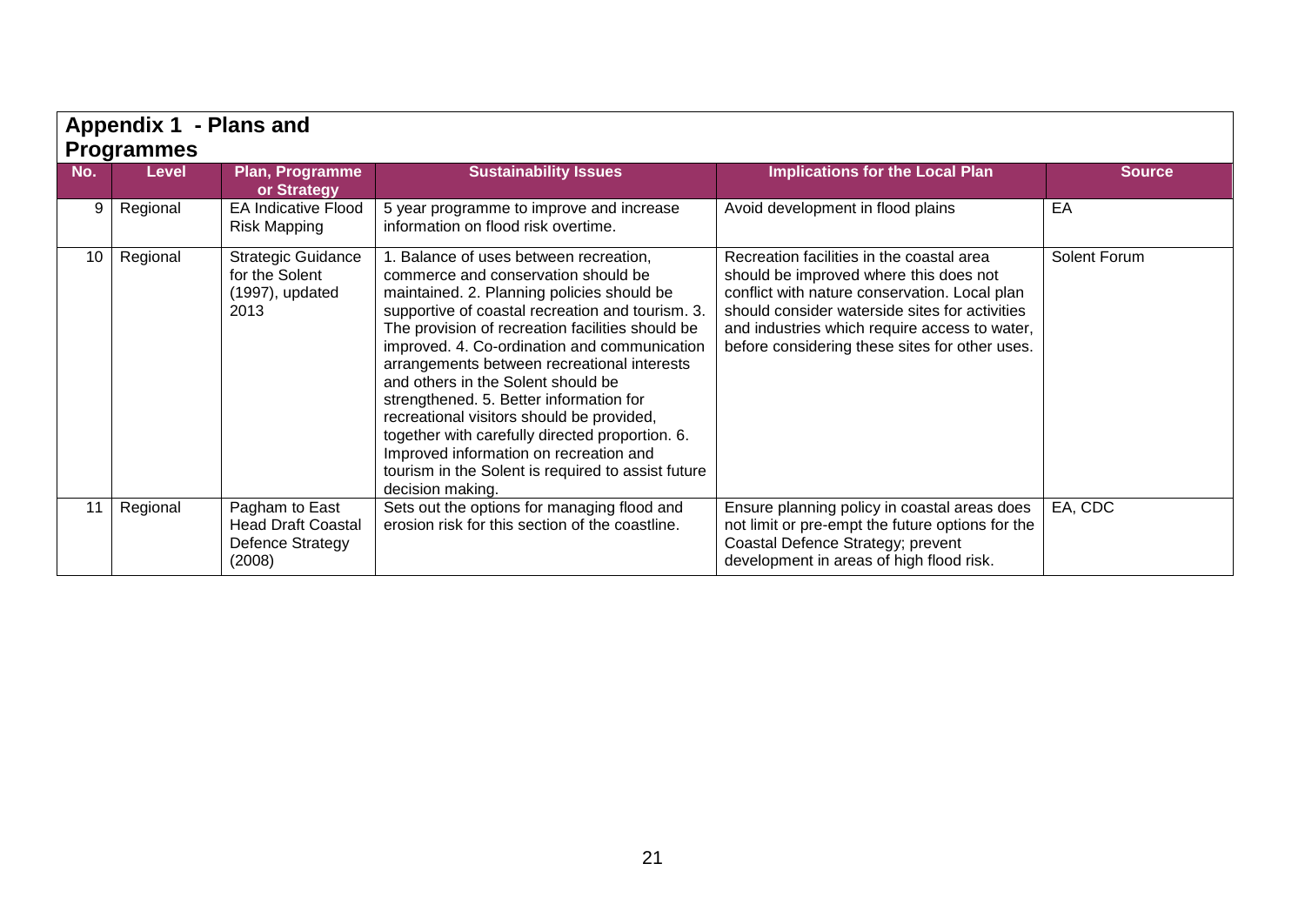|     | Appendix 1 - Plans and<br><b>Programmes</b> |                                                                         |                                                                                                                                                                                                                                                                                                                                                                                                                                                                                                                                                                                                                                                                                                                                                                                                                                                                                                                                                                                                                                                                                                                                                                                                                                                                               |                                                                                                                                                                                                                                                                           |               |  |
|-----|---------------------------------------------|-------------------------------------------------------------------------|-------------------------------------------------------------------------------------------------------------------------------------------------------------------------------------------------------------------------------------------------------------------------------------------------------------------------------------------------------------------------------------------------------------------------------------------------------------------------------------------------------------------------------------------------------------------------------------------------------------------------------------------------------------------------------------------------------------------------------------------------------------------------------------------------------------------------------------------------------------------------------------------------------------------------------------------------------------------------------------------------------------------------------------------------------------------------------------------------------------------------------------------------------------------------------------------------------------------------------------------------------------------------------|---------------------------------------------------------------------------------------------------------------------------------------------------------------------------------------------------------------------------------------------------------------------------|---------------|--|
| No. | <b>Level</b>                                | Plan, Programme<br>or Strategy                                          | <b>Sustainability Issues</b>                                                                                                                                                                                                                                                                                                                                                                                                                                                                                                                                                                                                                                                                                                                                                                                                                                                                                                                                                                                                                                                                                                                                                                                                                                                  | <b>Implications for the Local Plan</b>                                                                                                                                                                                                                                    | <b>Source</b> |  |
| 12  | Sub-regional                                | South Downs Local<br>Plan Preferred<br><b>Options September</b><br>2015 | The objectives to meet the National Park<br>Vision are: 1) To achieve a sustainable use of<br>ecosystem products and services thus<br>enhancing natural capital across the<br>landscapes of the National Park and<br>contributing to human health, wealth and<br>wellbeing; 2) To conserve and enhance the<br>cultural heritage and large areas of high-quality<br>and well-managed habitat to form a network<br>supporting wildlife throughout the landscape;<br>3) To provide and protect opportunities for<br>everyone to discover, enjoy, understand and<br>value the National Park and its special<br>qualities; 4) To adapt well to and mitigate<br>against the impacts of climate change and<br>other pressures; 5) To maintain and enhance<br>the villages and market towns of the National<br>Park as thriving centres for residents, visitors<br>and businesses; 6) To maintain and enhance<br>farming, forestry, tourism and other business<br>activities that are compatible with and relate to<br>the landscape and special qualities of the<br>National Park. Limited growth is proposed for<br>the Coastal plain and Western Downs;<br>moderate-scale growth within the Dip Slope<br>Area and The Western Weal; and small-scale<br>growth for The Scarp Slope. | CDC's Local Plan will need to include<br>policies which facilitate the SDNPA in<br>achieving the objectives within its Local Plan.<br>It will need to consider access to services by<br>those settlements within the National Park<br>and also connectivity for wildlife. | <b>SDNPA</b>  |  |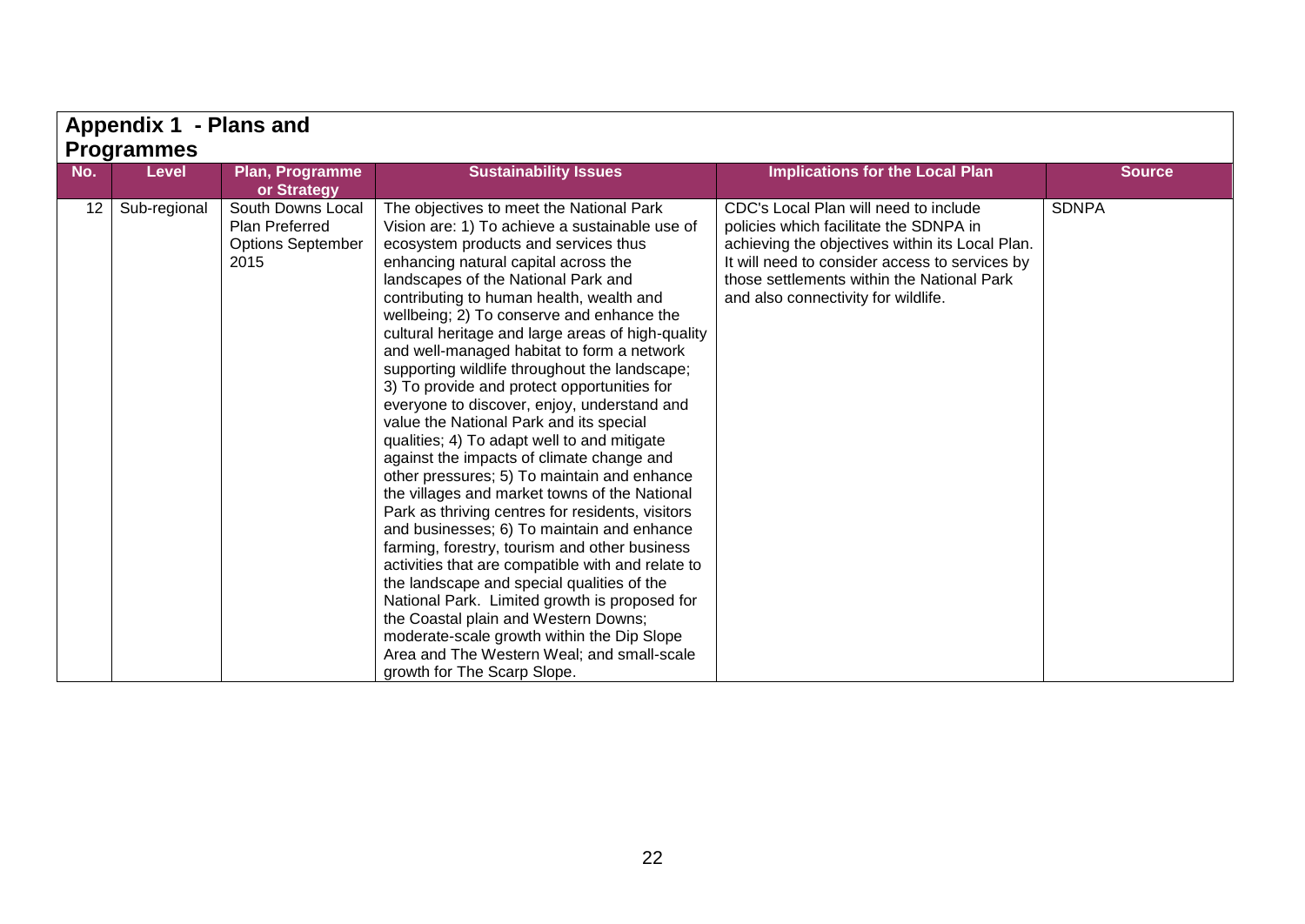|     | Appendix 1 - Plans and |                                                                                |                                                                                                                                                                                                                                                                                                                                                                                                                                                                                                                                                                                                                                                                                                                                                                                                                                                                                                                                                                                                                                                                                                                                                                                                                                                                   |                                                                                                                                                                                                                                                                                                                                                                                                                                                                                                                                                                                                                                                                                                                                                                                                                                                                                                                                                                 |                                          |  |
|-----|------------------------|--------------------------------------------------------------------------------|-------------------------------------------------------------------------------------------------------------------------------------------------------------------------------------------------------------------------------------------------------------------------------------------------------------------------------------------------------------------------------------------------------------------------------------------------------------------------------------------------------------------------------------------------------------------------------------------------------------------------------------------------------------------------------------------------------------------------------------------------------------------------------------------------------------------------------------------------------------------------------------------------------------------------------------------------------------------------------------------------------------------------------------------------------------------------------------------------------------------------------------------------------------------------------------------------------------------------------------------------------------------|-----------------------------------------------------------------------------------------------------------------------------------------------------------------------------------------------------------------------------------------------------------------------------------------------------------------------------------------------------------------------------------------------------------------------------------------------------------------------------------------------------------------------------------------------------------------------------------------------------------------------------------------------------------------------------------------------------------------------------------------------------------------------------------------------------------------------------------------------------------------------------------------------------------------------------------------------------------------|------------------------------------------|--|
|     | <b>Programmes</b>      |                                                                                |                                                                                                                                                                                                                                                                                                                                                                                                                                                                                                                                                                                                                                                                                                                                                                                                                                                                                                                                                                                                                                                                                                                                                                                                                                                                   |                                                                                                                                                                                                                                                                                                                                                                                                                                                                                                                                                                                                                                                                                                                                                                                                                                                                                                                                                                 |                                          |  |
| No. | <b>Level</b>           | Plan, Programme<br>or Strategy                                                 | <b>Sustainability Issues</b>                                                                                                                                                                                                                                                                                                                                                                                                                                                                                                                                                                                                                                                                                                                                                                                                                                                                                                                                                                                                                                                                                                                                                                                                                                      | <b>Implications for the Local Plan</b>                                                                                                                                                                                                                                                                                                                                                                                                                                                                                                                                                                                                                                                                                                                                                                                                                                                                                                                          | <b>Source</b>                            |  |
| 13  | Sub-regional           | <b>Chichester Harbour</b><br><b>AONB</b><br>Management Plan<br>$(2014 - 2019)$ | The relevant key concepts within the<br>Management Plan are: 1) Protecting and<br>improving the special qualities of the AONB -<br>To conserve and enhance the natural beauty<br>of Chichester Harbour AONB; To conserve and<br>enhance the value of the Harbour for sailing,<br>boating, quiet recreation and wildlife; To retain<br>the quiet, undeveloped nature of parts of<br>Chichester Harbour AONB through the<br>sympathetic management of access and<br>positive planning; 2) Sustainability and wise<br>use - conserve, maintain and improve<br>Chichester Harbour AONB and its associated<br>facilities and marine industries for safe<br>recreation where they are consistent with its<br>landscape and nature conservation<br>designations; To maintain a balance between<br>the various interests and users; 5) Supporting<br>sustainable development - Support sustainable<br>forms of rural and marine industry and<br>agricultural practices where they are consistent<br>with Chichester Harbour AONB's landscape<br>and nature conservation designations; Support<br>the economic and social needs of the local<br>communities where they are consistent with<br>Chichester Harbour AONB's landscape and<br>nature conservation designations. | Policies to protect the special qualities of the<br>AONB including the conservation of the<br>tranquil nature of the AONB; minimise the<br>impact of recreational disturbance on the<br>designated habitats and species; encourage<br>appropriate agricultural land uses; ensure<br>development is appropriate and conserves<br>the landscape, wildlife and historic<br>environment of the AONB; ensure<br>development complies with the protective<br>framework for sites designated for nature<br>conservation and where appropriate,<br>mitigation measures are incorporated;<br>safeguard the socio-economic activities<br>supporting the AONB and its communities;<br>ensure developments of commercial sites<br>are sympathetic with the AONB; support and<br>encourage marine-related businesses<br>through safeguarding marine sites and<br>employment uses; promote better public and<br>sustainable transport options both to and<br>within the AONB. | <b>Chichester Harbour</b><br>Conservancy |  |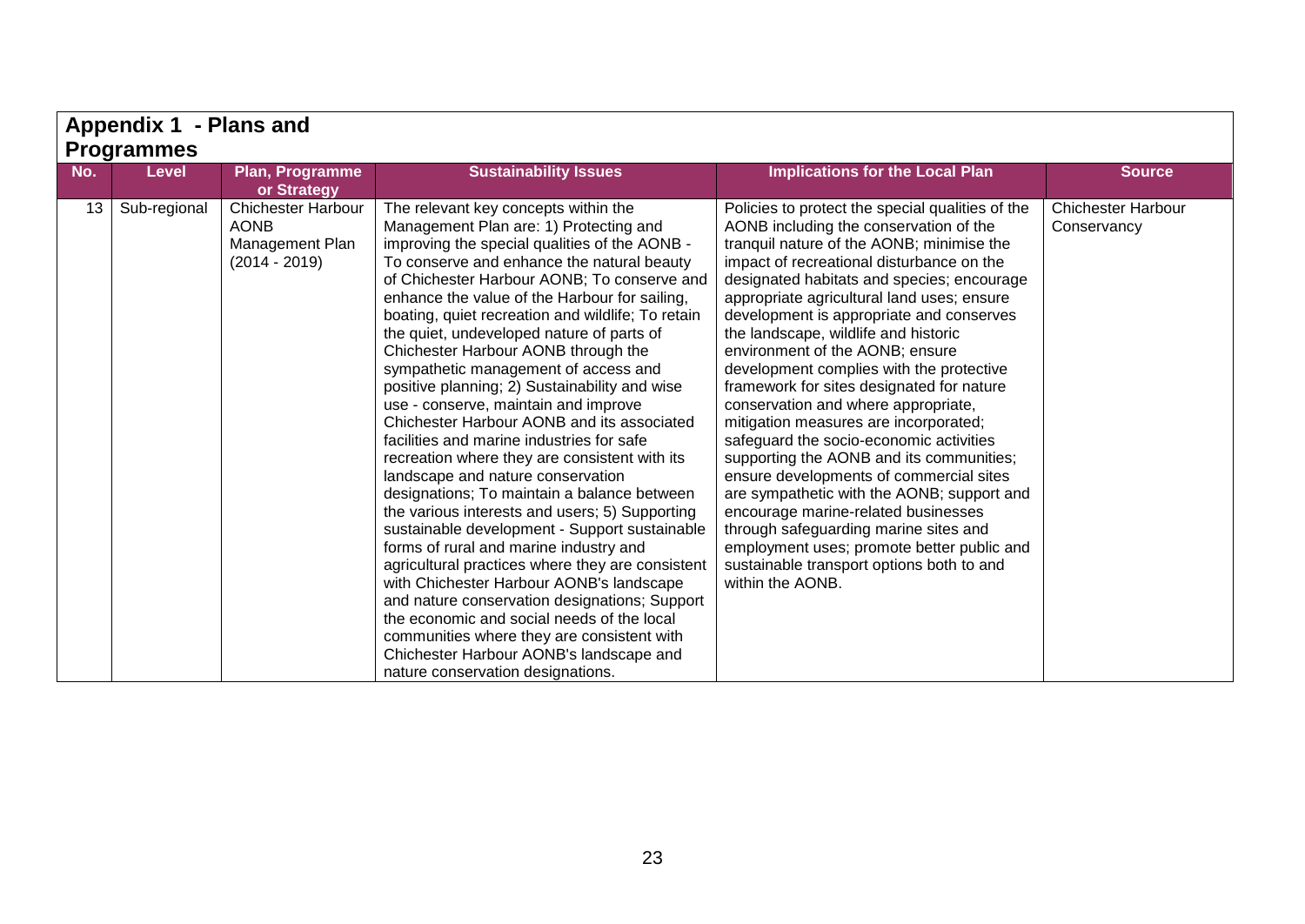|     | - Plans and<br><b>Appendix 1</b><br>  Programmes |                                                     |                                                                                                                                                                                                                                                                                                                         |                                                                                                                                                                                                                                                                                                                                                                                                                                                                                                                                                                |               |  |  |  |  |
|-----|--------------------------------------------------|-----------------------------------------------------|-------------------------------------------------------------------------------------------------------------------------------------------------------------------------------------------------------------------------------------------------------------------------------------------------------------------------|----------------------------------------------------------------------------------------------------------------------------------------------------------------------------------------------------------------------------------------------------------------------------------------------------------------------------------------------------------------------------------------------------------------------------------------------------------------------------------------------------------------------------------------------------------------|---------------|--|--|--|--|
| No. | <b>Level</b>                                     | Plan, Programme<br>or Strategy                      | <b>Sustainability Issues</b>                                                                                                                                                                                                                                                                                            | Implications for the Local Plan                                                                                                                                                                                                                                                                                                                                                                                                                                                                                                                                | <b>Source</b> |  |  |  |  |
|     | 14 County                                        | <b>West Sussex Rural</b><br>Strategy 2007 -<br>2017 | The aims of the strategy are: to create and<br>maintain a thriving rural economy, contributing<br>fully to the prosperity of the County and wider<br>South East Region; To create and maintain<br>vibrant, sustainable rural communities; To<br>maintain a high quality rural environment that<br>is accessible to all. | Encourage the development of rural<br>workspace in appropriate locations;<br>encourage farm-based diversification<br>suitable to the location; identify opportunities<br>around small towns for new business;<br>encourage development and enhancements<br>of brownfield land for housing; encourage<br>new approaches to the use of exception sites<br>and general provision of housing in rural<br>areas; addresses issues of housing<br>affordability; encourage renewable energy<br>schemes; promote high environmental<br>performance in new development. | <b>WSCC</b>   |  |  |  |  |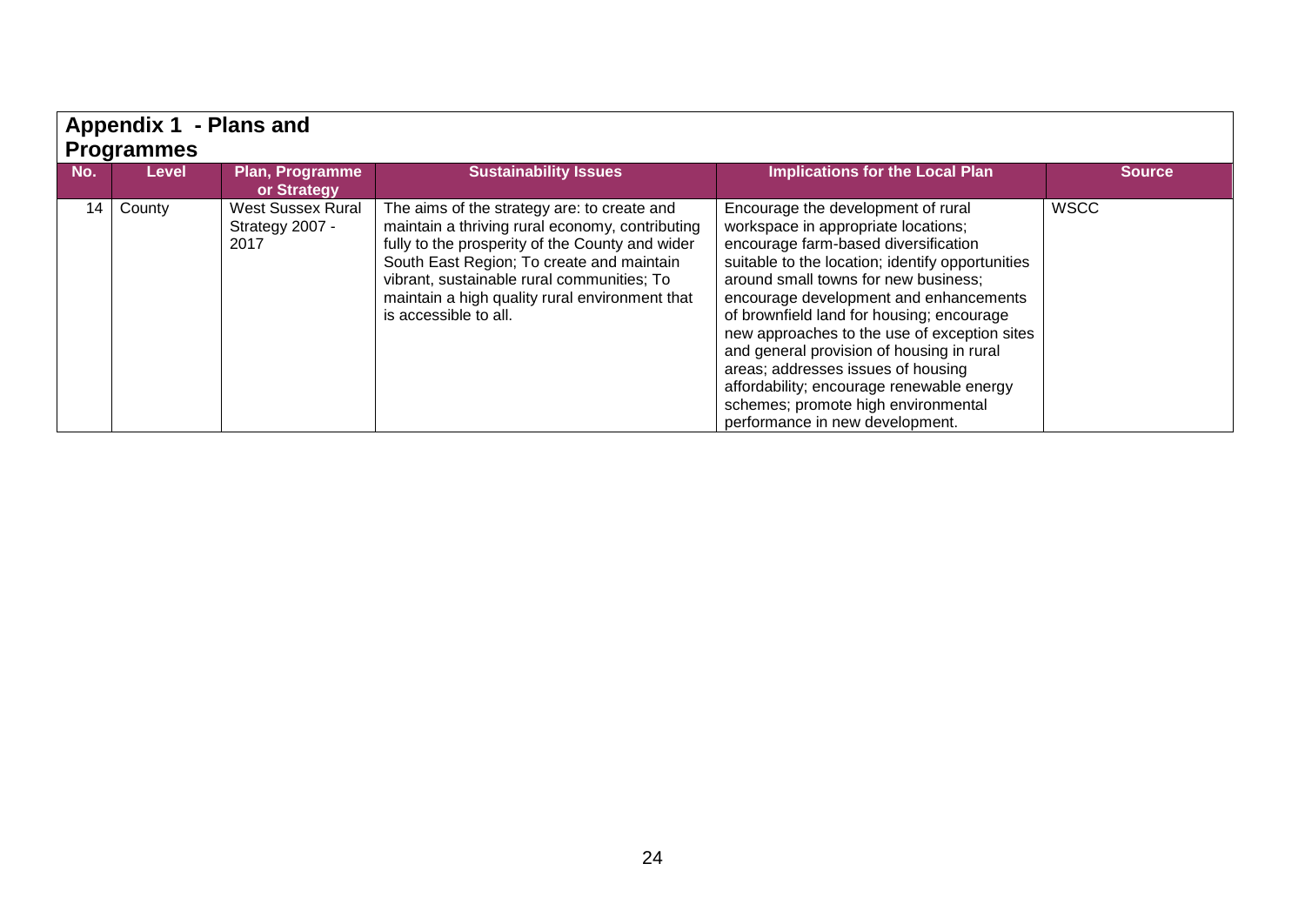|     | Appendix 1 - Plans and |                                                                                                                               |                                                                                                                                                                                                                                                                                                                                                                                                                                                                                                                                                                                                                                               |                                                                                                                                                                                                                                                                                                                                                                                                                                                                                                                                                                                                                                                                                                                                                                                                                                                                                                                                                                                                                                                                                                                                                                   |               |  |
|-----|------------------------|-------------------------------------------------------------------------------------------------------------------------------|-----------------------------------------------------------------------------------------------------------------------------------------------------------------------------------------------------------------------------------------------------------------------------------------------------------------------------------------------------------------------------------------------------------------------------------------------------------------------------------------------------------------------------------------------------------------------------------------------------------------------------------------------|-------------------------------------------------------------------------------------------------------------------------------------------------------------------------------------------------------------------------------------------------------------------------------------------------------------------------------------------------------------------------------------------------------------------------------------------------------------------------------------------------------------------------------------------------------------------------------------------------------------------------------------------------------------------------------------------------------------------------------------------------------------------------------------------------------------------------------------------------------------------------------------------------------------------------------------------------------------------------------------------------------------------------------------------------------------------------------------------------------------------------------------------------------------------|---------------|--|
|     | <b>Programmes</b>      |                                                                                                                               |                                                                                                                                                                                                                                                                                                                                                                                                                                                                                                                                                                                                                                               |                                                                                                                                                                                                                                                                                                                                                                                                                                                                                                                                                                                                                                                                                                                                                                                                                                                                                                                                                                                                                                                                                                                                                                   |               |  |
| No. | <b>Level</b>           | <b>Plan, Programme</b><br>or Strategy                                                                                         | <b>Sustainability Issues</b>                                                                                                                                                                                                                                                                                                                                                                                                                                                                                                                                                                                                                  | <b>Implications for the Local Plan</b>                                                                                                                                                                                                                                                                                                                                                                                                                                                                                                                                                                                                                                                                                                                                                                                                                                                                                                                                                                                                                                                                                                                            | <b>Source</b> |  |
| 15  | County                 | Working together<br>for a better future:<br>The Sustainable<br>Community<br><b>Strategy for West</b><br>Sussex 2008 -<br>2020 | The headline issues are: A better place to live -<br>do more to reduce our contribution to climate<br>change and adapt to its adverse impacts;<br>Opportunity for all - give everyone the chance<br>to earn and develop their skills throughout their<br>life and by helping the workforce help our<br>companies and the economy; Better health for<br>all - reduce the difference in life expectancy in<br>different parts of the county particularly<br>through reducing avoidable premature deaths;<br>Staying and feeling safe - increase everyone's<br>safety and their feelings of security, particularly<br>children and young people. | Particular issues for development include:<br>exploring local opportunities for renewable<br>energy; encouraging energy and water<br>efficient development; providing and<br>maintaining social, cultural and sports<br>facilities; matching the growth in population<br>and businesses with the necessary services;<br>manage the challenges of coastal protection<br>and flood risk; planning for a range of<br>accommodation options and homes must be<br>adaptable, resilient, decent and suitable;<br>well-designed buildings and public space;<br>protect and provide Green Infrastructure;<br>optimise the availability, accessibility, use,<br>re-use and recycling of local produce,<br>buildings and natural resources; provide<br>attractive alternatives to travelling by private<br>car; encourage diversification in the<br>countryside and consider access to services<br>and affordable housing; an increased supply<br>of flexible, affordable land and premises is<br>needed for employment/commercial<br>premises; road layouts and traffic priorities<br>must encourage less aggressive driving and<br>more pedestrian/cycle-friendly routes. | <b>WSCC</b>   |  |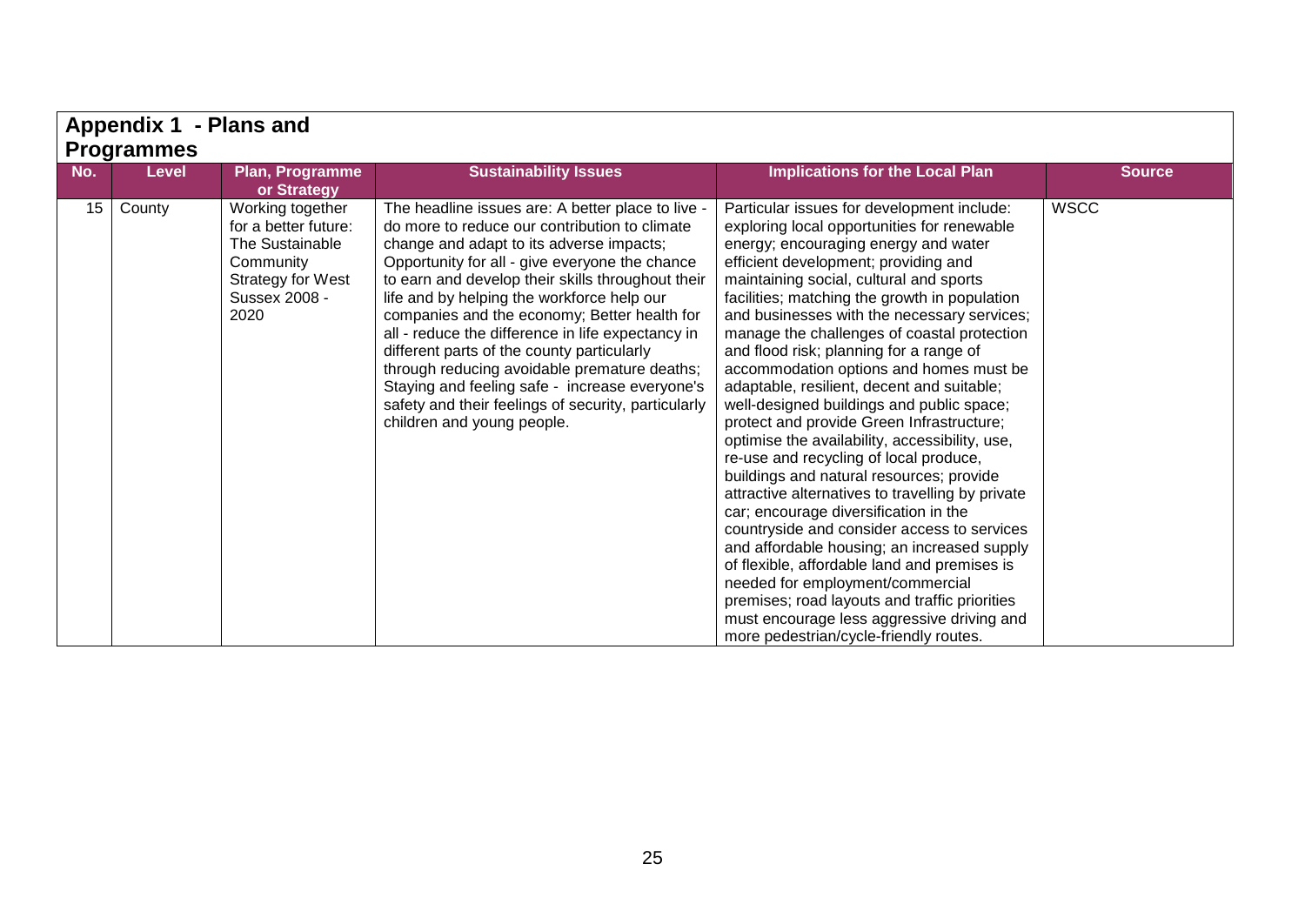|     | Appendix 1 - Plans and |                                       |                                                                                                                                                                                                                                                                                                                                                                                                                                                                                                                                                                                                                                                                           |                                                                                                                                                                                                                                                                                                                                                                                                                                                                                                                                                                                                                                                                                                                                                                                                                                                                                                |               |  |  |  |
|-----|------------------------|---------------------------------------|---------------------------------------------------------------------------------------------------------------------------------------------------------------------------------------------------------------------------------------------------------------------------------------------------------------------------------------------------------------------------------------------------------------------------------------------------------------------------------------------------------------------------------------------------------------------------------------------------------------------------------------------------------------------------|------------------------------------------------------------------------------------------------------------------------------------------------------------------------------------------------------------------------------------------------------------------------------------------------------------------------------------------------------------------------------------------------------------------------------------------------------------------------------------------------------------------------------------------------------------------------------------------------------------------------------------------------------------------------------------------------------------------------------------------------------------------------------------------------------------------------------------------------------------------------------------------------|---------------|--|--|--|
|     | <b>Programmes</b>      |                                       |                                                                                                                                                                                                                                                                                                                                                                                                                                                                                                                                                                                                                                                                           |                                                                                                                                                                                                                                                                                                                                                                                                                                                                                                                                                                                                                                                                                                                                                                                                                                                                                                |               |  |  |  |
| No. | <b>Level</b>           | Plan, Programme<br>or Strategy        | <b>Sustainability Issues</b>                                                                                                                                                                                                                                                                                                                                                                                                                                                                                                                                                                                                                                              | <b>Implications for the Local Plan</b>                                                                                                                                                                                                                                                                                                                                                                                                                                                                                                                                                                                                                                                                                                                                                                                                                                                         | <b>Source</b> |  |  |  |
|     | 16 County              | Local Transport<br>Plan (2011 - 2026) | Main objectives are to provide: a high quality<br>transport network that promotes a competitive<br>and prosperous economy; a resilient transport<br>network that complements the built and natural<br>environment whilst reducing carbon emissions<br>over time; access to services, employment and<br>housing and a transport network that feels, and<br>is, safer and healthier to use. The highest<br>priorities are improvements to the A27 trunk<br>road and complementary public transport<br>improvements to the bottlenecks at Chichester,<br>Arundel and Worthing; improvements to the<br>A23 between Handcross and Warninglid;<br>maintain the highway network. | Reduce need to travel and increase<br>accessibility of services to address<br>congestion and pollution issues, leading to<br>improved quality of life. Ensure new<br>developments are accessible by all modes of<br>transport including cleaner vehicles; ensure<br>appropriate amounts of parking is provided<br>at new residential development and that<br>parking spaces are provided at non-<br>residential developments in line with parking<br>standards; ensure the new employment and<br>residential developments are accessible by<br>sustainable modes of transport; secure travel<br>plans for new developments; promote car<br>clubs; ensure new development will reduce<br>the need to travel by ensuring that key<br>services are available and accessible locally;<br>delivery of strategic housing and commercial<br>development is supported by associated<br>infrastructure. | <b>WSCC</b>   |  |  |  |
|     | <b>Environment</b>     |                                       |                                                                                                                                                                                                                                                                                                                                                                                                                                                                                                                                                                                                                                                                           |                                                                                                                                                                                                                                                                                                                                                                                                                                                                                                                                                                                                                                                                                                                                                                                                                                                                                                |               |  |  |  |
| 17  | International          | Valetta Convention                    | Identify, define and protect important<br>archaeology                                                                                                                                                                                                                                                                                                                                                                                                                                                                                                                                                                                                                     | Include policies to protect important<br>archaeology and check the requirements of<br>the convention are included in the SA.                                                                                                                                                                                                                                                                                                                                                                                                                                                                                                                                                                                                                                                                                                                                                                   | <b>UNESCO</b> |  |  |  |
| 18  | International          | Kyoto Protocol                        | The objective is to achieve stabilization of<br>greenhouse gas concentrations in the<br>atmosphere at a level that would prevent<br>dangerous anthropogenic interference with the<br>climate system.                                                                                                                                                                                                                                                                                                                                                                                                                                                                      | Local Plan should help UK achieve its legally<br>binding Greenhouse Gas targets.                                                                                                                                                                                                                                                                                                                                                                                                                                                                                                                                                                                                                                                                                                                                                                                                               | <b>UNFCCC</b> |  |  |  |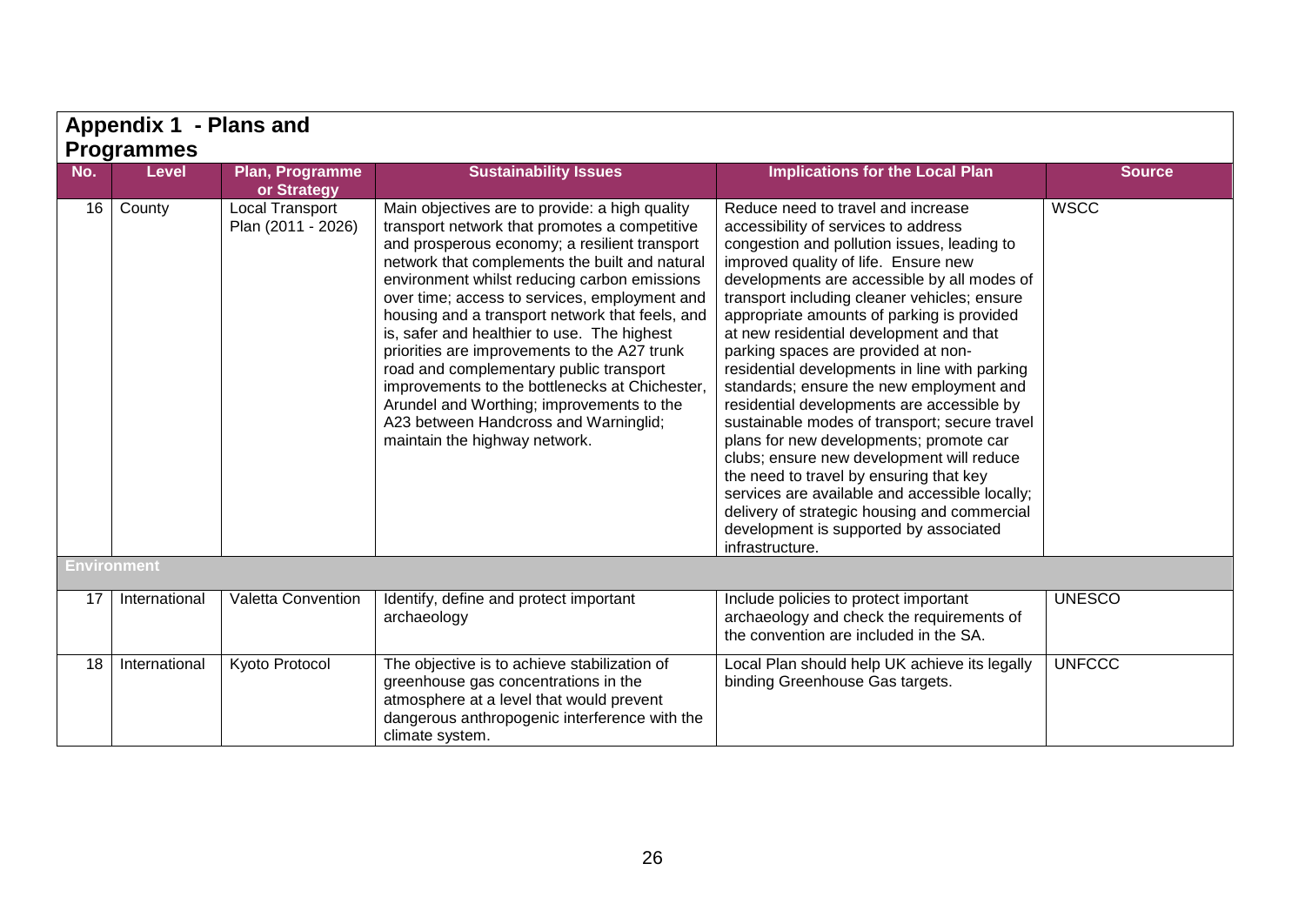|     | Appendix 1 - Plans and<br><b>Programmes</b> |                                                                                                                                                                                                                                                  |                                                                                                                                                                                                                                                              |                                                                                                                                                  |                                                                        |
|-----|---------------------------------------------|--------------------------------------------------------------------------------------------------------------------------------------------------------------------------------------------------------------------------------------------------|--------------------------------------------------------------------------------------------------------------------------------------------------------------------------------------------------------------------------------------------------------------|--------------------------------------------------------------------------------------------------------------------------------------------------|------------------------------------------------------------------------|
| No. | <b>Level</b>                                | Plan, Programme<br>or Strategy                                                                                                                                                                                                                   | <b>Sustainability Issues</b>                                                                                                                                                                                                                                 | <b>Implications for the Local Plan</b>                                                                                                           | <b>Source</b>                                                          |
| 19  | European                                    | <b>Aarhus Convention</b><br>1998: The UN<br>economic<br>commission for<br>Europe (UNECE)<br>Convention on<br>Access to<br>information, public<br>participation in<br>decision making<br>and access to<br>justice in<br>environmental<br>matters. | Requires environmental information to be<br>made available for public participation                                                                                                                                                                          | Local Plan, SA and Local Plan background<br>documents need to be easily available to the<br>public                                               | http://europa.eu.int/com<br>m/enviroment/aarhus/                       |
| 20  | European                                    | European<br>Environmental<br><b>Impact Assessment</b><br><b>Directive</b><br>(97/11/EC)                                                                                                                                                          | Requires assessment of the effect of certain<br>public and private projects on the environment.                                                                                                                                                              | Ensure that appropriate assessments are<br>carried out for sites in locations where<br>development could adversely impact on the<br>environment. | http://europa.eu.int/com<br>m/environment/eia/hom<br>e.htm             |
| 21  | European                                    | European Strategic<br>Environmental<br>Assessment<br><b>Directive</b><br>(2001/42/EC)                                                                                                                                                            | Ensures that environmental consequences of<br>certain plans and programmes are identified<br>and assessed during their preparation and<br>before their adoption.                                                                                             | Ensure that environmental assessment of<br>policy options is built into Sustainability<br>Framework to meet requirements of<br>Directive.        | http://europa.eu.int/com<br>m/environment/eia/sea-<br>legalcontext.htm |
| 22  | European                                    | European Water<br>Framework<br>Directive (2000)                                                                                                                                                                                                  | It requires all inland and coastal waters to<br>reach "good status" by 2015. A river basin<br>district structure will be established, within<br>which demanding environmental objectives will<br>be set, including ecological targets for surface<br>waters. | See River Basin Management Plans below                                                                                                           | EU                                                                     |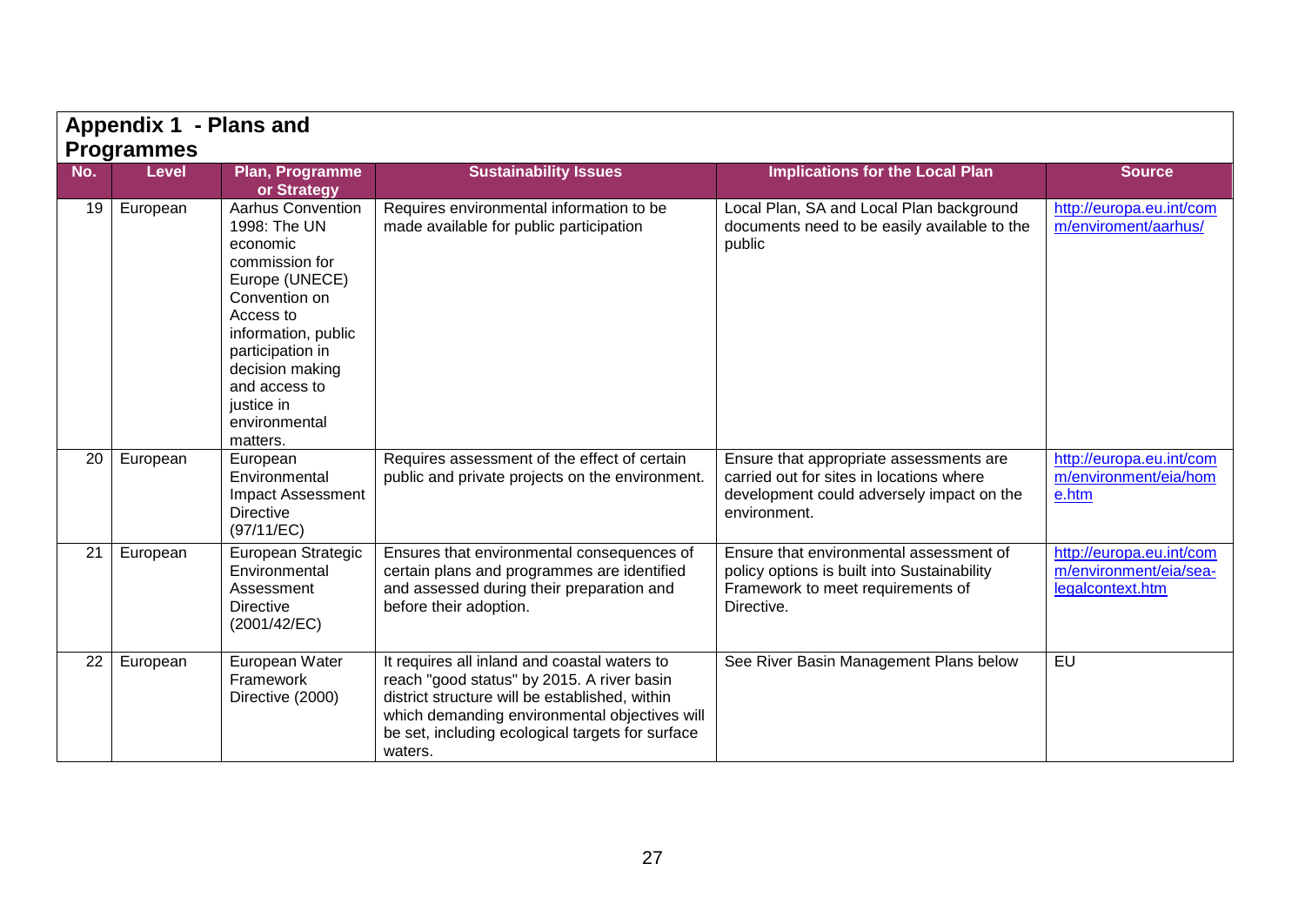|     | Appendix 1 - Plans and            |                                                                                                                                                                              |                                                                                                                                                                                                                                                                                                                                                                                                                          |                                                                                                                                                                                                                                                                                               |                                                                                       |
|-----|-----------------------------------|------------------------------------------------------------------------------------------------------------------------------------------------------------------------------|--------------------------------------------------------------------------------------------------------------------------------------------------------------------------------------------------------------------------------------------------------------------------------------------------------------------------------------------------------------------------------------------------------------------------|-----------------------------------------------------------------------------------------------------------------------------------------------------------------------------------------------------------------------------------------------------------------------------------------------|---------------------------------------------------------------------------------------|
| No. | <b>Programmes</b><br><b>Level</b> | Plan, Programme<br>or Strategy                                                                                                                                               | <b>Sustainability Issues</b>                                                                                                                                                                                                                                                                                                                                                                                             | <b>Implications for the Local Plan</b>                                                                                                                                                                                                                                                        | <b>Source</b>                                                                         |
| 23  | European                          | <b>Waste Framework</b><br>Directive                                                                                                                                          | To set up a system for the coordinated<br>management of waste within the European<br>Community in order to limit waste production.<br>Member states must promote the prevention,<br>recycling and conversion of wastes with a view<br>to their reuse.                                                                                                                                                                    | Ensure recycling infrastructure is<br>incorporated into new development                                                                                                                                                                                                                       | EU                                                                                    |
| 24  | European                          | European<br>Communities<br>Directive on the<br>conservation of<br>natural and semi-<br>natural habitats and<br>of wild fauna and<br>flora - The Habitats<br>Directive (1992) | Member states must take measures to<br>maintain in a favourable condition, the selected<br>sites, or take action to restore them; conserve<br>threatened habitats and species; designate<br>Special Areas of Conservation; encourage<br>management of features which are of major<br>importance for wild flora and fauna. The<br>habitats directive is transposed into UK law<br>through the Habitats Regulations (1994) | Need for Appropriate Assessment (AA) of the<br>Local Development Documents, under the<br>Habitats Directive as SACs are part of the<br>Natura 2000 network. The AA process<br>overrides the social and economic<br>considerations of the SA process, except in<br>case of national importance | http://www.jncc.gov.uk/p<br>age-1374                                                  |
| 25  | European                          | European<br>Communities<br>Directive on the<br>conservation of wild<br>birds (The Birds<br><b>Directive</b><br>79/409/EEC)                                                   | Member states must take measures to<br>maintain in a favourable condition, the selected<br>sites, or take action to restore them. Prevent or<br>avoid the destruction and pollution of bird<br>habitats of certain identified species.<br>Designate Special Protection Areas. See also<br>managing Natura 2000 sites: The provisions of<br>article 6 of the Habitats Directive                                           | Need for Appropriate Assessment (AA) of the<br>Local Development Documents, under the<br>Habitats Directive as SPAs are part of the<br>Natura 2000 network. The AA process<br>overrides the social and economic<br>considerations of the SA process, except in<br>case of national importance | http://europa.eu.int/eur-<br>lex/en/consleg/pdf/1979/<br>en 1979LO4609 do 00<br>1.pdf |
| 26  | European                          | European Directive<br>on Nitrates (1991)                                                                                                                                     | Preventing nitrate pollution. Identify nitrate<br>vulnerable zone and establish and implement<br>action program in order to reduce water<br>pollution from nitrogen compounds.                                                                                                                                                                                                                                           | Provision of Waste Water treatment<br>infrastructure will be constrained by this,<br>particularly around Chichester and Pagham<br>harbours.                                                                                                                                                   | EU                                                                                    |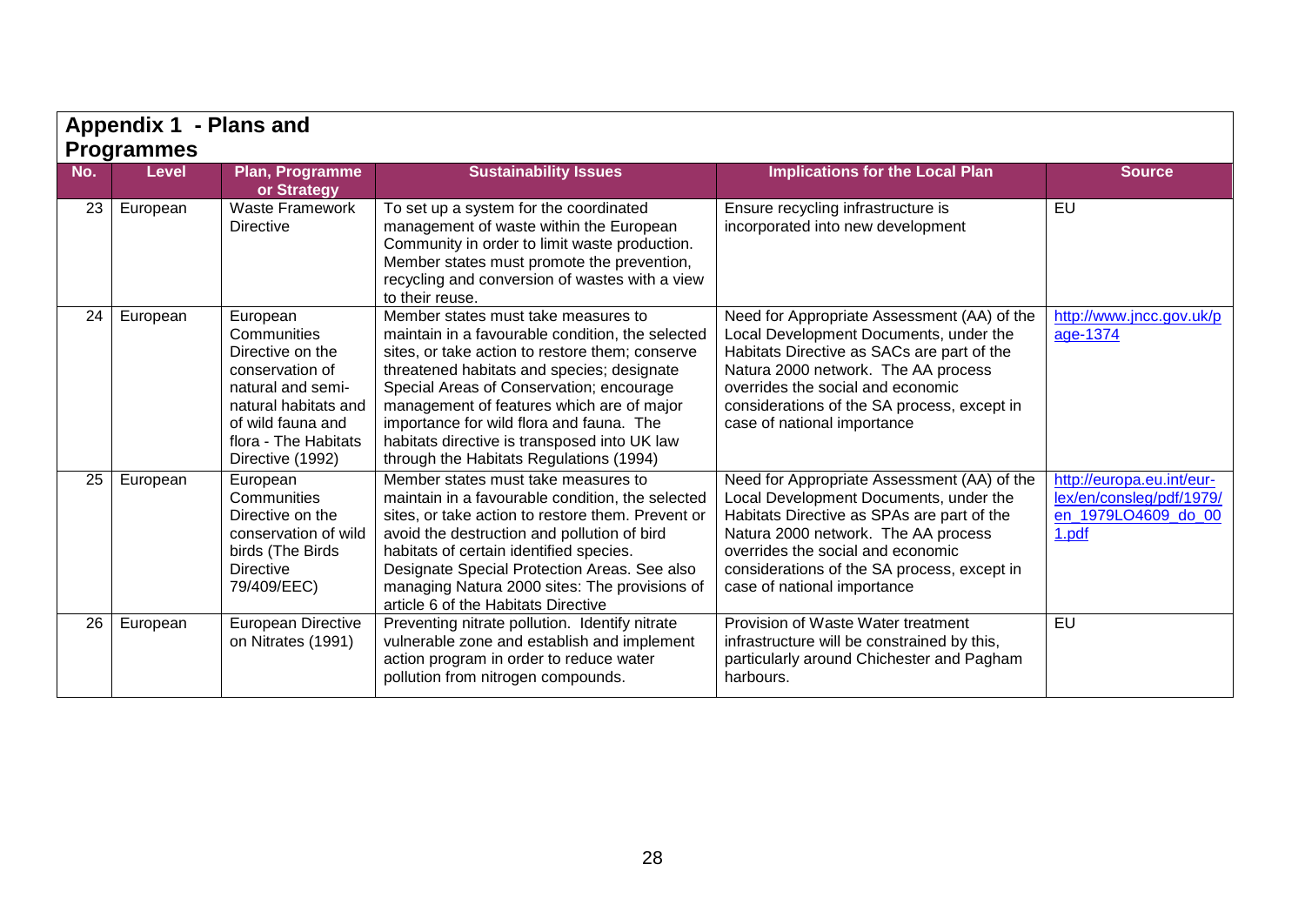|     | Appendix 1 - Plans and |                                                                  |                                                                                                                                                                                                                                                                                                                                                                                                                                                                                                                                                                                                                                                                                                                                                                                                          |                                                                                                                                                                                                |                                                                           |  |  |  |
|-----|------------------------|------------------------------------------------------------------|----------------------------------------------------------------------------------------------------------------------------------------------------------------------------------------------------------------------------------------------------------------------------------------------------------------------------------------------------------------------------------------------------------------------------------------------------------------------------------------------------------------------------------------------------------------------------------------------------------------------------------------------------------------------------------------------------------------------------------------------------------------------------------------------------------|------------------------------------------------------------------------------------------------------------------------------------------------------------------------------------------------|---------------------------------------------------------------------------|--|--|--|
|     | <b>Programmes</b>      |                                                                  |                                                                                                                                                                                                                                                                                                                                                                                                                                                                                                                                                                                                                                                                                                                                                                                                          |                                                                                                                                                                                                |                                                                           |  |  |  |
| No. | <b>Level</b>           | Plan, Programme<br>or Strategy                                   | <b>Sustainability Issues</b>                                                                                                                                                                                                                                                                                                                                                                                                                                                                                                                                                                                                                                                                                                                                                                             | <b>Implications for the Local Plan</b>                                                                                                                                                         | <b>Source</b>                                                             |  |  |  |
| 27  | European               | European Air<br><b>Quality Directive</b><br>(2008)               | 1) To define and establish objectives for<br>ambient air quality; 2) To assess the ambient<br>air quality in Member States on the basis of<br>common methods and criteria; 3) To produce<br>adequate publicly available information about<br>ambient air quality; 4) To maintain ambient air<br>quality where it is good and improve it in other<br>cases.                                                                                                                                                                                                                                                                                                                                                                                                                                               | Developments to take into account impact on<br>air quality (accumulative effect).                                                                                                              | EU                                                                        |  |  |  |
| 28  | European               | Energy<br>Performance of<br><b>Buildings Directive</b><br>(2010) | Requires that: 1) energy performance<br>certificates are to be included in all<br>advertisements for the sale or rental of<br>buildings; 2) EU countries must establish<br>inspection schemes for heating and air<br>conditioning systems or put in place measures<br>with equivalent effect; 3) all new buildings must<br>be nearly zero energy buildings by December<br>2020 (public buildings by 31 December 2018);<br>4) EU countries must set minimum energy<br>performance requirements for new buildings,<br>for the major renovation of buildings and for<br>the replacement or retrofit of building elements<br>(heating and cooling systems, roofs, walls,<br>etc.); 5) EU countries have to draw up lists of<br>national financial measures to improve the<br>energy efficiency of buildings. | Policy to include energy efficiency<br>requirements. Promote the improvement in<br>energy performance of buildings, taking into<br>account conditions, requirements and cost<br>effectiveness. | https://ec.europa.eu/ene<br>rgy/en/topics/energy-<br>efficiency/buildings |  |  |  |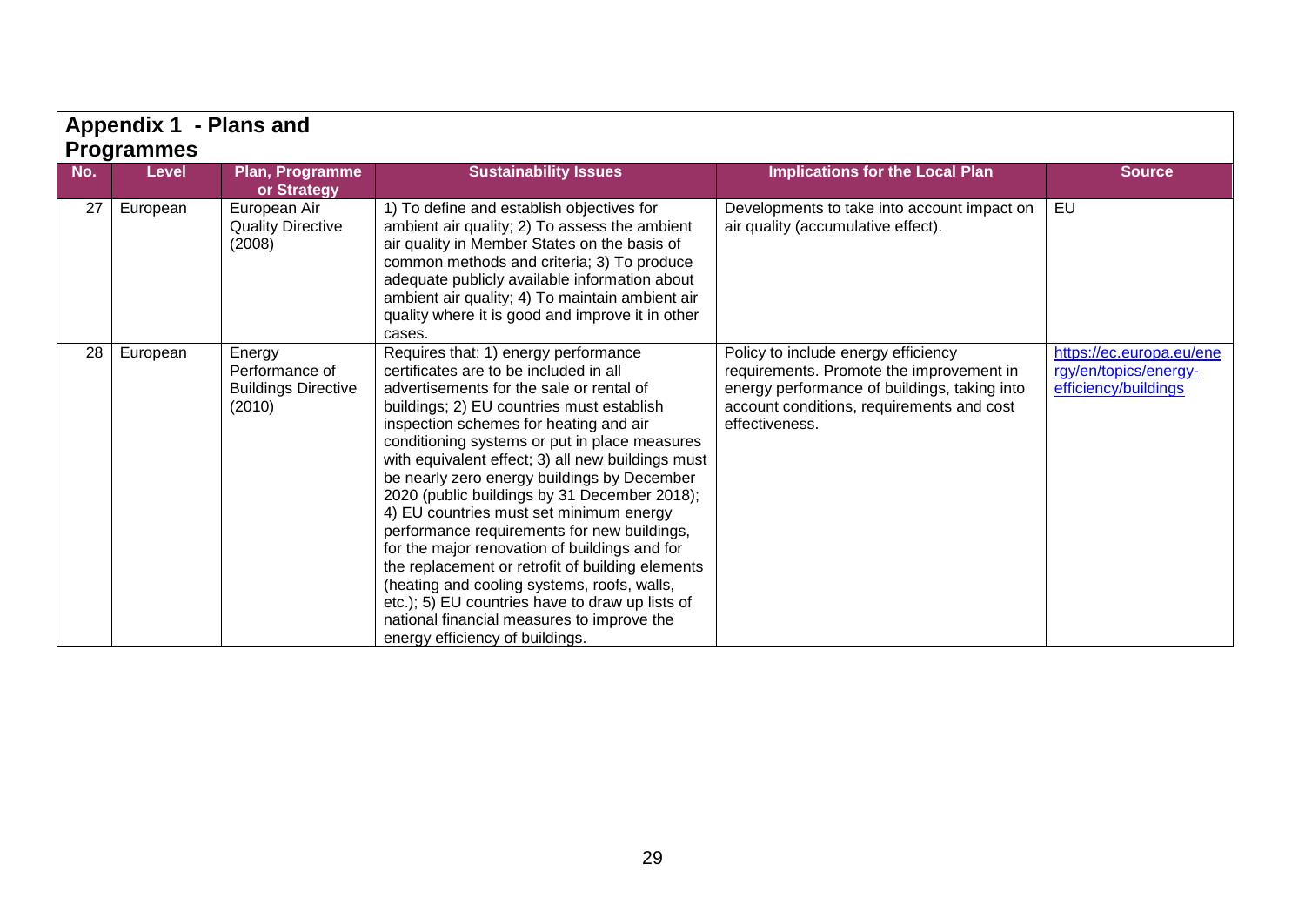|     | Appendix 1 - Plans and                                                                                                                          |                                                                      |                                                                                                                                                                                                                                                                                                                                                                                                            |                                                                                                                                                                                                                                                                                                                                                                                                                                                              |                                                                           |  |  |
|-----|-------------------------------------------------------------------------------------------------------------------------------------------------|----------------------------------------------------------------------|------------------------------------------------------------------------------------------------------------------------------------------------------------------------------------------------------------------------------------------------------------------------------------------------------------------------------------------------------------------------------------------------------------|--------------------------------------------------------------------------------------------------------------------------------------------------------------------------------------------------------------------------------------------------------------------------------------------------------------------------------------------------------------------------------------------------------------------------------------------------------------|---------------------------------------------------------------------------|--|--|
| No. | <b>Programmes</b><br><b>Sustainability Issues</b><br><b>Implications for the Local Plan</b><br>Plan, Programme<br><b>Level</b><br><b>Source</b> |                                                                      |                                                                                                                                                                                                                                                                                                                                                                                                            |                                                                                                                                                                                                                                                                                                                                                                                                                                                              |                                                                           |  |  |
|     |                                                                                                                                                 | or Strategy                                                          |                                                                                                                                                                                                                                                                                                                                                                                                            |                                                                                                                                                                                                                                                                                                                                                                                                                                                              |                                                                           |  |  |
| 29  | European                                                                                                                                        | <b>Energy Efficiency</b><br>Directive (2012)                         | Requires that: 1) EU countries make energy<br>efficient renovations to at least 3% of buildings<br>owned and occupied by central government; 2)<br>EU governments should only purchase<br>buildings which are highly energy efficient; 3)<br>EU countries must draw-up long-term national<br>building renovation strategies which can be<br>included in their National Energy Efficiency<br>Action Plans.  | Policy to include energy efficiency<br>requirements. Promote the improvement in<br>energy performance of buildings, taking into<br>account conditions, requirements and cost<br>effectiveness. Promote district heating<br>networks.                                                                                                                                                                                                                         | https://ec.europa.eu/ene<br>rgy/en/topics/energy-<br>efficiency/buildings |  |  |
| 30  | European                                                                                                                                        | European Noise<br>Directive (2002)                                   | Aimed at requiring competent authorities in<br>Member States to produce strategic noise<br>maps on the basis of harmonised indicators, to<br>inform the public about noise exposure and its<br>effects, and to draw up action plans to address<br>noise issues                                                                                                                                             | Plan policies to support overall objectives<br>and requirements of Directive: strategic noise<br>maps, inform and consult public, measures to<br>reduce noise. Ensure allocated sites are not<br>unreasonably impacted by noise.                                                                                                                                                                                                                             | http://ec.europa.eu/envir<br>oment/noise/home.htm                         |  |  |
| 31  | European                                                                                                                                        | European<br>Landscape<br>Convention<br>(Florence<br>Convention 2000) | Introduces a Europe wide concept centring on<br>the quality of landscape protection,<br>management and planning covering the entire<br>territory and not just outstanding landscapes.<br>In the context of sustainable development,<br>landscape is an essential consideration in<br>striking the balance between preserving the<br>natural and cultural heritage and using it as an<br>economic resource. | Plan policies should support the need to<br>assess the quality of landscapes and to set<br>quality objectives; to identify landscapes,<br>their characteristics and the dynamics and<br>pressures which affect them; frame policies<br>on landscape in terms of protection,<br>management and planning so as to maintain<br>and improve landscape quality. The SA<br>objectives should include consideration of the<br>landscape within relevant objectives. | http://conventions.coe.in<br>t/Treaty/en/Treaties/Htm<br>1/176.htm        |  |  |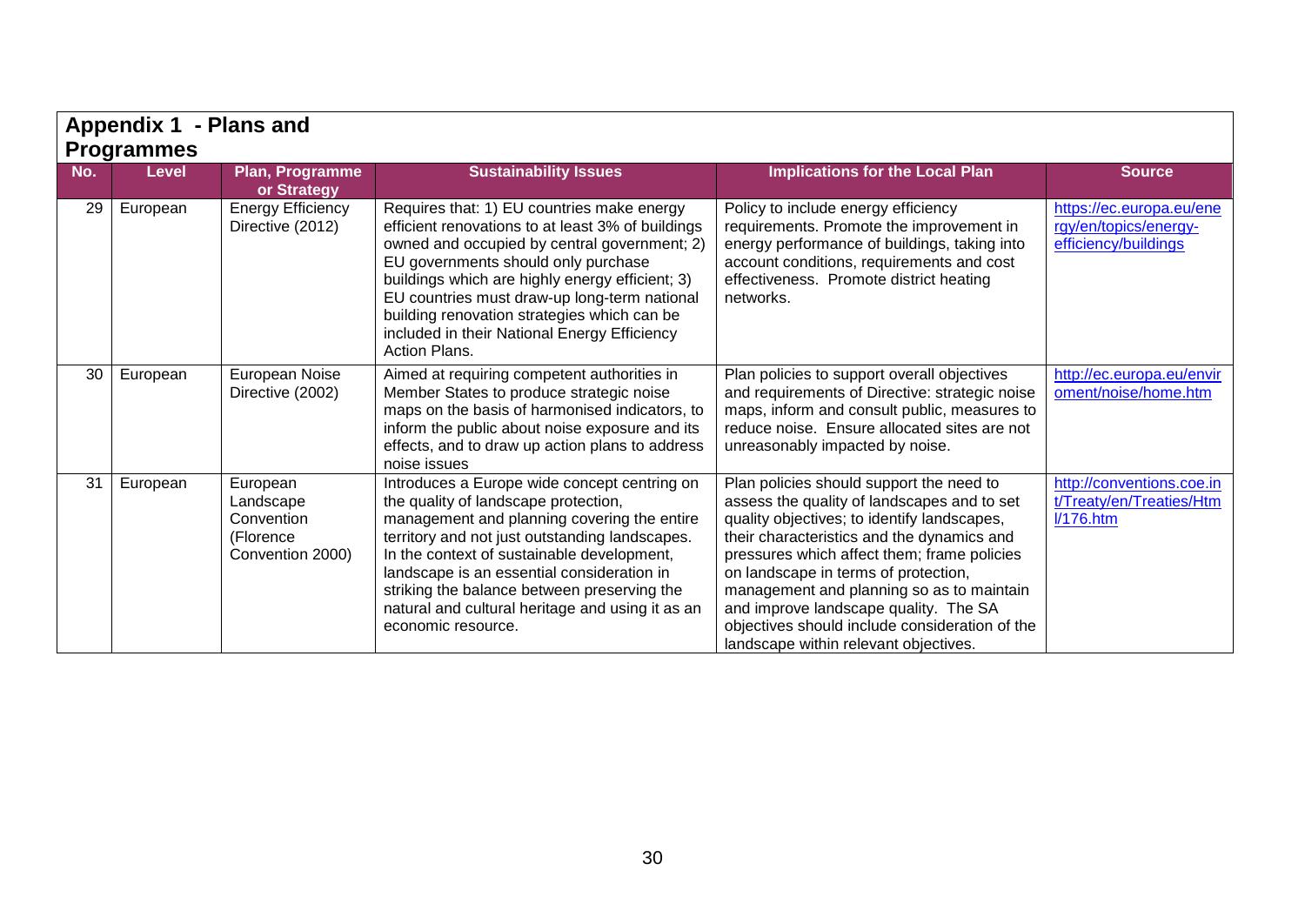|     | Appendix 1 - Plans and<br><b>Programmes</b> |                                                                                                                 |                                                                                                                                                                                                                                                                                                                                                                                                                                                                                                                     |                                                                                                                                                                                                                                                     |                                                                                                       |  |  |
|-----|---------------------------------------------|-----------------------------------------------------------------------------------------------------------------|---------------------------------------------------------------------------------------------------------------------------------------------------------------------------------------------------------------------------------------------------------------------------------------------------------------------------------------------------------------------------------------------------------------------------------------------------------------------------------------------------------------------|-----------------------------------------------------------------------------------------------------------------------------------------------------------------------------------------------------------------------------------------------------|-------------------------------------------------------------------------------------------------------|--|--|
| No. | Level                                       | <b>Plan, Programme</b><br>or Strategy                                                                           | <b>Sustainability Issues</b>                                                                                                                                                                                                                                                                                                                                                                                                                                                                                        | <b>Implications for the Local Plan</b>                                                                                                                                                                                                              | <b>Source</b>                                                                                         |  |  |
| 32  | National                                    | Natural<br><b>Environment White</b><br>Paper - The Natural<br>Choice: securing<br>the value of nature<br>(2011) | Outlines the Government's vision for the<br>natural environment over the next 50 years. It<br>aims to set a clear institutional framework to<br>achieve the recovery of nature: 1) establish<br>Local Nature Partnerships (LNPs); 2) create<br>new Nature Improvement Areas (NIAs); 3)<br>reforms to the planning system. Specific<br>actions include: 1. removing barriers to<br>learning outdoors; 2. creating a new Local<br>Green Areas designation; and 3. establishing a<br>Green Infrastructure Partnership. | The Local Plan should ensure a strategic<br>approach to planning for nature within and<br>across local areas.                                                                                                                                       | http://www.official-<br>documents.gov.uk/docu<br>ment/cm80/8082/8082.p<br>$\underline{df}$            |  |  |
| 33  | National                                    | Making Space for<br>Nature: A review of<br>England's wildlife<br>sites and ecological<br>network (2010)         | A report into the state of England's wildlife<br>sites which showed that the sites are<br>fragmented and vulnerable to change. The<br>report makes key points for establishing a<br>strong and connected natural environment.                                                                                                                                                                                                                                                                                       | That designated wildlife sites need better<br>protection and management but also that we<br>need to protect the whole ecological network,<br>not just designated sites but also the habitat,<br>corridors and stepping stones that connect<br>them. | http://archive.defra.gov.<br>uk/environment/biodiver<br>sity/documents/201009s<br>pace-for-nature.pdf |  |  |
| 34  | National                                    | Climate Change<br>Act (2008)                                                                                    | The Act sets out how the UK will transition<br>towards a low carbon economy and set out<br>legally binding targets: greenhouse gas<br>emission reductions through action in the UK<br>and abroad of at least 80% by 2050 and<br>reduction in CO <sub>2</sub> emissions of at least 26% by<br>2020 against a 1990 baseline. The act also<br>introduces a carbon budgeting system to cap<br>emissions over five year periods.                                                                                         | The plan policies must contribute to<br>achieving the targets.                                                                                                                                                                                      | www.defra.gov.uk                                                                                      |  |  |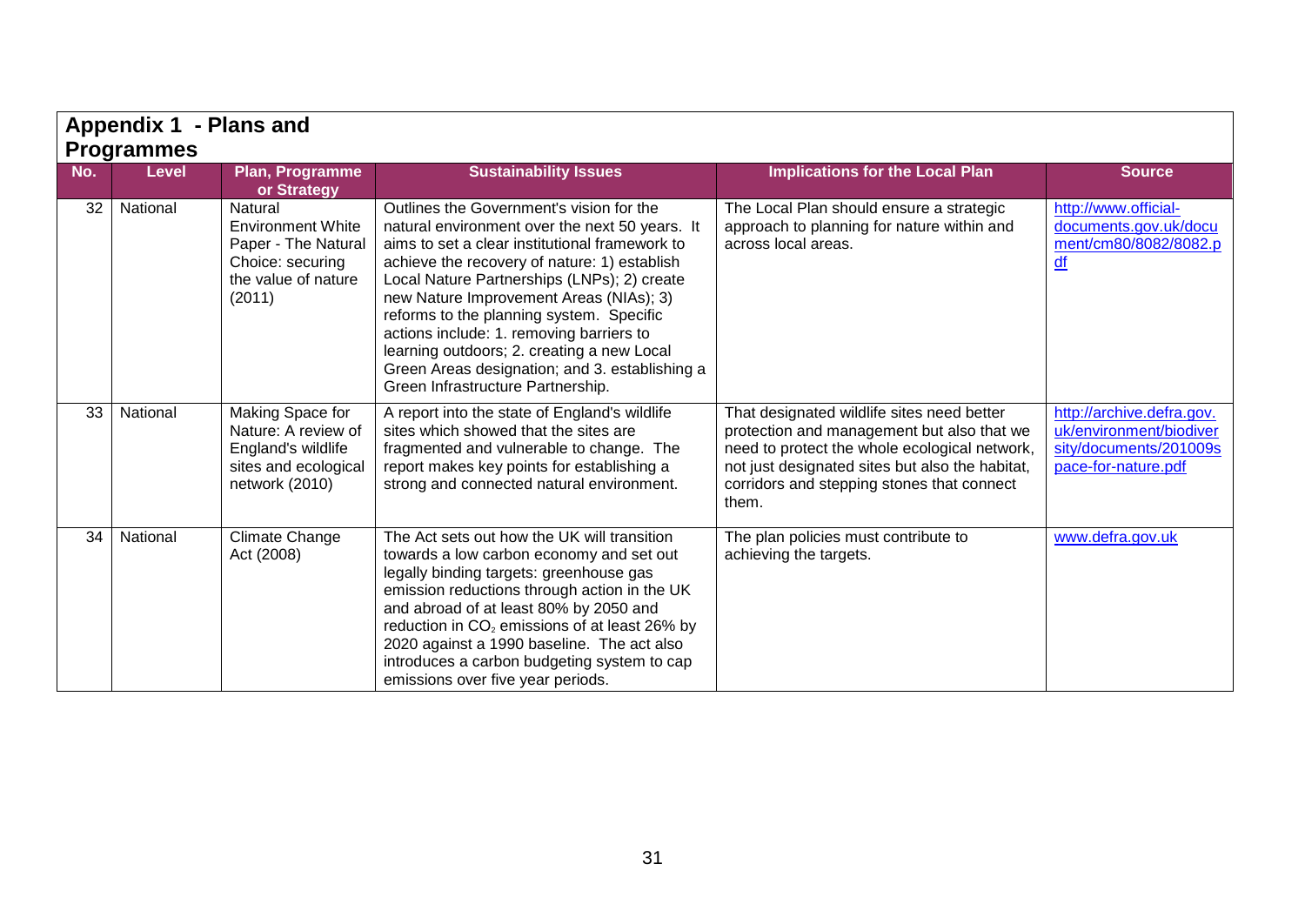|     | Appendix 1 - Plans and |                                                                                  |                                                                                                                                                                                                                                                                |                                                                                                                                                                                                                                                                                                                                                                                                                                                                                                                                                                                                                                                                                                                                                                                                                                                                                                                                                                                                                                                                                                                                                                                 |               |  |  |  |
|-----|------------------------|----------------------------------------------------------------------------------|----------------------------------------------------------------------------------------------------------------------------------------------------------------------------------------------------------------------------------------------------------------|---------------------------------------------------------------------------------------------------------------------------------------------------------------------------------------------------------------------------------------------------------------------------------------------------------------------------------------------------------------------------------------------------------------------------------------------------------------------------------------------------------------------------------------------------------------------------------------------------------------------------------------------------------------------------------------------------------------------------------------------------------------------------------------------------------------------------------------------------------------------------------------------------------------------------------------------------------------------------------------------------------------------------------------------------------------------------------------------------------------------------------------------------------------------------------|---------------|--|--|--|
|     | <b>Programmes</b>      |                                                                                  |                                                                                                                                                                                                                                                                |                                                                                                                                                                                                                                                                                                                                                                                                                                                                                                                                                                                                                                                                                                                                                                                                                                                                                                                                                                                                                                                                                                                                                                                 |               |  |  |  |
| No. | <b>Level</b>           | Plan, Programme<br>or Strategy                                                   | <b>Sustainability Issues</b>                                                                                                                                                                                                                                   | <b>Implications for the Local Plan</b>                                                                                                                                                                                                                                                                                                                                                                                                                                                                                                                                                                                                                                                                                                                                                                                                                                                                                                                                                                                                                                                                                                                                          | <b>Source</b> |  |  |  |
| 35  | National               | <b>National Planning</b><br><b>Policy Framework</b><br>$(2012) -$<br>Environment | NPPF replaces planning policy guidance and<br>statements. It aims to support economic<br>growth but also to promote strong communities<br>and the need to protect and enhance the<br>environment. Local plans must be prepared in<br>accordance with the NPPF. | The NPPF sets out the requirements for<br>Sustainability Appraisal and to ensure that<br>there is a sustainability objective that new<br>development does not increase flood risk and<br>that development is not unnecessarily<br>exposed to flooding. The core planning<br>principles under environment are: 1) Ensure<br>development needs are met in full unless the<br>adverse impacts of doing so would<br>significantly and demonstrably outweigh the<br>benefits; 2) To achieve sustainable<br>development economic, social and<br>environmental gains should be sought jointly<br>and simultaneously through the planning<br>system; 3) Maintain the established purposes<br>and roles of the Green Belt, recognise<br>intrinsic beauty of countryside and support<br>thriving rural communities; 7) Support<br>transition to a low carbon future; 8)<br>Contribute to conserving and enhancing the<br>natural environment and reducing pollution;<br>9) Encourage the effective use of land by re-<br>using previously developed land; 11)<br>Conserve heritage assets; 12) Manage<br>patterns of growth to make full use of public<br>transport, walking and cycling. | <b>DCLG</b>   |  |  |  |
| 36  | National               | Wildlife and<br>Countryside Act<br>1981                                          | This act aims to prevent loss of diversity of<br>flora and fauna by making it illegal to<br>intentionally damage wild plants and animals<br>or their habitats.                                                                                                 | None: Local Plan won't have to repeat legal<br>protections under the criminal law.                                                                                                                                                                                                                                                                                                                                                                                                                                                                                                                                                                                                                                                                                                                                                                                                                                                                                                                                                                                                                                                                                              | <b>HMSO</b>   |  |  |  |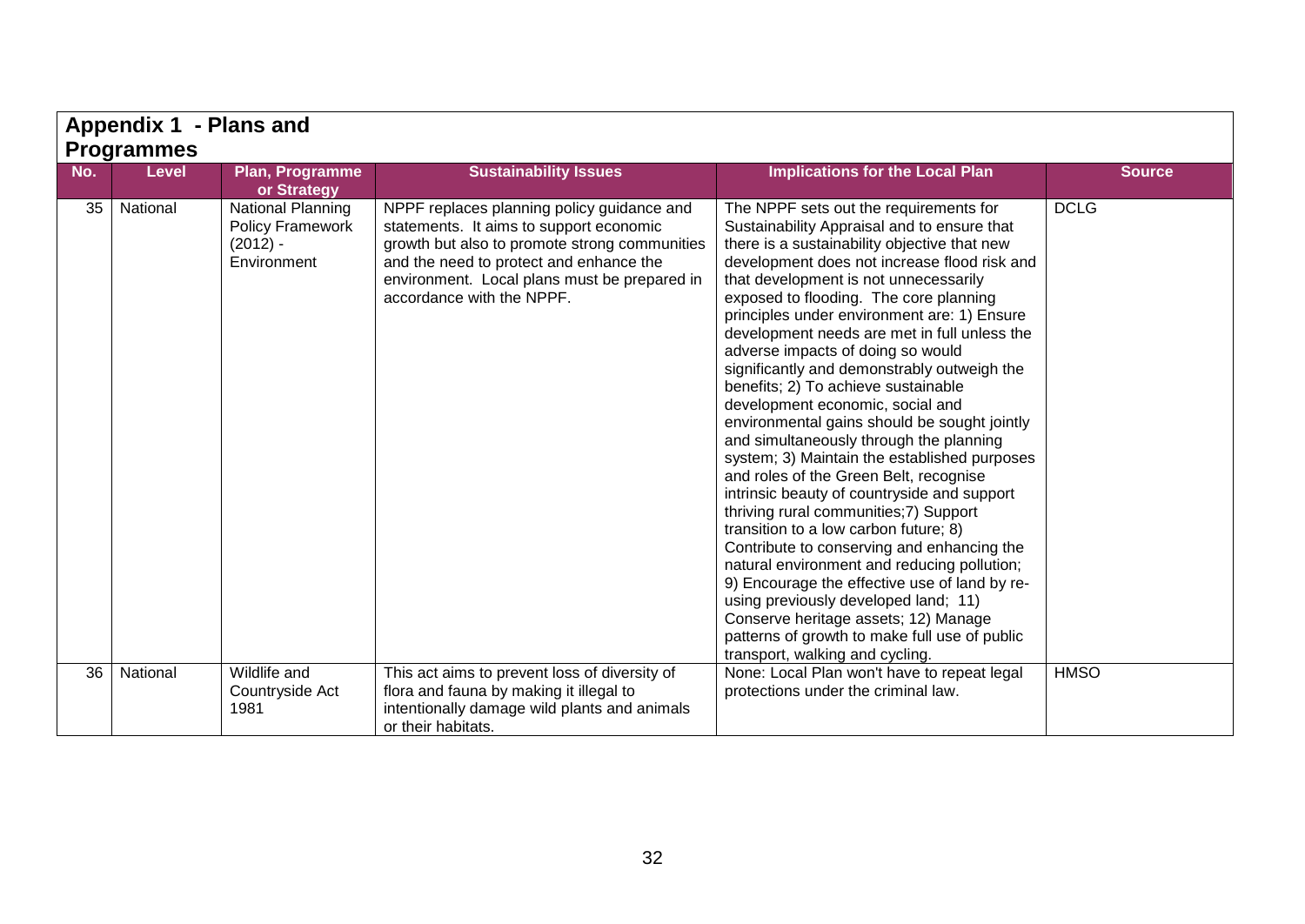|     | Appendix 1 - Plans and            |                                                         |                                                                                                                                                                                                                                                                                                                                                                                                                                                              |                                                                                                                                                                                                    |                                                                                                   |  |  |
|-----|-----------------------------------|---------------------------------------------------------|--------------------------------------------------------------------------------------------------------------------------------------------------------------------------------------------------------------------------------------------------------------------------------------------------------------------------------------------------------------------------------------------------------------------------------------------------------------|----------------------------------------------------------------------------------------------------------------------------------------------------------------------------------------------------|---------------------------------------------------------------------------------------------------|--|--|
| No. | <b>Programmes</b><br><b>Level</b> | Plan, Programme<br>or Strategy                          | <b>Sustainability Issues</b>                                                                                                                                                                                                                                                                                                                                                                                                                                 | <b>Implications for the Local Plan</b>                                                                                                                                                             | <b>Source</b>                                                                                     |  |  |
| 37  | National                          | Countryside and<br>Rights of Way<br>Act 2000            | Provides for the public's ability to enjoy the<br>countryside whilst also providing safeguards<br>for landowners and occupiers. It provides a<br>statutory right of access to open country and<br>registered common land, modernises the rights<br>of way system, protects Sites of Special<br>Scientific Interest (SSSIs), manages<br>arrangements for Areas of Outstanding Natural<br>Beauty (AONBs), and strengthens wildlife<br>enforcement legislation. | Maintain rights of way, and provide enhanced<br>access to them where possible. Protect SSSI<br>from degradation through development.<br>Maintain and enhance the natural beauty of<br><b>AONBs</b> | <b>HMSO</b>                                                                                       |  |  |
| 38  | National                          | <b>UK Renewable</b><br><b>Energy Strategy</b><br>(2009) | The strategy sets out how the UK will increase<br>its renewable energy use and production and<br>achieve the EU target of 15% of energy<br>consumption to be from renewable sources in<br>2020. The strategy sets out that this will be<br>achieved in the UK by over 30% of our<br>electricity to be generated by renewables; 12%<br>of our heat to be generated by renewables and<br>10% of transport energy to come from<br>renewables.                   | Ensure that the Local Plan plans for<br>renewable energy production.                                                                                                                               | www.decc.gov.uk/en/co<br>ntent/cms/what_we_do/<br>uk_supply/energy_mix/r<br>enewable/res/res.aspx |  |  |
| 39  | National                          | Planning and<br>Energy Act (2008)                       | The Act enables Local Plans to include<br>requirements for new development to provide<br>a set proportion of its energy requirement from<br>a renewable or a local, low carbon source and<br>to set energy efficiency requirements beyond<br>building regulations.                                                                                                                                                                                           | The Local Plan should examine the case for<br>imposing local targets for renewable and<br>decentralised energy requirements and<br>energy efficiency and to set a suitable local<br>standard.      | www.opsi.gov.uk/acts/ac<br>ts2008/pdf/ukpga_2008<br>0021 en.pdf                                   |  |  |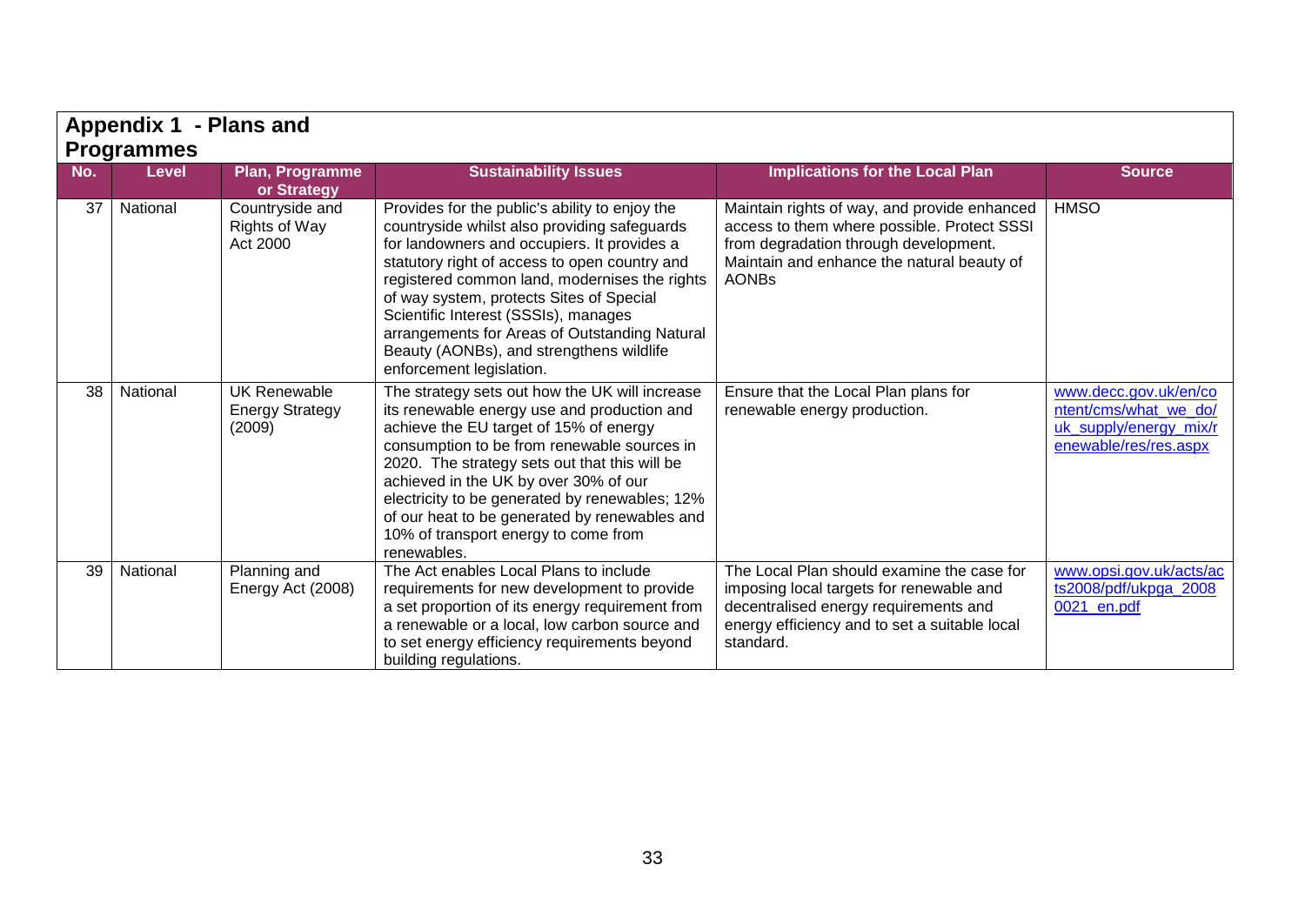|     | Appendix 1 - Plans and<br><b>Programmes</b> |                                                                                          |                                                                                                                                                                                                                                                                                                                                                                                                                                                                                                                                                                                                                                         |                                                                                      |               |  |  |  |  |
|-----|---------------------------------------------|------------------------------------------------------------------------------------------|-----------------------------------------------------------------------------------------------------------------------------------------------------------------------------------------------------------------------------------------------------------------------------------------------------------------------------------------------------------------------------------------------------------------------------------------------------------------------------------------------------------------------------------------------------------------------------------------------------------------------------------------|--------------------------------------------------------------------------------------|---------------|--|--|--|--|
| No. | <b>Level</b>                                | Plan, Programme<br>or Strategy                                                           | <b>Sustainability Issues</b>                                                                                                                                                                                                                                                                                                                                                                                                                                                                                                                                                                                                            | <b>Implications for the Local Plan</b>                                               | <b>Source</b> |  |  |  |  |
| 40  | National                                    | <b>Planning Practice</b><br>Guidance - Flood<br><b>Risk and Coastal</b><br>Change (2014) | The guidance is designed to ensure that if<br>there are better sites in terms of flood risk, or a<br>proposed development cannot be made safe, it<br>should not be permitted. Local authorities<br>should: undertake a Strategic Flood Risk<br>Assessment to inform the Local Plan; apply a<br>sequential approach to site selection: ensure<br>that where development need to be in<br>locations where there is a risk of flooding as<br>alternatives sites are not available, that the<br>development is flood resilient and resistant;<br>seek flood risk management opportunities and<br>reduce the causes and impacts of flooding. | Avoid development in flood risk areas, use<br>sustainable drainage wherever possible | <b>DCLG</b>   |  |  |  |  |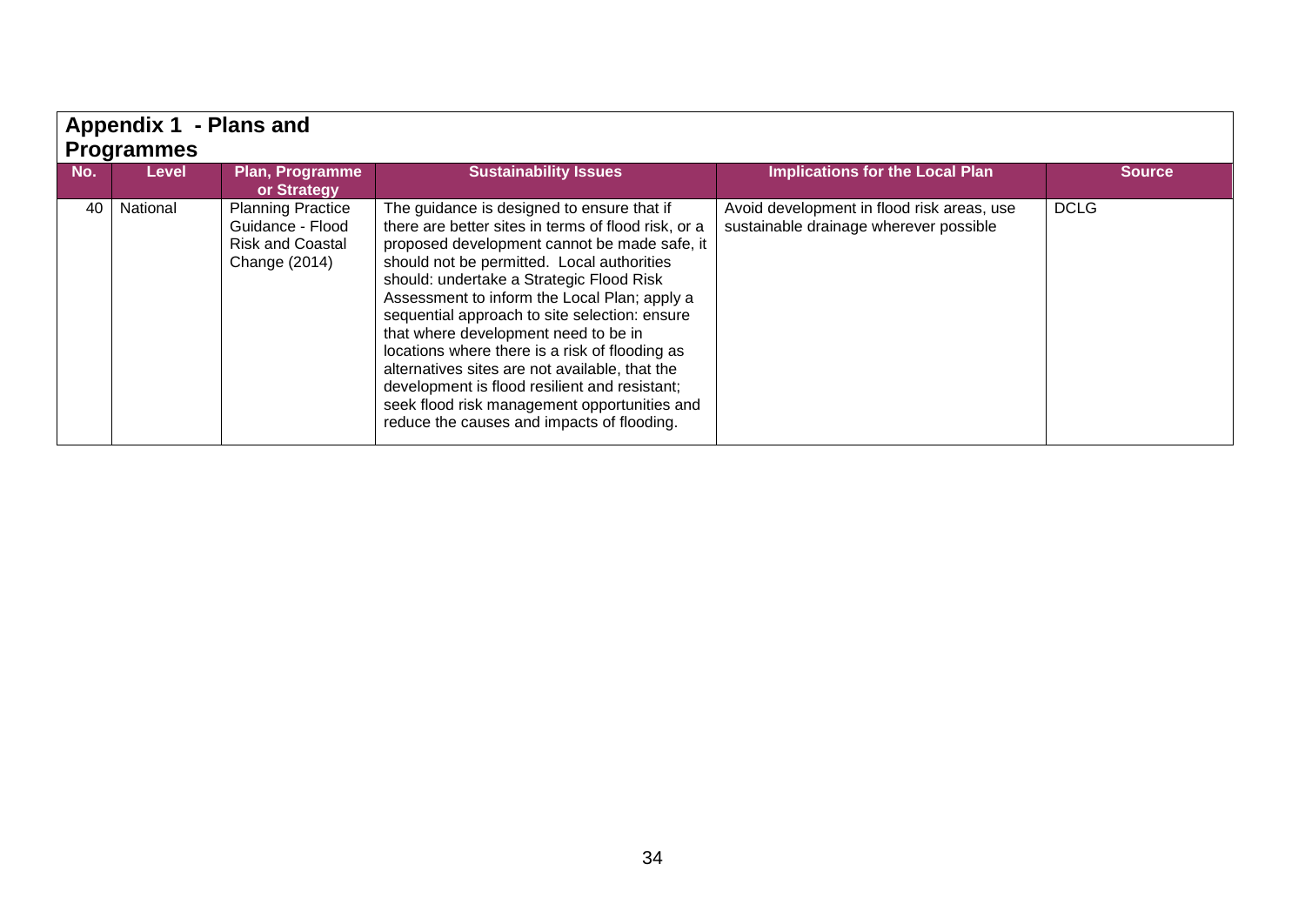|     |                   | <b>Appendix 1 - Plans and</b>                                                                                         |                                                                                                                                                                                                                                                                                                                  |                                                                                                                                                                                                                                                                                                                                                                                                                                                                                                                                                                                                                                                                                                                                                                                                                                                                                                                                                                                                                                                                                                                                                                       |                                                                                               |  |  |  |
|-----|-------------------|-----------------------------------------------------------------------------------------------------------------------|------------------------------------------------------------------------------------------------------------------------------------------------------------------------------------------------------------------------------------------------------------------------------------------------------------------|-----------------------------------------------------------------------------------------------------------------------------------------------------------------------------------------------------------------------------------------------------------------------------------------------------------------------------------------------------------------------------------------------------------------------------------------------------------------------------------------------------------------------------------------------------------------------------------------------------------------------------------------------------------------------------------------------------------------------------------------------------------------------------------------------------------------------------------------------------------------------------------------------------------------------------------------------------------------------------------------------------------------------------------------------------------------------------------------------------------------------------------------------------------------------|-----------------------------------------------------------------------------------------------|--|--|--|
|     | <b>Programmes</b> |                                                                                                                       |                                                                                                                                                                                                                                                                                                                  |                                                                                                                                                                                                                                                                                                                                                                                                                                                                                                                                                                                                                                                                                                                                                                                                                                                                                                                                                                                                                                                                                                                                                                       |                                                                                               |  |  |  |
| No. | <b>Level</b>      | Plan, Programme<br>or Strategy                                                                                        | <b>Sustainability Issues</b>                                                                                                                                                                                                                                                                                     | <b>Implications for the Local Plan</b>                                                                                                                                                                                                                                                                                                                                                                                                                                                                                                                                                                                                                                                                                                                                                                                                                                                                                                                                                                                                                                                                                                                                | <b>Source</b>                                                                                 |  |  |  |
| 41  | National          | <b>Planning Policy</b><br>Statement 10:<br>Planning and<br>Sustainable Waste<br>Management (not<br>cancelled by NPPF) | The policy statement sets out detailed waste<br>planning policies and should be used in<br>conjunction with the National Planning Policy<br>Framework. It sets out the need to use a<br>proportionate evidence base; identify the need<br>for waste management facilities; identify<br>suitable sites and areas; | Waste management facilities are considered<br>alongside other spatial planning concerns,<br>recognising the positive contribution that<br>waste management can bring to the<br>development of sustainable communities;<br>consider opportunities for utilising energy<br>from waste in new developments; consider<br>the particular locational needs of some types<br>of waste management facilities in preparing<br>the local plan; ensure that new development<br>makes sufficient provision for waste<br>management and promotes good design to<br>secure the integration of waste management<br>facilities with the rest of the development,<br>and, in less developed areas, with the local<br>landscape. This includes providing adequate<br>storage facilities at residential premises, for<br>example by ensuring that there is sufficient<br>and discrete provision for bins, to facilitate a<br>high quality, comprehensive and frequent<br>household collection service; ensure that the<br>handling of waste arising from the<br>construction and operation of development<br>maximises reuse/recovery opportunities, and<br>minimises off-site disposal. | www.odpm.gov.uk/stelle<br>nt/groups/odpm_plannin<br>g/documents/page/odp<br>m_plan_039215.pdf |  |  |  |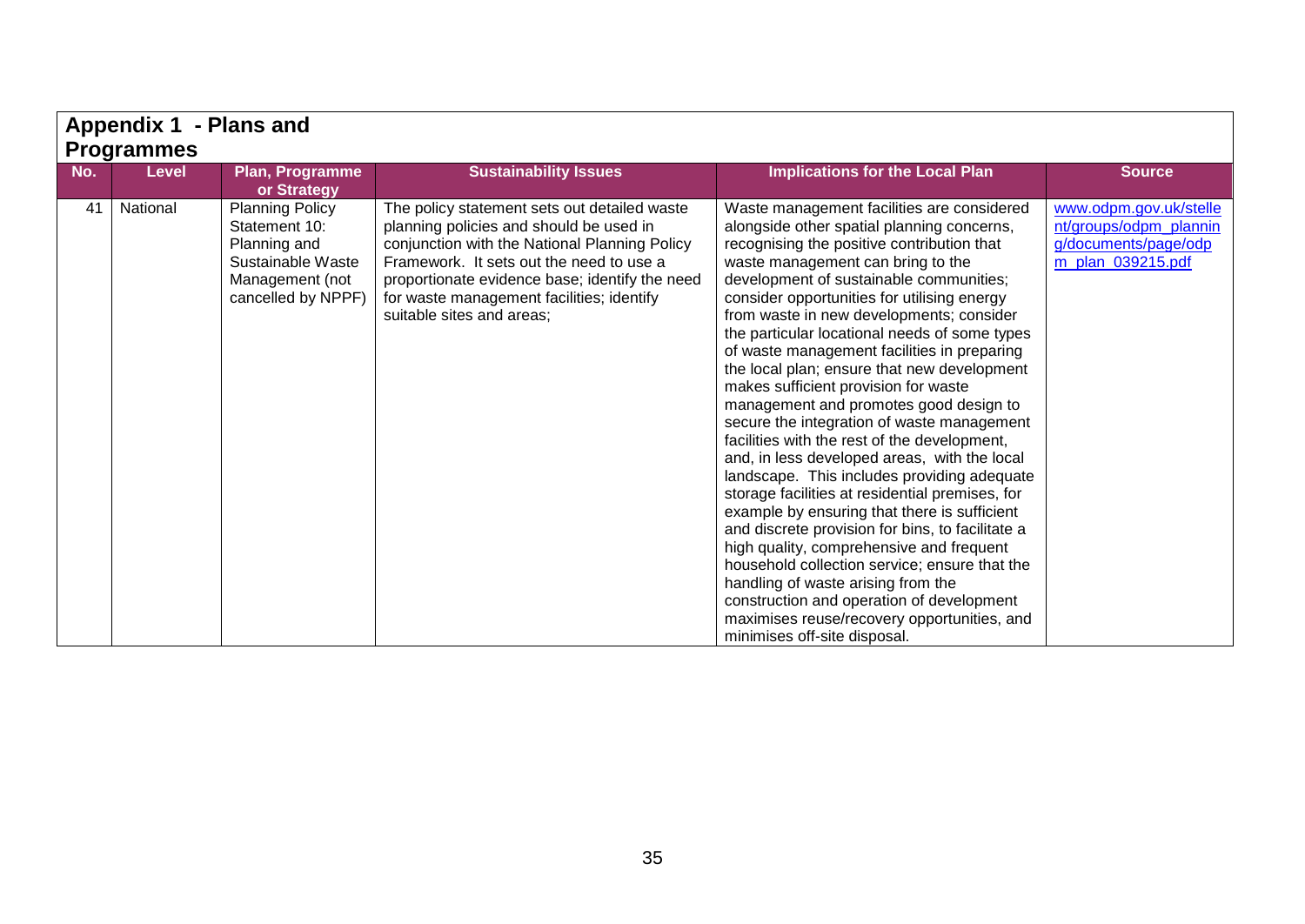|     | Appendix 1 - Plans and |                                                                                                                                   |                                                                                                                                                                                                                                                                                                                                                                                                                                                                                                                                                                                                                                                                                          |                                                                                                                                                                       |                                                                     |  |  |  |
|-----|------------------------|-----------------------------------------------------------------------------------------------------------------------------------|------------------------------------------------------------------------------------------------------------------------------------------------------------------------------------------------------------------------------------------------------------------------------------------------------------------------------------------------------------------------------------------------------------------------------------------------------------------------------------------------------------------------------------------------------------------------------------------------------------------------------------------------------------------------------------------|-----------------------------------------------------------------------------------------------------------------------------------------------------------------------|---------------------------------------------------------------------|--|--|--|
|     | <b>Programmes</b>      |                                                                                                                                   |                                                                                                                                                                                                                                                                                                                                                                                                                                                                                                                                                                                                                                                                                          |                                                                                                                                                                       |                                                                     |  |  |  |
| No. | <b>Level</b>           | Plan, Programme<br>or Strategy                                                                                                    | <b>Sustainability Issues</b>                                                                                                                                                                                                                                                                                                                                                                                                                                                                                                                                                                                                                                                             | <b>Implications for the Local Plan</b>                                                                                                                                | <b>Source</b>                                                       |  |  |  |
| 42  | National               | England's trees,<br>woods and forests:<br>a consultation<br>document (2006)                                                       | Highlights the contribution that trees, woodland<br>and forests have on sustainable development.<br>Additionally the government identifies the<br>intervention objectives. 1) To safeguard<br>England's resources of trees, woods and forest<br>for future generations. 2) To protect the<br>environmental resources of water, soil and air,<br>and protect and enhance biodiversity,<br>landscapes and cultural values.3) To ensure<br>that woodland and trees enhance the quality of<br>life. 4) To encourage the development of new<br>or improved markets for sustainable woodland<br>products and services where this will deliver<br>identifiable benefits, nationally or locally. | Protect trees and woodlands in site allocation<br>process, wherever possible.                                                                                         | <b>DEFRA</b>                                                        |  |  |  |
| 43  | National               | <b>UK Post 2010</b><br>Biodiversity<br>Framework (2012) -<br>superseding the UK<br><b>Biodiversity Action</b><br><b>Plan 1994</b> | Commits detailed plans for the protection of<br>the UK's biological resources, through Species<br>Action Plans and Habitat Action Plans.                                                                                                                                                                                                                                                                                                                                                                                                                                                                                                                                                 | Include policies that support the objectives of<br>the relevant plans; protect the best wildlife<br>sites; promote the recovery of declining<br>species and habitats. | http://jncc.defra.gov.uk/p<br>age-6189                              |  |  |  |
| 44  | National               | The Air Quality<br>Strategy for<br>England, Scotland,<br>Wales and<br>Northern Ireland<br>(2011)                                  | The air quality strategy sets out air quality<br>objectives and policy options to further improve<br>air quality in the UK.                                                                                                                                                                                                                                                                                                                                                                                                                                                                                                                                                              | The impact of development on air quality will<br>need to be considered.                                                                                               | www.gov.uk/government<br>/publications                              |  |  |  |
| 45  | National               | Strategy for<br>sustainable land<br>management in<br><b>England (2006)</b>                                                        | This paper sets out Natural England's vision<br>for sustainable land management. The<br>document presents four principles to guide the<br>development of the policies and practice of<br>sustainable land management.                                                                                                                                                                                                                                                                                                                                                                                                                                                                    | Local plan should encourage and support<br>changes to more sustainable land<br>management practices in the agricultural,<br>forestry and horticultural sectors        | http://publications.natura<br>lengland.org.uk/publicati<br>on/51007 |  |  |  |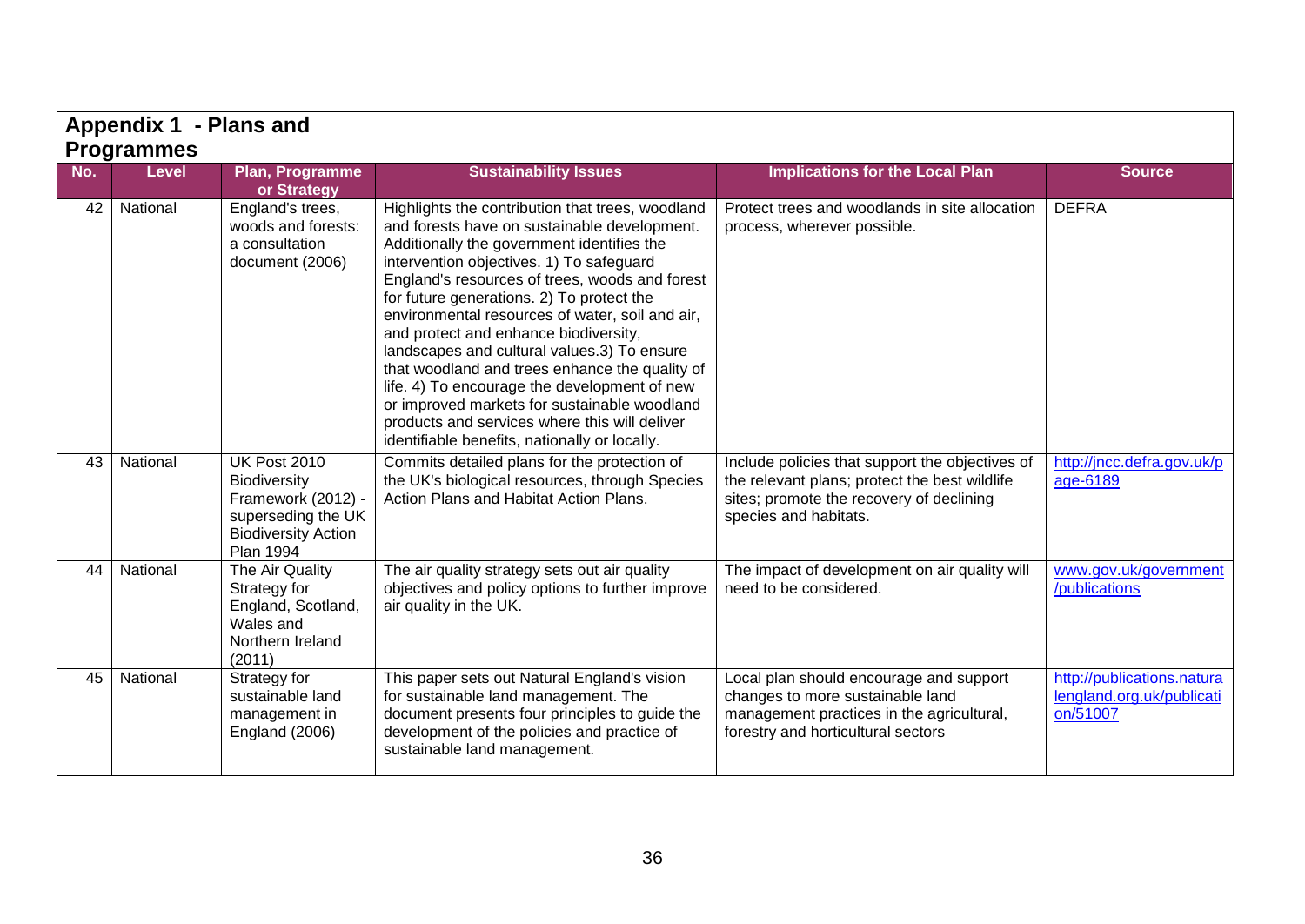|                   | Appendix 1 - Plans and |                                             |                                                                                                                                                                                                                                                                                                                                                                                                                                                                                                                                                                                                                                                                                                                                                                                     |                                                                                                                                                                                                                        |                                                                                                                             |  |  |
|-------------------|------------------------|---------------------------------------------|-------------------------------------------------------------------------------------------------------------------------------------------------------------------------------------------------------------------------------------------------------------------------------------------------------------------------------------------------------------------------------------------------------------------------------------------------------------------------------------------------------------------------------------------------------------------------------------------------------------------------------------------------------------------------------------------------------------------------------------------------------------------------------------|------------------------------------------------------------------------------------------------------------------------------------------------------------------------------------------------------------------------|-----------------------------------------------------------------------------------------------------------------------------|--|--|
| <b>Programmes</b> |                        |                                             |                                                                                                                                                                                                                                                                                                                                                                                                                                                                                                                                                                                                                                                                                                                                                                                     |                                                                                                                                                                                                                        |                                                                                                                             |  |  |
| No.               | <b>Level</b>           | Plan, Programme                             | <b>Sustainability Issues</b>                                                                                                                                                                                                                                                                                                                                                                                                                                                                                                                                                                                                                                                                                                                                                        | <b>Implications for the Local Plan</b>                                                                                                                                                                                 | <b>Source</b>                                                                                                               |  |  |
|                   |                        | or Strategy                                 |                                                                                                                                                                                                                                                                                                                                                                                                                                                                                                                                                                                                                                                                                                                                                                                     |                                                                                                                                                                                                                        |                                                                                                                             |  |  |
| 46                | Sub Regional           | Local Landscape<br>Character<br>Assessments | Communities can use Local Landscape<br>Character Assessments to identify how and<br>why the landscape character of a particular<br>location makes it different or distinct from<br>another - providing detail that complements<br>broader-scale assessments produced at<br>national, regional, county and district levels.<br>Local Landscape Character Assessments<br>cannot be supplementary planning documents<br>or material considerations but they can<br>influence planning policies. National parks are<br>designated because of the value of their<br>landscapes. By giving a value to certain<br>landscape types or identifying your<br>community's priorities for protecting or<br>enhancing key landscape features you will<br>help the SDNPA in assessing how planning | Local Landscape Character Assessments<br>(LLCAs) can be used by communities to<br>assess the condition of their local landscape<br>and attribute value to certain aspects, such<br>as important views or green spaces. | SDNPA -<br>https://www.southdowns<br>.gov.uk/planning/commu<br>nity-planning/local-<br>landscape-character-<br>assessments/ |  |  |
|                   |                        |                                             | applications might impact on the local<br>landscape.                                                                                                                                                                                                                                                                                                                                                                                                                                                                                                                                                                                                                                                                                                                                |                                                                                                                                                                                                                        |                                                                                                                             |  |  |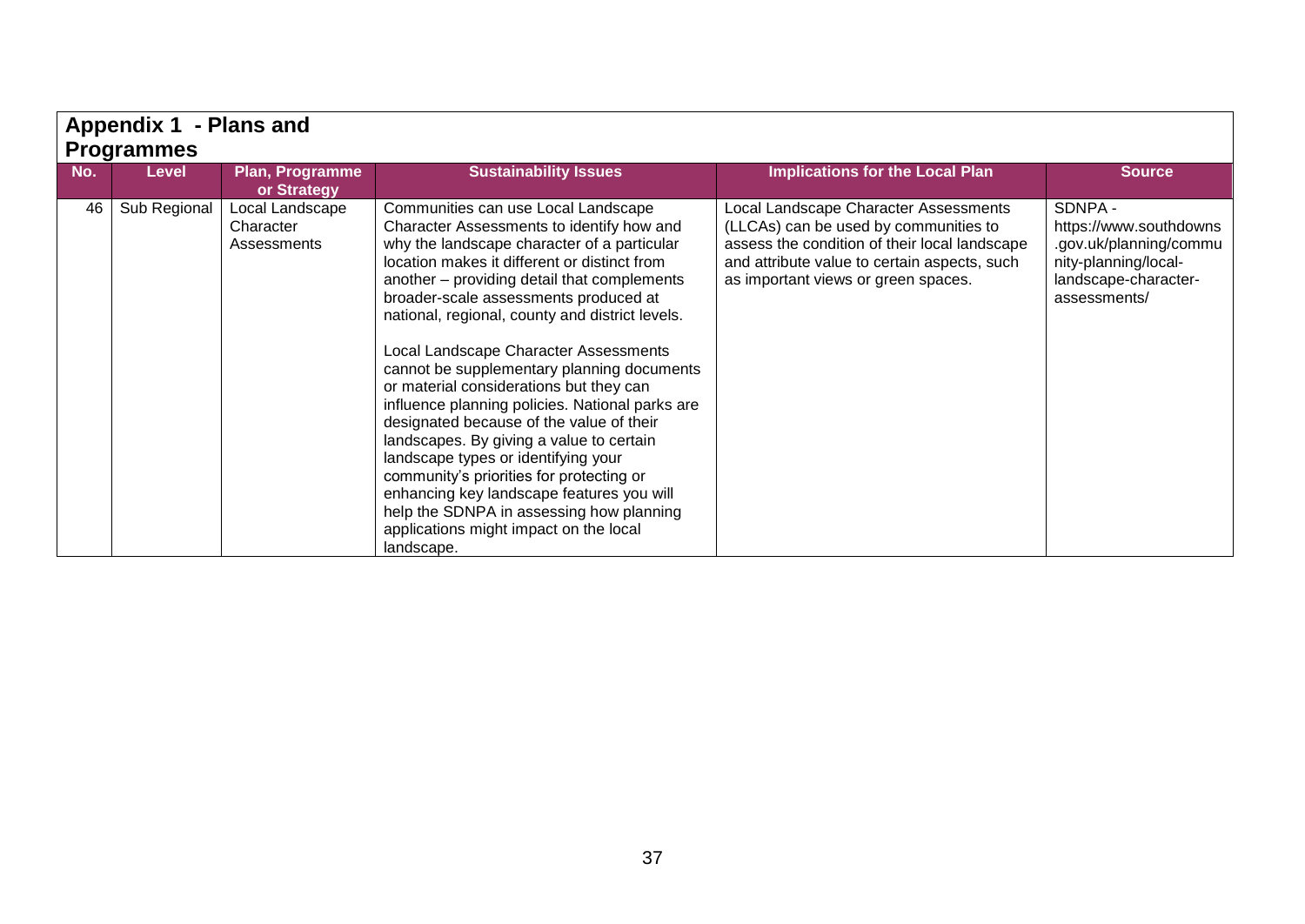|     | Appendix 1 - Plans and |                                                                                    |                                                                                                                                                                                                                                                                                                                                                                                                                                                                                                                                                                                                                                                                                                                                                                                |                                                                                                                                                                                                                                                                    |                                                                                                                                                     |  |  |  |
|-----|------------------------|------------------------------------------------------------------------------------|--------------------------------------------------------------------------------------------------------------------------------------------------------------------------------------------------------------------------------------------------------------------------------------------------------------------------------------------------------------------------------------------------------------------------------------------------------------------------------------------------------------------------------------------------------------------------------------------------------------------------------------------------------------------------------------------------------------------------------------------------------------------------------|--------------------------------------------------------------------------------------------------------------------------------------------------------------------------------------------------------------------------------------------------------------------|-----------------------------------------------------------------------------------------------------------------------------------------------------|--|--|--|
|     | Programmes             |                                                                                    |                                                                                                                                                                                                                                                                                                                                                                                                                                                                                                                                                                                                                                                                                                                                                                                |                                                                                                                                                                                                                                                                    |                                                                                                                                                     |  |  |  |
| No. | <b>Level</b>           | Plan, Programme<br>or Strategy                                                     | <b>Sustainability Issues</b>                                                                                                                                                                                                                                                                                                                                                                                                                                                                                                                                                                                                                                                                                                                                                   | <b>Implications for the Local Plan</b>                                                                                                                                                                                                                             | <b>Source</b>                                                                                                                                       |  |  |  |
| 47  | Sub Regional           | <b>Chichester Harbour</b><br><b>AONB Landscape</b><br>Character<br>Assessment 2005 | Current landscape character issues that are<br>identified as pressures on the landscape (pg.<br>37): The dilution of landscape character from<br>some farming practices. Ensuring that any<br>major development outside of the AONB does<br>not adversely affect character and tranquillity.<br>Avoid damage to landscape setting from new<br>development, particularly from harbourside<br>built development. Reduce the high traffic<br>levels outside and within the AONB that are<br>reducing tranquillity. Managing the<br>recreational use of the area so that it does not<br>detract from its character and special qualities.<br>Dealing with the effects of long-term climatic<br>change to avoid damage to landscape<br>character and loss of local distinctiveness. | The key issues identified can be addressed<br>through policies in the Local Plan.<br>Development allocations inside and outside<br>of the AONB need to have due regard to the<br>AONB and its special qualities, as required<br>by Section 85 of the CROW Act 2000 | <b>Chichester Harbour</b><br>Conservancy -<br>http://www.conservancy.<br>co.uk/assets/assets/land<br>scape_2006.pdf                                 |  |  |  |
|     | 48<br>Sub Regional     | Arun and Western<br>Streams<br>abstraction<br>licensing strategy<br>(2013)         | There are four groundwater Water Resources<br>Management Units in the Arun & Western<br>Stream CAMS: Chichester Chalk, Worthing<br>Chalk, Hardham and Lower Arun assessed as<br>over licensed, no water available, over<br>abstracted, and no water available<br>respectively. Those with an unsustainable<br>abstraction regime are being investigated<br>through the Habitats Directive process. There<br>is a continuing policy of 'presumption against'<br>further consumptive abstraction from these<br>aquifers.                                                                                                                                                                                                                                                         | Water resources to support new development<br>are very limited; therefore new development<br>must make efficient use of water in order not<br>to limit future development capacity.                                                                                | <b>Environment Agency -</b><br>https://www.gov.uk/gove<br>rnment/uploads/system/<br>uploads/attachment_dat<br>a/file/289932/LIT_8062_<br>987684.pdf |  |  |  |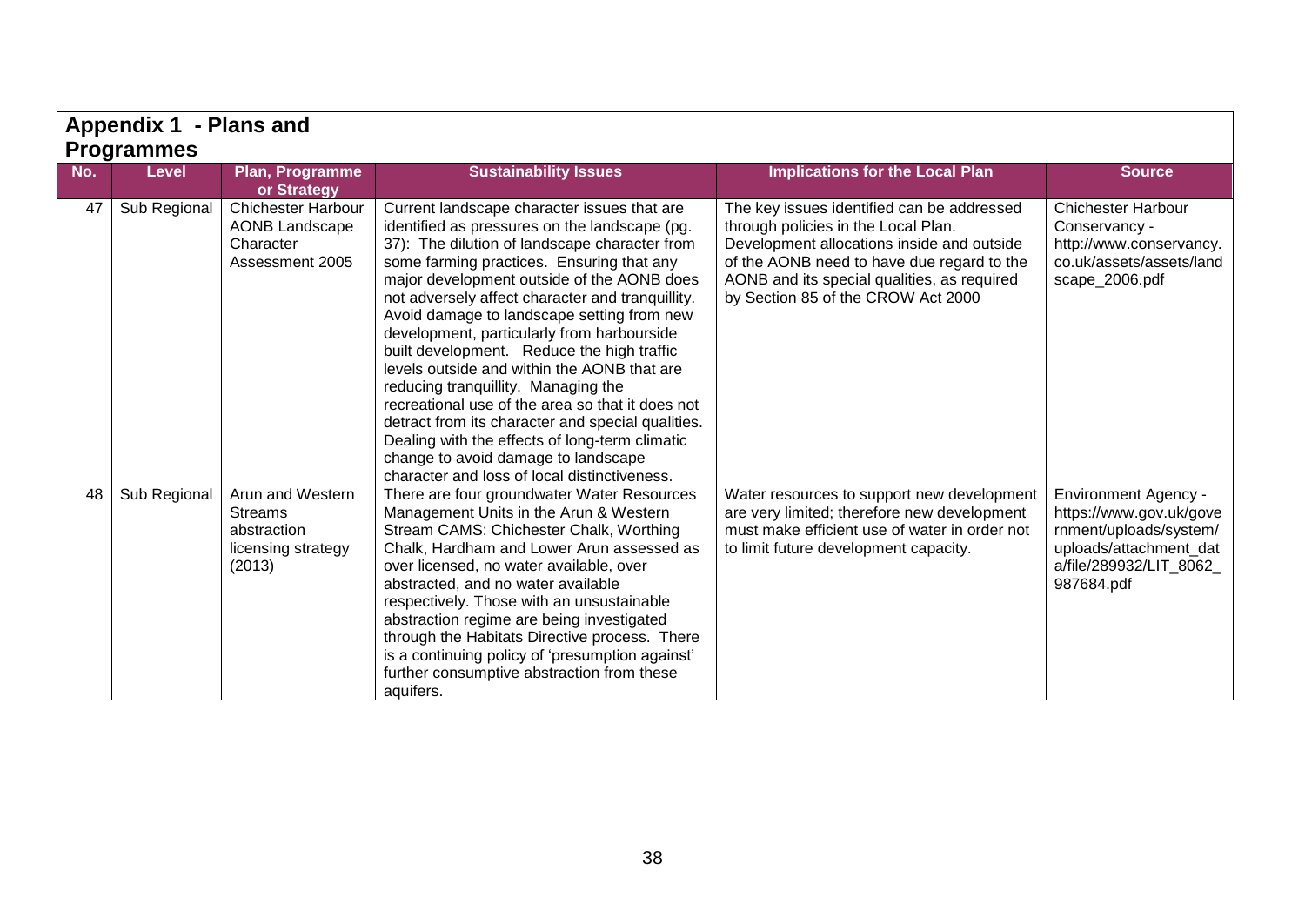|     | Appendix 1 - Plans and<br><b>Programmes</b> |                                                                     |                                                                                                                                                                                                                                                                                                                                                                                                                                                                                                                                                   |                                                                                                                                                                                                                                                                                                           |                                                                                                                                                                                                     |  |  |  |
|-----|---------------------------------------------|---------------------------------------------------------------------|---------------------------------------------------------------------------------------------------------------------------------------------------------------------------------------------------------------------------------------------------------------------------------------------------------------------------------------------------------------------------------------------------------------------------------------------------------------------------------------------------------------------------------------------------|-----------------------------------------------------------------------------------------------------------------------------------------------------------------------------------------------------------------------------------------------------------------------------------------------------------|-----------------------------------------------------------------------------------------------------------------------------------------------------------------------------------------------------|--|--|--|
| No. | <b>Level</b>                                | Plan, Programme<br>or Strategy                                      | <b>Sustainability Issues</b>                                                                                                                                                                                                                                                                                                                                                                                                                                                                                                                      | <b>Implications for the Local Plan</b>                                                                                                                                                                                                                                                                    | <b>Source</b>                                                                                                                                                                                       |  |  |  |
| 49  | Sub regional                                | Arun and Western<br><b>Streams Flood</b><br>Management Plan<br>2009 | Sits within the South East river basin district<br>flood risk (from 2015 to 2021)                                                                                                                                                                                                                                                                                                                                                                                                                                                                 | Cross district and organisation coordination<br>needed. The main streams and rivers that<br>drain the Arun and Western Streams<br>catchment are:<br><b>River Arun</b><br>Western Rother (major tributary of the River<br>Arun)<br><b>River Ems</b><br><b>River Lavant</b><br>Aldingbourne Rife            | <b>Environment Agency -</b><br>https://www.gov.uk/gove<br>rnment/uploads/system/<br>uploads/attachment_dat<br>a/file/293864/Arun and<br>Western_Streams_Catc<br>hment_Flood_Managem<br>ent_Plan.pdf |  |  |  |
| 50  | Sub-<br>Regional                            | South East River<br><b>Basin Management</b><br>Plan (2015)          | . Expanding the scope of water protection to<br>all waters, surface waters and groundwater.<br>2. Achieving "good status" for all waters by a<br>set deadline. 3. Water management based on<br>river basins. 4. "Combined approach" of<br>emission limit values and quality standards.5.<br>Getting the prices right for the abstraction and<br>distribution of fresh water, and for the<br>collection and treatment of waste water.6.<br>Getting the citizen involved more closely to<br>influence the direction of environmental<br>protection. | The South East RBMP has identified water<br>resources and waste water treatment as<br>important issues for infrastructure and future<br>development. There must be evidence that<br>the water infrastructure in our area is capable<br>of being developed to support existing and<br>future developments. | $EA -$<br>https://www.gov.uk/gove<br>rnment/publications/sout<br>h-east-river-basin-<br>district-river-basin-<br>management-plan                                                                    |  |  |  |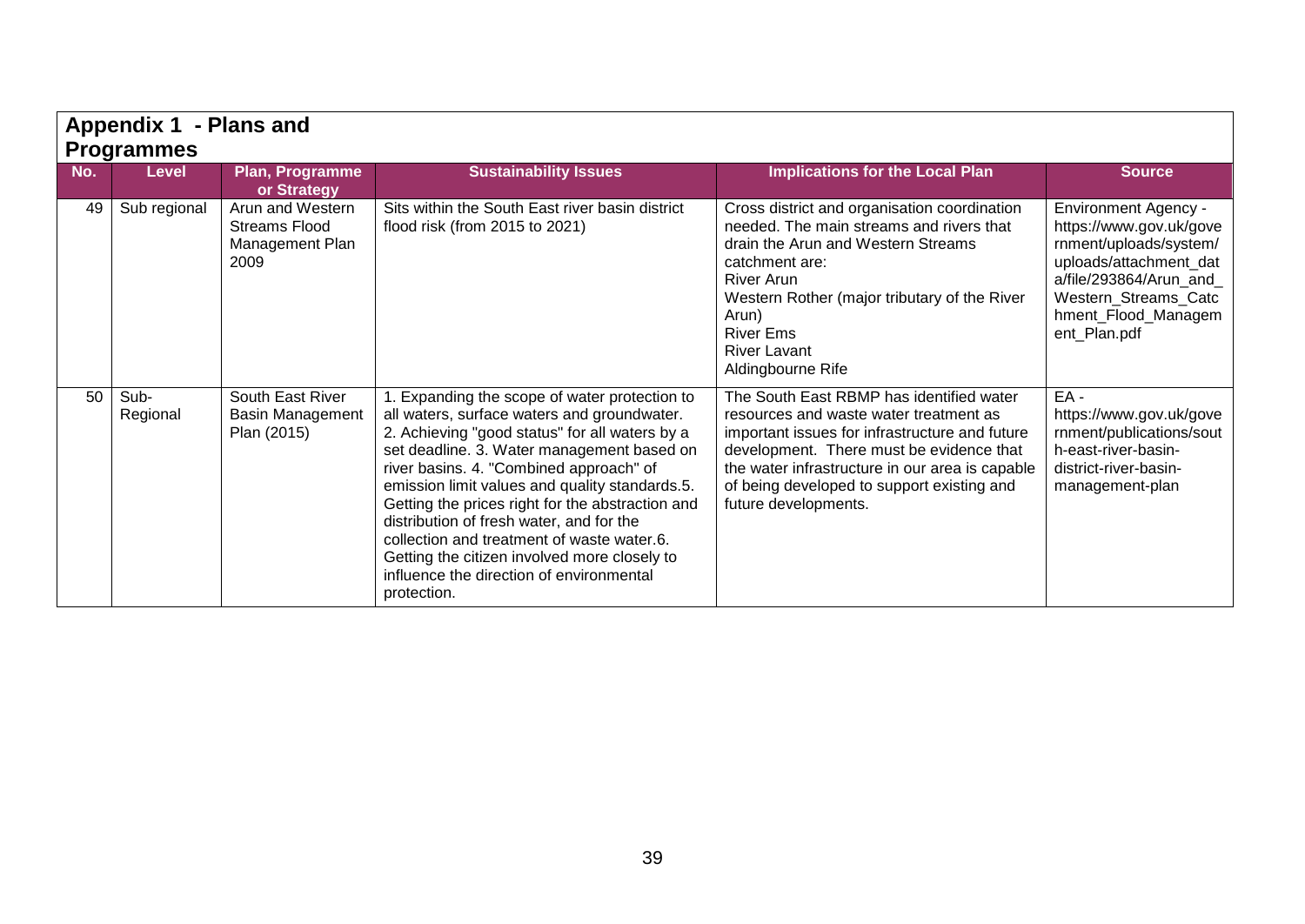|     | Appendix 1 - Plans and<br><b>Programmes</b> |                                                                              |                                                                                                                                                                                                                                                                                                                                                                                                                                                                                                                                                                                                                                                                                                                                                                                                                                                                                                 |                                                                                                                                  |                                                                                                                                                                                                                                                    |  |  |  |
|-----|---------------------------------------------|------------------------------------------------------------------------------|-------------------------------------------------------------------------------------------------------------------------------------------------------------------------------------------------------------------------------------------------------------------------------------------------------------------------------------------------------------------------------------------------------------------------------------------------------------------------------------------------------------------------------------------------------------------------------------------------------------------------------------------------------------------------------------------------------------------------------------------------------------------------------------------------------------------------------------------------------------------------------------------------|----------------------------------------------------------------------------------------------------------------------------------|----------------------------------------------------------------------------------------------------------------------------------------------------------------------------------------------------------------------------------------------------|--|--|--|
|     |                                             |                                                                              |                                                                                                                                                                                                                                                                                                                                                                                                                                                                                                                                                                                                                                                                                                                                                                                                                                                                                                 |                                                                                                                                  |                                                                                                                                                                                                                                                    |  |  |  |
| No. | <b>Level</b>                                | Plan, Programme<br>or Strategy                                               | <b>Sustainability Issues</b>                                                                                                                                                                                                                                                                                                                                                                                                                                                                                                                                                                                                                                                                                                                                                                                                                                                                    | <b>Implications for the Local Plan</b>                                                                                           | <b>Source</b>                                                                                                                                                                                                                                      |  |  |  |
| 51  | County                                      | Mineral and Waste<br><b>Core Strategy</b><br>$(2016 - 2019)$                 | With regard to minerals, it will take account of<br>the need to contribute appropriately to<br>national, regional and local requirements at<br>acceptable social, environmental and<br>economic costs. With regard to waste, it will<br>set out a planning strategy for sustainable<br>waste management which enables adequate<br>provision of waste management facilities in<br>appropriate locations.                                                                                                                                                                                                                                                                                                                                                                                                                                                                                         | The Local Plan will have to co-ordinate with<br>the emerging Mineral and Waste Core<br>Strategy, particularly on site allocation | WSCC -<br>https://www.westsussex.<br>gov.uk/about-the-<br>council/strategies-plans-<br>and-<br>policies/environment-<br>planning-and-waste-<br>plans-and-<br>policies/minerals-and-<br>waste-policy/minerals-<br>and-waste-<br>development-scheme/ |  |  |  |
| 52  | County                                      | Local<br><b>Distinctiveness</b><br><b>Guidance for West</b><br><b>Sussex</b> | Provides guidance on how local distinctiveness<br>can be built into development and land<br>management decisions. Maintain, protect and<br>enhance where possible: 1) the existing<br>pattern of farmsteads; 2) the scale, vernacular<br>style, massing and materials of buildings and<br>their cartilage boundaries; 3) ensuring large<br>settlements are integrated into the landscape<br>and screened, allowing views out where the<br>existing pattern allows; 4) existing country<br>houses and their settings while avoiding further<br>erosion of the rural character; 5) Conservation<br>areas, listed buildings and their settings; 6)<br>Rural character of the local road network<br>through sensitive and appropriate design and<br>signage; 6) the sense of remoteness of small<br>coastal and coastal inlet settlements; 7) green<br>gaps between the coastal towns and villages. | Local plan site allocation will have to take the<br>guidance into account, to minimise negative<br>landscape impact.             | <b>WSCC</b>                                                                                                                                                                                                                                        |  |  |  |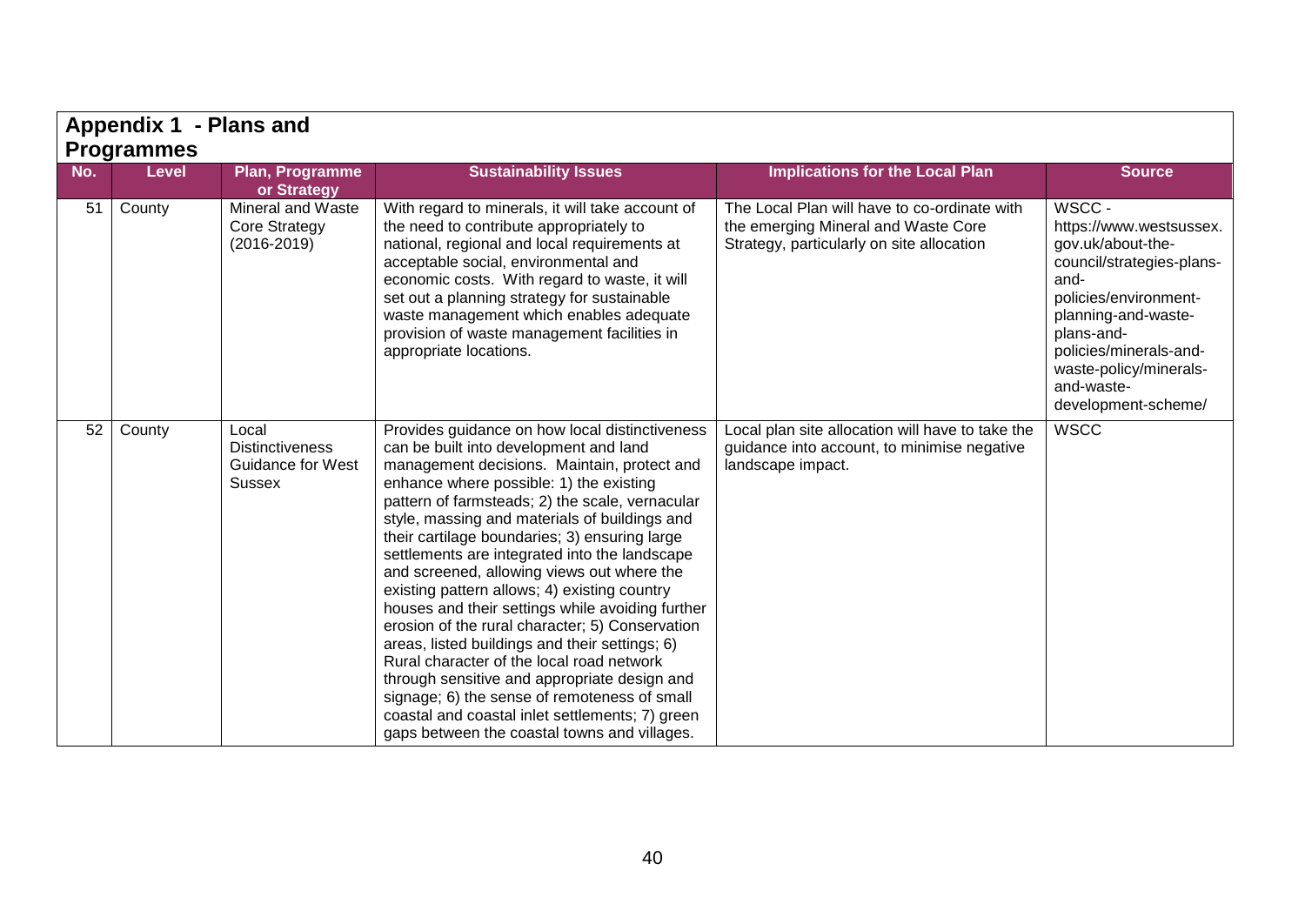|     |                   |                                                                                                            |                                                                                                                                                                                                                                                                                                                                                                                                                           | Appendix 1 - Plans and                                                                                                                                                                                                                                                                                                                                                                                                                    |                                       |  |  |  |  |  |
|-----|-------------------|------------------------------------------------------------------------------------------------------------|---------------------------------------------------------------------------------------------------------------------------------------------------------------------------------------------------------------------------------------------------------------------------------------------------------------------------------------------------------------------------------------------------------------------------|-------------------------------------------------------------------------------------------------------------------------------------------------------------------------------------------------------------------------------------------------------------------------------------------------------------------------------------------------------------------------------------------------------------------------------------------|---------------------------------------|--|--|--|--|--|
|     | <b>Programmes</b> |                                                                                                            |                                                                                                                                                                                                                                                                                                                                                                                                                           |                                                                                                                                                                                                                                                                                                                                                                                                                                           |                                       |  |  |  |  |  |
| No. | <b>Level</b>      | Plan, Programme<br>or Strategy                                                                             | <b>Sustainability Issues</b>                                                                                                                                                                                                                                                                                                                                                                                              | <b>Implications for the Local Plan</b>                                                                                                                                                                                                                                                                                                                                                                                                    | <b>Source</b>                         |  |  |  |  |  |
| 53a | County            | Landscape<br>Assessment of<br><b>West Sussex</b><br>(2003)                                                 | Guidance for land owners and managers on<br>landscape protection, conservation and<br>enhancement. Background to planning policy<br>and guidance in Local Plan and supplementary<br>Planning Documents. Guidance for<br>development management planners (land use<br>and highways). Information database for<br>community use (village appraisals, town centre<br>regeneration, village plans etc.).                      | Local plan site allocation will have to take the<br>guidance into account, to minimise negative<br>landscape impact.                                                                                                                                                                                                                                                                                                                      | <b>WSCC</b>                           |  |  |  |  |  |
| 53b | County            | Historic Landscape<br>Characterisation<br>(HLC)                                                            | Historic Landscape Characterisation (HLC) is<br>an interpretation of landscape change,<br>showing how it has been influenced by both<br>natural and human activities. Activities such as<br>farming, settlement and recreation have left<br>physical traces that add to the changing<br>character of the landscape. It is vital that<br>landscape character is understood in order to<br>manage future change and impact. | The Sussex HLC is a guidance tool to inform<br>further landscape survey and analysis, and to<br>place other datasets, such as the Historic<br>Environment Record (HER), within the<br>landscape context. It should be viewed as a<br>first step to understanding the historic time-<br>depth of any given area. Local plan site<br>allocation will have to take the assessments<br>into account, to ensure sensitive landscape<br>impact. | www.historicengland.org<br><u>.uk</u> |  |  |  |  |  |
| 54  | County            | <b>Joint Materials</b><br>Resource<br>Management<br>Strategy (JMRMS)<br>for West Sussex<br>$(2005 - 2035)$ | The strategy provides the framework for the<br>delivery of the European obligations and<br>national long-term targets for waste<br>management. Coordinates the resources and<br>actions of each of the partner authority to meet<br>the waste challenge.                                                                                                                                                                  | Provide access to facilities in order to<br>maximise the ability of residents and<br>businesses to re-use and minimise waste.<br>and where that is not possible, to then re-<br>cycle it.                                                                                                                                                                                                                                                 | <b>WSCC</b>                           |  |  |  |  |  |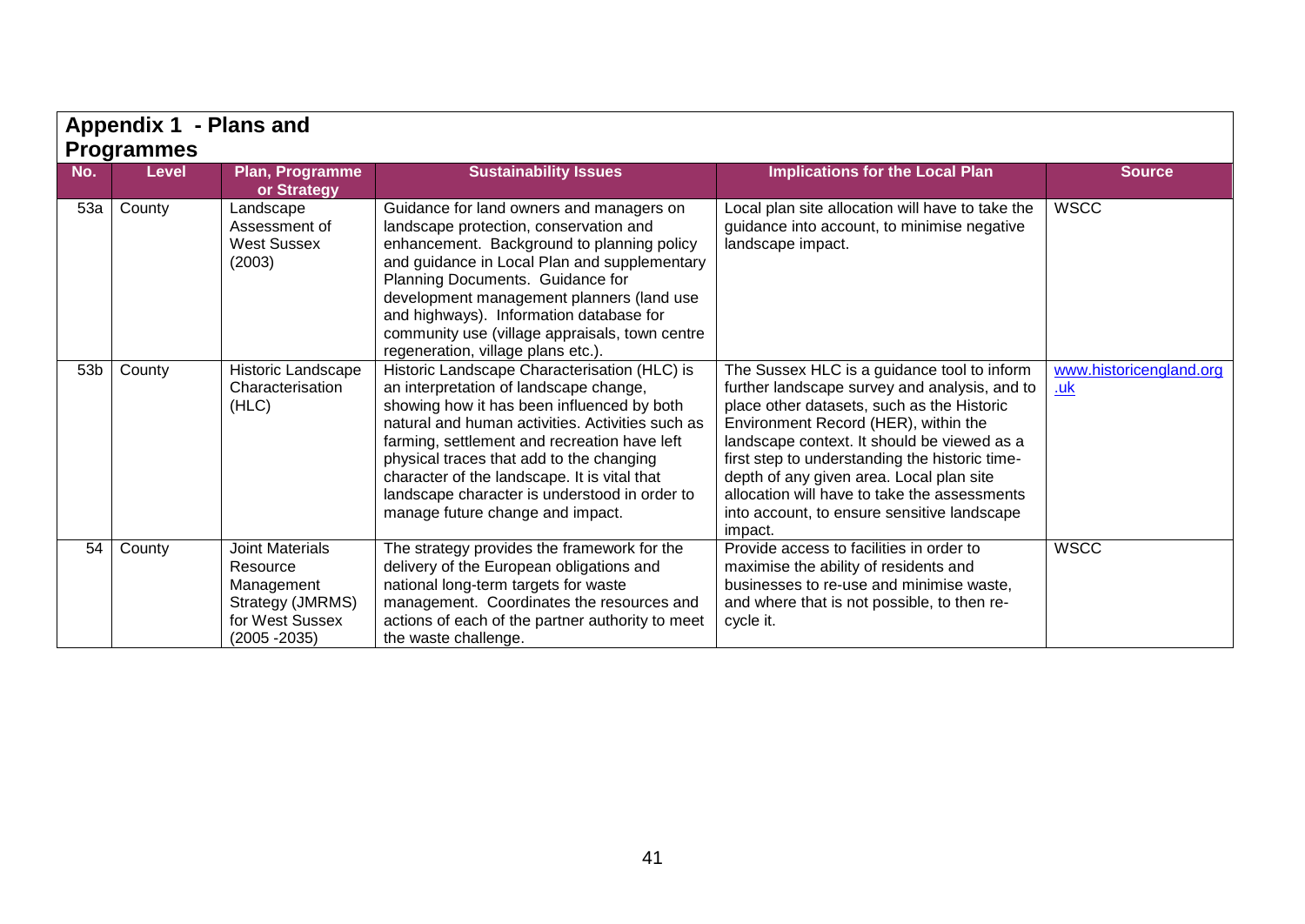|     | Appendix 1 - Plans and |                                                                                             |                                                                                                                                                                                                                                                                                                                                                                                                                                                                                                                                                                                                                                                                                                                                                                                                                                                                                                                |                                                                                                                                                                                                                                                                                    |                                                                |
|-----|------------------------|---------------------------------------------------------------------------------------------|----------------------------------------------------------------------------------------------------------------------------------------------------------------------------------------------------------------------------------------------------------------------------------------------------------------------------------------------------------------------------------------------------------------------------------------------------------------------------------------------------------------------------------------------------------------------------------------------------------------------------------------------------------------------------------------------------------------------------------------------------------------------------------------------------------------------------------------------------------------------------------------------------------------|------------------------------------------------------------------------------------------------------------------------------------------------------------------------------------------------------------------------------------------------------------------------------------|----------------------------------------------------------------|
|     | <b>Programmes</b>      |                                                                                             |                                                                                                                                                                                                                                                                                                                                                                                                                                                                                                                                                                                                                                                                                                                                                                                                                                                                                                                |                                                                                                                                                                                                                                                                                    |                                                                |
| No. | <b>Level</b>           | Plan, Programme<br>or Strategy                                                              | <b>Sustainability Issues</b>                                                                                                                                                                                                                                                                                                                                                                                                                                                                                                                                                                                                                                                                                                                                                                                                                                                                                   | <b>Implications for the Local Plan</b>                                                                                                                                                                                                                                             | <b>Source</b>                                                  |
| 55  | <b>District</b>        | <b>Chichester District</b><br><b>Local Biodiversity</b><br>Action Plan 2015 -<br>2019       | The proposed outcomes from the LBAP are: 1)<br>A comprehensive record of the presence and<br>location of important habitats and species<br>within the District has been established and<br>maintained; 2) Chichester District's Ecological<br>Networks are comprehensive and resilient<br>through the protection, management and<br>enhancement of important wildlife sites and<br>habitats, the components that connect them<br>and the species that use them; 3) Projects and<br>initiatives that halt the decline of important<br>species and habitats are supported through<br>advice and signposting; 4) protection and<br>improvement of the natural environment is a<br>core objective of the planning system in<br>Chichester District; 5) Residents of Chichester<br>District are well informed on the wealth of<br>biodiversity within the District, particularly<br><b>CDC's Parks and Gardens.</b> | Positive planning policies to secure<br>enhancement as well as conservation.<br>Protect Sussex BAP species and habitats in<br>addition to legally protected species and<br>designated sites. Identify, protect and<br>enhance wildlife corridors and other<br>connective features. | www.chichester.gov.uk/<br>CHttpHandler.ashx?id=2<br>$33938p=0$ |
| 56  | <b>District</b>        | <b>Chichester District</b><br>Historic<br>Environment<br><b>Strategy and Action</b><br>Plan | Secure sustainable new development that<br>conserves and enhances the historic<br>environment                                                                                                                                                                                                                                                                                                                                                                                                                                                                                                                                                                                                                                                                                                                                                                                                                  | Robust heritage/cultural policies and<br>supporting guidance.                                                                                                                                                                                                                      | CDC                                                            |
| 57  | <b>District</b>        | <b>Conservation Area</b><br>Character<br>Appraisals and<br>Management<br>Proposals          | Managing change in a sustainable way that<br>sustains the historic environment.                                                                                                                                                                                                                                                                                                                                                                                                                                                                                                                                                                                                                                                                                                                                                                                                                                | Part of the evidence base                                                                                                                                                                                                                                                          | <b>CDC</b>                                                     |
| 58  | <b>District</b>        | Chichester's<br>Design Protocol                                                             | Secure sustainable new development                                                                                                                                                                                                                                                                                                                                                                                                                                                                                                                                                                                                                                                                                                                                                                                                                                                                             | Robust Design Policy and supporting<br>documents including SPDs and Area Action<br>Plans                                                                                                                                                                                           | CDC                                                            |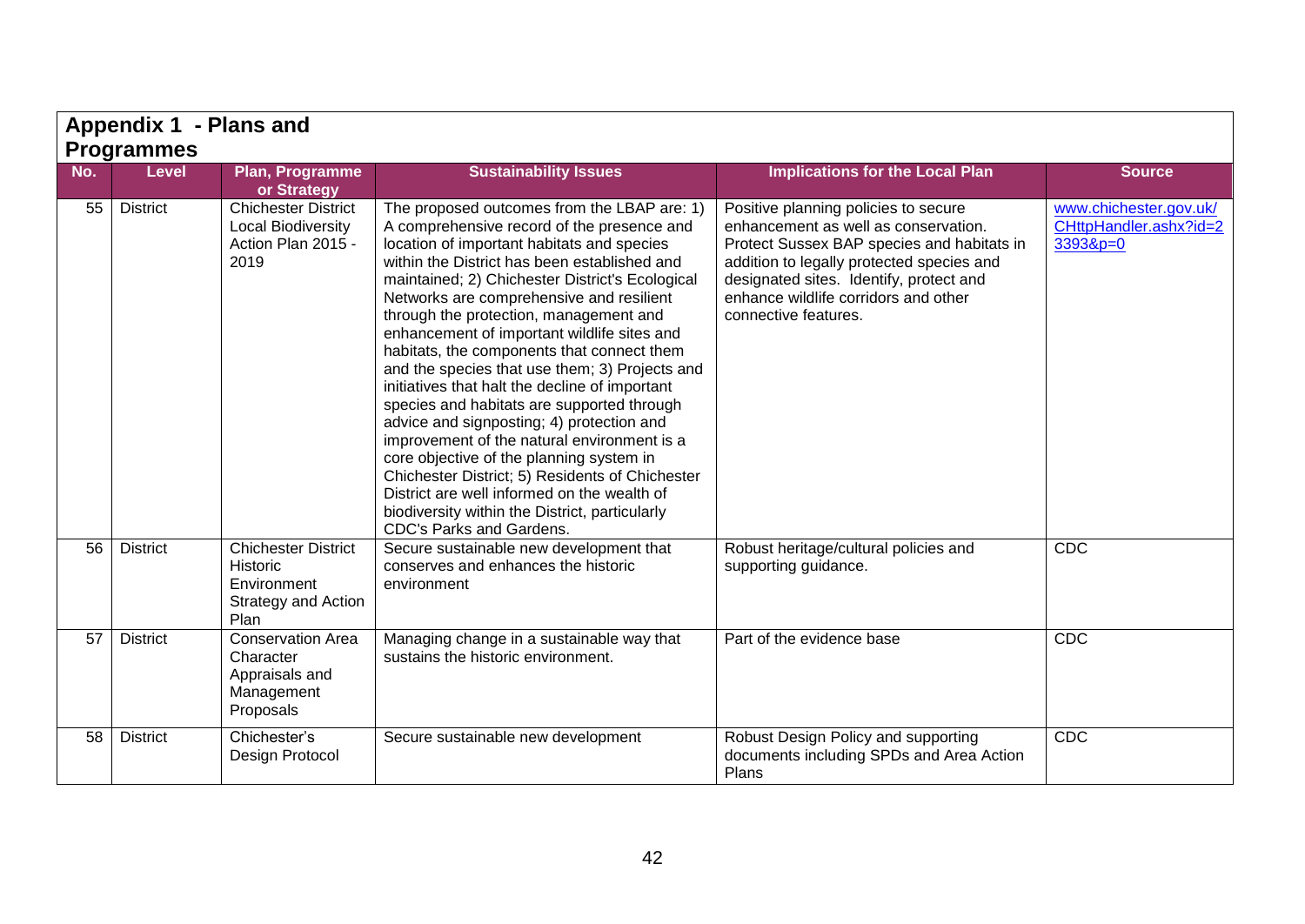|     | Appendix 1 - Plans and |                                                                                                                       |                                                                                                                                                                                                                                                                                                                                                                                                                                                                                                                                                                                                                                                                                                                                                                                                                                                                                                         |                                                                                                                                                                                                                                                                                                                                                                      |               |  |  |
|-----|------------------------|-----------------------------------------------------------------------------------------------------------------------|---------------------------------------------------------------------------------------------------------------------------------------------------------------------------------------------------------------------------------------------------------------------------------------------------------------------------------------------------------------------------------------------------------------------------------------------------------------------------------------------------------------------------------------------------------------------------------------------------------------------------------------------------------------------------------------------------------------------------------------------------------------------------------------------------------------------------------------------------------------------------------------------------------|----------------------------------------------------------------------------------------------------------------------------------------------------------------------------------------------------------------------------------------------------------------------------------------------------------------------------------------------------------------------|---------------|--|--|
|     | <b>Programmes</b>      |                                                                                                                       |                                                                                                                                                                                                                                                                                                                                                                                                                                                                                                                                                                                                                                                                                                                                                                                                                                                                                                         |                                                                                                                                                                                                                                                                                                                                                                      |               |  |  |
| No. | <b>Level</b>           | Plan, Programme<br>or Strategy                                                                                        | <b>Sustainability Issues</b>                                                                                                                                                                                                                                                                                                                                                                                                                                                                                                                                                                                                                                                                                                                                                                                                                                                                            | <b>Implications for the Local Plan</b>                                                                                                                                                                                                                                                                                                                               | <b>Source</b> |  |  |
| 59  | <b>District</b>        | Contaminated Land<br>Strategy 2015                                                                                    | The Strategy explains how it will: inspect any<br>particular land which may be contaminated.<br>Notify any affected person and the<br>Environment Agency if contaminated land is<br>identified. Decide whether any particular land<br>is a special site in consultation with the<br>Environment Agency. Formally require<br>remediation of contaminated land by any<br>appropriate person, and determine<br>responsibility, after consulting them. Take<br>enforcement action against any person who<br>fails to comply with a formal notice. Exercise its<br>power to carry out remediation and recover the<br>costs of doing so. Maintain a register in relation<br>to contaminated land. Detail the action it<br>intends to take to deal with its own land, or<br>land where it may have liabilities due to<br>present or former ownership, or having<br>conducted polluting activities on the land. | Take account of contamination in site<br>selection. Use development to facilitate<br>remediation where practical. Where<br>contamination makes sites unsuitable for<br>human habitation, avoid development.                                                                                                                                                          | <b>CDC</b>    |  |  |
| 60  | <b>District</b>        | <b>Towards Better Air</b><br>Quality - An Air<br><b>Quality Action Plan</b><br>for Chichester<br>District 2015 - 2020 | The plan was produced after three Air Quality<br>Management Areas (AQMAs) were declared<br>after failing to meet the UK air quality objective<br>for nitrogen dioxide.                                                                                                                                                                                                                                                                                                                                                                                                                                                                                                                                                                                                                                                                                                                                  | Ensure development does not lead to<br>negative impact on air quality.                                                                                                                                                                                                                                                                                               | CDC           |  |  |
| 61  | <b>District</b>        | <b>Climate Change</b><br>Strategy 2016 -<br>2020                                                                      | The objectives of the strategy are: 1) to reduce<br>carbon emissions from domestic housing and<br>households; 2) reduce emissions from CDC's<br>Corporate Energy Use; 3) reduce emissions<br>from Business and Industry; 4) reduce<br>emissions through planning and 5) adapt to a<br>changing climate.                                                                                                                                                                                                                                                                                                                                                                                                                                                                                                                                                                                                 | Promotion of renewable energy and energy<br>efficiency; reduce water consumption in<br>developments. Reduce the environmental<br>impact of materials use in developments.<br>Reduce the needs to travel. Ensure<br>developments are resilient to predicted<br>climate change. Ensure developments do<br>not increase risks for existing<br>settlements/developments. | <b>CDC</b>    |  |  |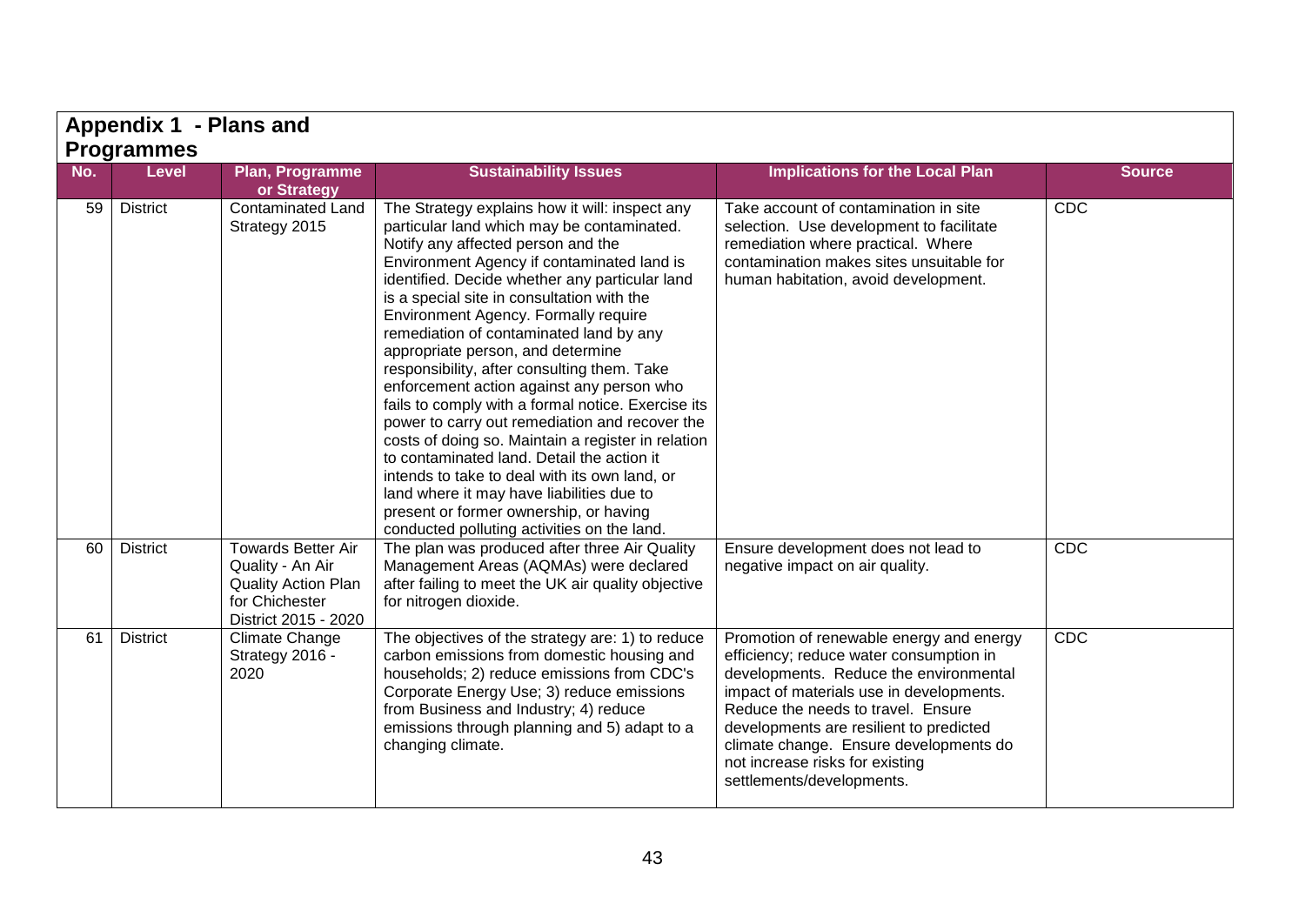|               | Appendix 1 - Plans and<br><b>Programmes</b> |                                                                                                                                 |                                                                                                                                                                                                                                                                                                                                                                                                                                                                        |                                                                                                                                                                                                                                                                                                                                                                        |                        |  |
|---------------|---------------------------------------------|---------------------------------------------------------------------------------------------------------------------------------|------------------------------------------------------------------------------------------------------------------------------------------------------------------------------------------------------------------------------------------------------------------------------------------------------------------------------------------------------------------------------------------------------------------------------------------------------------------------|------------------------------------------------------------------------------------------------------------------------------------------------------------------------------------------------------------------------------------------------------------------------------------------------------------------------------------------------------------------------|------------------------|--|
| No.           | <b>Level</b>                                | <b>Plan, Programme</b><br>or Strategy                                                                                           | <b>Sustainability Issues</b>                                                                                                                                                                                                                                                                                                                                                                                                                                           | <b>Implications for the Local Plan</b>                                                                                                                                                                                                                                                                                                                                 | <b>Source</b>          |  |
| <b>Social</b> |                                             |                                                                                                                                 |                                                                                                                                                                                                                                                                                                                                                                                                                                                                        |                                                                                                                                                                                                                                                                                                                                                                        |                        |  |
| 62            | International                               | UN Convention on<br>Human Rights                                                                                                | International agreement on human rights which<br>details basic civil and political rights of<br>nationals and individuals                                                                                                                                                                                                                                                                                                                                              | Encourage an active community and ensure<br>thorough engagement and consultation in<br>plan-making.                                                                                                                                                                                                                                                                    | <b>United National</b> |  |
| 63            | International                               | European Union<br>(2007) - Together<br>for Health - A<br>Strategic Approach<br>for the EU                                       | It has three main objectives: fostering good<br>health in an ageing Europe<br>•protecting citizens from health threats<br>•supporting dynamic health system and new<br>technologies                                                                                                                                                                                                                                                                                    | Include policies which encourage healthy<br>lifestyles and working conditions and ensure<br>access to health services.                                                                                                                                                                                                                                                 | $E$ U                  |  |
| 64            | National                                    | <b>HM Government</b><br>(2010) White<br>Paper: Healthy<br>Lives, Healthy<br>People: Strategy for<br>Public Health in<br>England | The aims of the White Paper are: protecting<br>the population from serious health threats;<br>helping people live longer, healthier and more<br>fulfilling lives and improving the health of the<br>poorest, fastest.                                                                                                                                                                                                                                                  | Include policies which encourage healthy<br>lifestyles and working conditions and ensure<br>access to health services.                                                                                                                                                                                                                                                 | <b>HMSO</b>            |  |
| 65            | National                                    | <b>National Planning</b><br><b>Policy Framework</b><br>(2012) - Social                                                          | Support strong, vibrant and healthy<br>communities and help create healthy living<br>environments; promote health, social and<br>cultural wellbeing and the reduction of health<br>inequalities; consider the healthcare<br>infrastructure implications; maximise<br>opportunities for healthy lifestyles; pollution<br>and environmental hazards are accounted for<br>in development and ensure access to the<br>whole community by all sections of the<br>community. | Support the provision and protection of new<br>sporting, leisure, recreational facilities, and<br>public rights of way in the District. Help<br>facilitate enhancements to Green<br>Infrastructure Networks. Create strong<br>neighbourhood areas that are safe, attractive<br>places to live and work. Maximise quality of<br>life considerations in new development. | <b>CLG</b>             |  |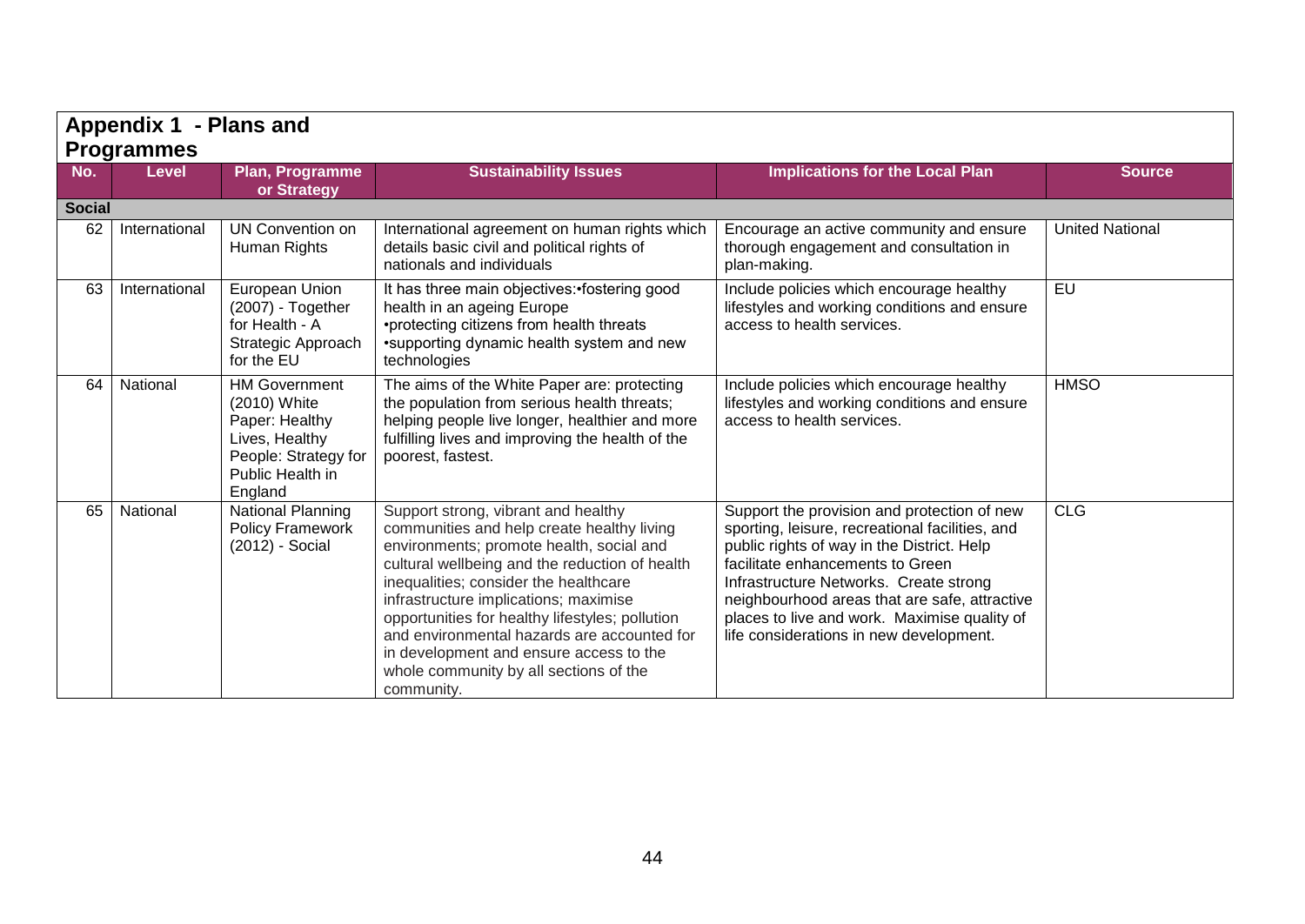|     | Appendix 1 - Plans and     |                                                                               |                                                                                                                                                                                                                                                                                                                                                                                                                                         |                                                                                                                                                                                                                         |                        |  |  |
|-----|----------------------------|-------------------------------------------------------------------------------|-----------------------------------------------------------------------------------------------------------------------------------------------------------------------------------------------------------------------------------------------------------------------------------------------------------------------------------------------------------------------------------------------------------------------------------------|-------------------------------------------------------------------------------------------------------------------------------------------------------------------------------------------------------------------------|------------------------|--|--|
| No. | <b>Programmes</b><br>Level | <b>Plan, Programme</b><br>or Strategy                                         | <b>Sustainability Issues</b>                                                                                                                                                                                                                                                                                                                                                                                                            | <b>Implications for the Local Plan</b>                                                                                                                                                                                  | <b>Source</b>          |  |  |
| 66  | National                   | Housing and<br>Planning Act (2016)                                            | The Act contains provisions on new homes<br>(including starter homes), landlords and<br>property agents, abandoned premises, social<br>housing (including extending the Right to Buy<br>to housing association tenants; sale of local<br>authority assets; 'pay-to-stay'; secure<br>tenancies), planning, compulsory purchase<br>and public land (duty to dispose).                                                                     | The Local Plan will need to promote starter<br>homes (to be sold to fast time buyers aged<br>23 - 39) at no more than 80% of market<br>value. A register of brownfield land will need<br>to be compiled and maintained. | www.legislation.gov.uk |  |  |
| 67  | National                   | Sporting Future: A<br>New Strategy for an<br><b>Active Nation</b><br>(2015)   | This cross-government strategy aims to tackle<br>the flat lining levels of sport participation and<br>high levels of inactivity. The new focus is on<br>five key outcomes: physical wellbeing, mental<br>wellbeing, individual development, social and<br>community development and economic<br>development. In future, funding decisions will<br>be made on the basis of the outcomes that<br>sport and physical activity can deliver. | Support the provision and protection of new<br>sporting, leisure, recreational facilities, and<br>public rights of way in the District.                                                                                 | <b>HMSO</b>            |  |  |
| 68  | National                   | Laying the<br>foundations: A<br>housing strategy for<br><b>England (2011)</b> | Strategy sets out a package of reforms: get the<br>housing marking moving again; lay the<br>foundations for a more responsive, effective<br>and stable housing market in the future;<br>support choice and quality for tenants; improve<br>environmental standards and design quality.                                                                                                                                                  | Need to ensure the delivery of sufficient<br>housing and affordable housing. New<br>development needs to achieve high<br>environmental standards.                                                                       | <b>DCLG</b>            |  |  |
| 69  | National                   | Sport England<br>Strategy 2012 -<br>2017                                      | The main objectives of the strategy are: more<br>people taking on and keeping a sporting habit<br>for life; creating more opportunities for young<br>people; nurture and develop talent; provide the<br>right facilities in the right places; unlock local<br>funding; ensure real opportunities for<br>communities.                                                                                                                    | Ensure sufficient and suitable facilities for<br>sporting activities.                                                                                                                                                   | Sport England          |  |  |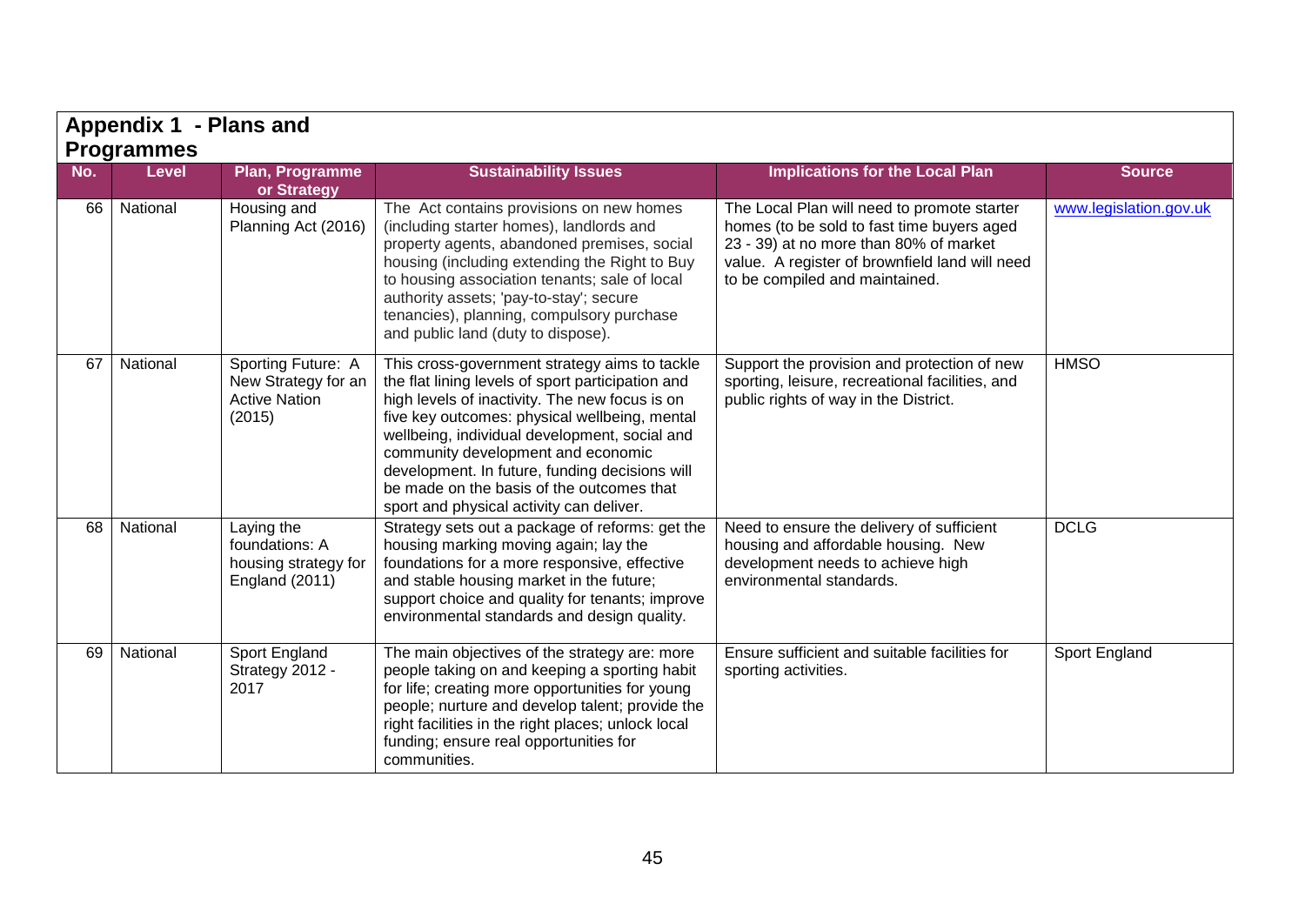|     | Appendix 1 - Plans and |                                                                                                  |                                                                                                                                                                                                                                                                                                                                                                        |                                                                                                                                                                                                                                                                                                                                                                                                                                                                                                                                                                                                                                                                                         |                                        |  |  |
|-----|------------------------|--------------------------------------------------------------------------------------------------|------------------------------------------------------------------------------------------------------------------------------------------------------------------------------------------------------------------------------------------------------------------------------------------------------------------------------------------------------------------------|-----------------------------------------------------------------------------------------------------------------------------------------------------------------------------------------------------------------------------------------------------------------------------------------------------------------------------------------------------------------------------------------------------------------------------------------------------------------------------------------------------------------------------------------------------------------------------------------------------------------------------------------------------------------------------------------|----------------------------------------|--|--|
|     | <b>Programmes</b>      |                                                                                                  |                                                                                                                                                                                                                                                                                                                                                                        |                                                                                                                                                                                                                                                                                                                                                                                                                                                                                                                                                                                                                                                                                         |                                        |  |  |
| No. | <b>Level</b>           | Plan, Programme<br>or Strategy                                                                   | <b>Sustainability Issues</b>                                                                                                                                                                                                                                                                                                                                           | <b>Implications for the Local Plan</b>                                                                                                                                                                                                                                                                                                                                                                                                                                                                                                                                                                                                                                                  | <b>Source</b>                          |  |  |
| 70  | National               | Planning for<br><b>Traveller Sites</b><br>(2015)                                                 | To ensure fair and equal treatment for<br>travellers, in a way which facilitates the<br>traditional and nomadic way of life of travellers<br>while respecting the interests of the settled<br>community.                                                                                                                                                               | LPAs need to carry out their own assessment<br>of need; work collaboratively to meet the<br>need; plan over a reasonable timescale;<br>protect the Green Belt from inappropriate<br>development; aim to reduce the number of<br>unauthorised developments and<br>encampments; include fair, realistic and<br>inclusive policies in Local Plan; increase<br>number of sites in appropriations; reduce<br>tensions between settled and traveller<br>communities; enable provision of suitable<br>accommodation from which travellers can<br>access education, health, welfare and<br>employment infrastructure; have due regard<br>to the protection of local amenity and<br>environment. | <b>DCLG</b>                            |  |  |
| 71  | National               | Warm Homes and<br>Energy<br><b>Conservation Act</b><br>(2000)                                    | Requires the Government to eradicate fuel<br>poverty in England by 2016 and in Wales by<br>2018                                                                                                                                                                                                                                                                        | Help to facilitate the provision of affordable,<br>high quality and energy efficient housing.                                                                                                                                                                                                                                                                                                                                                                                                                                                                                                                                                                                           | <b>ODPM</b>                            |  |  |
| 72  | National               | Cutting the cost of<br>keeping warm - a<br>fuel poverty<br>strategy for<br><b>England (2015)</b> | Highlights current schemes and strategies to<br>eradicate fuel poverty and increase energy<br>efficiency.                                                                                                                                                                                                                                                              | Achieve increased energy efficiency in new<br>residential development                                                                                                                                                                                                                                                                                                                                                                                                                                                                                                                                                                                                                   | www.gov.uk/government<br>/publications |  |  |
| 73  | County                 | <b>West Sussex</b><br><b>Health Inequalities</b><br>Strategy (2012 -<br>2017)                    | The strategy provides the framework for<br>countywide action to tackle health inequalities<br>in the following areas: 1. Universal and<br>mainstream services; 2. Areas of urban<br>disadvantage; 3. People in rural areas<br>experiencing disadvantage; 4. Specific<br>vulnerable groups; 5. Aiming for equity through<br>organisational policies and service design. | Support the provision of appropriate health<br>services and leisure facilities. Ensure<br>investment in new and existing housing.                                                                                                                                                                                                                                                                                                                                                                                                                                                                                                                                                       | <b>WSCC</b>                            |  |  |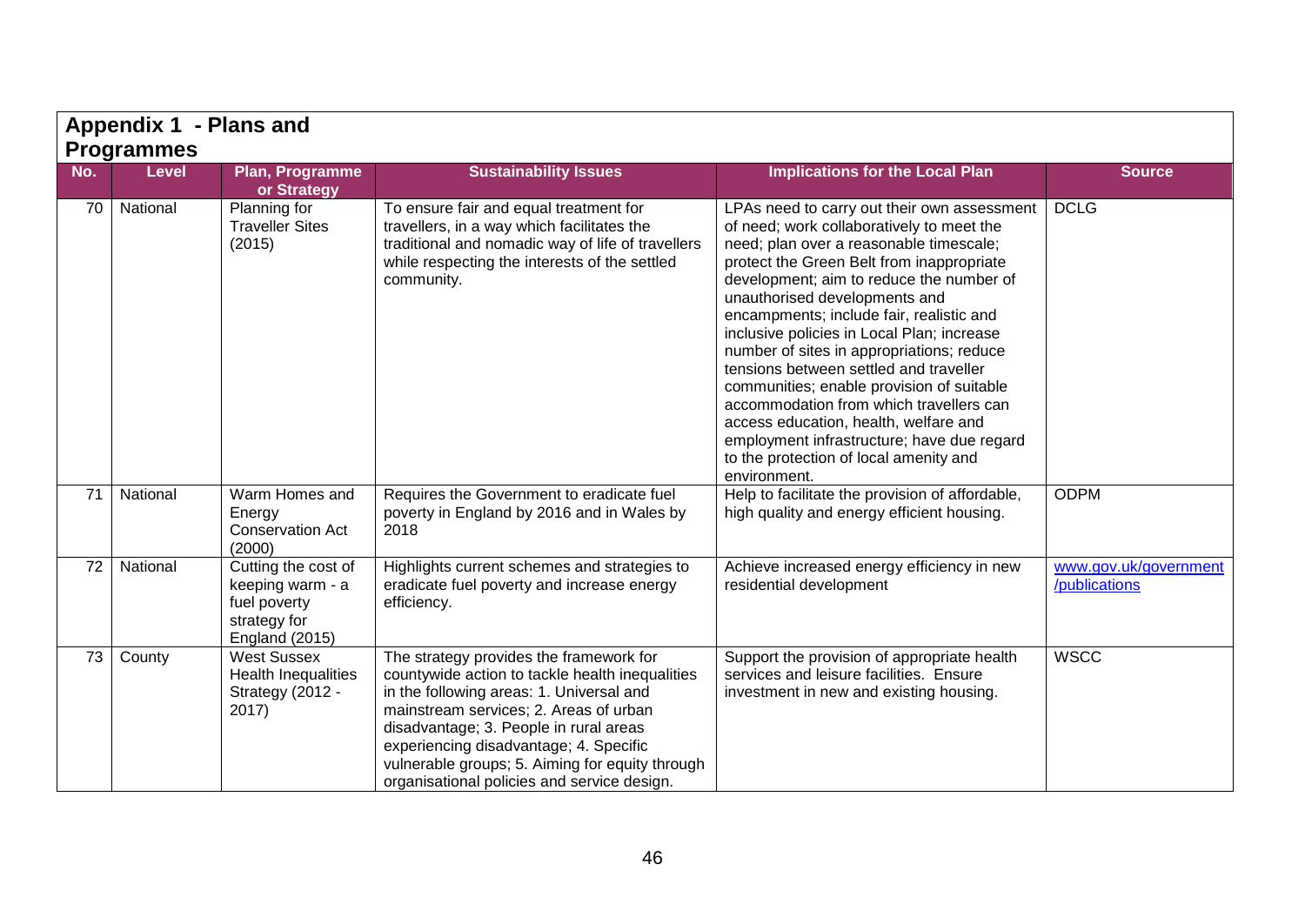|     | Appendix 1 - Plans and |                                                                                    |                                                                                                                                                                                                                                                                                                                                                                                                                                                                                                                    |                                                                                                                                                                                 |               |  |  |  |
|-----|------------------------|------------------------------------------------------------------------------------|--------------------------------------------------------------------------------------------------------------------------------------------------------------------------------------------------------------------------------------------------------------------------------------------------------------------------------------------------------------------------------------------------------------------------------------------------------------------------------------------------------------------|---------------------------------------------------------------------------------------------------------------------------------------------------------------------------------|---------------|--|--|--|
|     | <b>Programmes</b>      |                                                                                    |                                                                                                                                                                                                                                                                                                                                                                                                                                                                                                                    |                                                                                                                                                                                 |               |  |  |  |
| No. | <b>Level</b>           | Plan, Programme<br>or Strategy                                                     | <b>Sustainability Issues</b>                                                                                                                                                                                                                                                                                                                                                                                                                                                                                       | <b>Implications for the Local Plan</b>                                                                                                                                          | <b>Source</b> |  |  |  |
| 74  | County                 | West Sussex Joint<br>Health and<br><b>Wellbeing Strategy</b><br>$2015 - 2018$      | Its aim is to improve the health and wellbeing<br>of the local community and reduce inequalities<br>for all ages. The strategy is produced by the<br>Health and Wellbeing Boards involving<br>relevant stakeholders. Its priorities are:<br>Early Years (0-2years);<br>Wellbeing and Resilience;<br>3. Workforce<br>The priorities identified are based on<br>information from the West Sussex Joint<br><b>Strategic Needs Assessment Summary 2014</b><br>(http://jsna.westsussex.gov.uk)                          | Ensure access to services, provide affordable<br>housing for staff in the Health sector and<br>encourage resilience and wellbeing through<br>appropriate and adaptable housing. | <b>WSCC</b>   |  |  |  |
| 75  | County                 | <b>West Sussex</b><br>Partnership<br><b>Families Strategic</b><br><b>Plan 2020</b> | The aspiration of the plan is that all children,<br>young people and families in West Sussex, will<br>thrive and prosper. The three outcomes<br>proposed by the plan are:<br>1. Children and young people get the<br>best start in life, they are physically<br>and emotionally healthy;<br>Children and young people are safe<br>2.<br>and secure;<br>3. Families are resilient and able to<br>access support when they need it;<br>4. Children, young people and families<br>succeed in learning, work and life. | Facilitate better access to services in rural,<br>urban and coastal areas. Improve the<br>quality, supply and access to housing.                                                | <b>WSCC</b>   |  |  |  |
| 76  | County                 | <b>Future West</b><br>Sussex Plan (2014<br>$-2019$                                 | The core aims of the plan are: 1. to give<br>children the best start in life; 2. To champion<br>the West Sussex economy; 3. To support<br>independence in later life.                                                                                                                                                                                                                                                                                                                                              | Support the provision of and access to,<br>appropriate health services, leisure facilities<br>and housing. Support the provision of nursery<br>places.                          | <b>WSCC</b>   |  |  |  |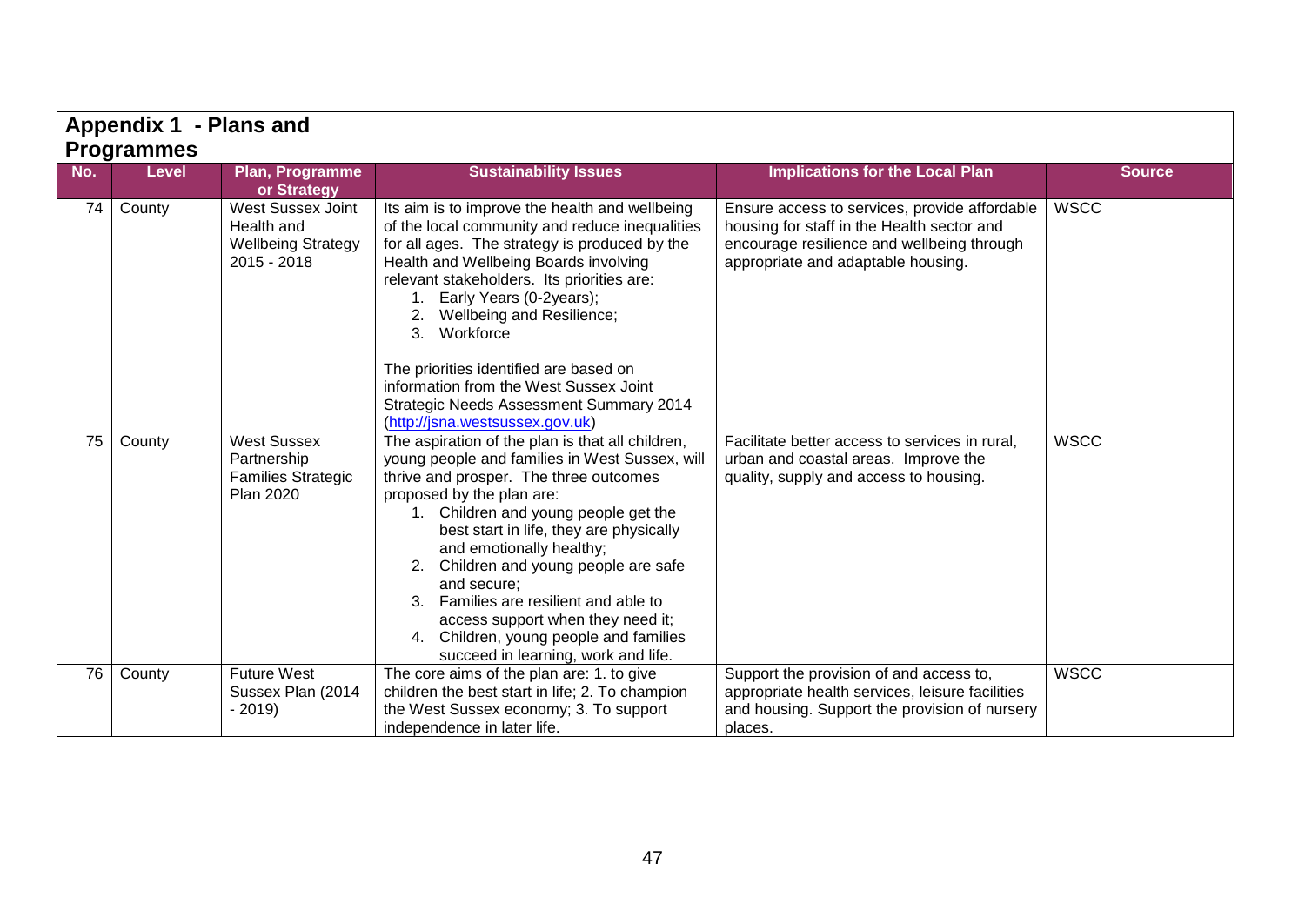| Appendix 1 - Plans and |                 |                                                                  |                                                                                                                                                                                                                                                                                                                                                                                                                       |                                                                                                                                                                                           |               |  |  |
|------------------------|-----------------|------------------------------------------------------------------|-----------------------------------------------------------------------------------------------------------------------------------------------------------------------------------------------------------------------------------------------------------------------------------------------------------------------------------------------------------------------------------------------------------------------|-------------------------------------------------------------------------------------------------------------------------------------------------------------------------------------------|---------------|--|--|
| <b>Programmes</b>      |                 |                                                                  |                                                                                                                                                                                                                                                                                                                                                                                                                       |                                                                                                                                                                                           |               |  |  |
| No.                    | <b>Level</b>    | Plan, Programme<br>or Strategy                                   | <b>Sustainability Issues</b>                                                                                                                                                                                                                                                                                                                                                                                          | <b>Implications for the Local Plan</b>                                                                                                                                                    | <b>Source</b> |  |  |
| 77                     | County          | <b>West Sussex</b><br>Supporting<br>People Programme             | Ensure that housing support services are<br>reflective of the needs of people living in West<br>Sussex; Develop and promote housing support<br>services that reflect cultural diversity; Reduce<br>peoples' inappropriate dependence on<br>expensive and institutional forms of care where<br>the provision of housing support can maintain<br>people in their own homes; Reducing the<br>likelihood of homelessness. | Addressing housing needs at detailed level -<br>design to allow for flexibility, adapting with<br>occupant through lifetime                                                               | <b>WSCC</b>   |  |  |
| 78                     | <b>District</b> | Anti-social<br><b>Behaviour Policy</b><br>and Guidance<br>(2014) | Recognises the negative impact Anti-Social<br>Behaviour can have on individuals and<br>communities and identifies how it is dealt with<br>across the District.                                                                                                                                                                                                                                                        | Support provision of sport and leisure<br>facilities which provide a diversion from Anti-<br>Social Behaviour.                                                                            | <b>CDC</b>    |  |  |
| 79                     | <b>District</b> | Community Safety<br>Partnership<br>Performance Plan<br>2016-2017 | This report sets out the priorities for the<br>Community Safety Partnership for the next<br>year. The priorities are:<br>Reducing repeat victims;<br>Supporting vulnerable people;<br>Reducing crime;<br>Road safety;<br>Increasing public confidence;                                                                                                                                                                | Support the provision of sports and leisure<br>facilities to reduce anti-social behaviour and<br>encourage the master planning of<br>developments to minimise opportunities for<br>crime. | <b>CDC</b>    |  |  |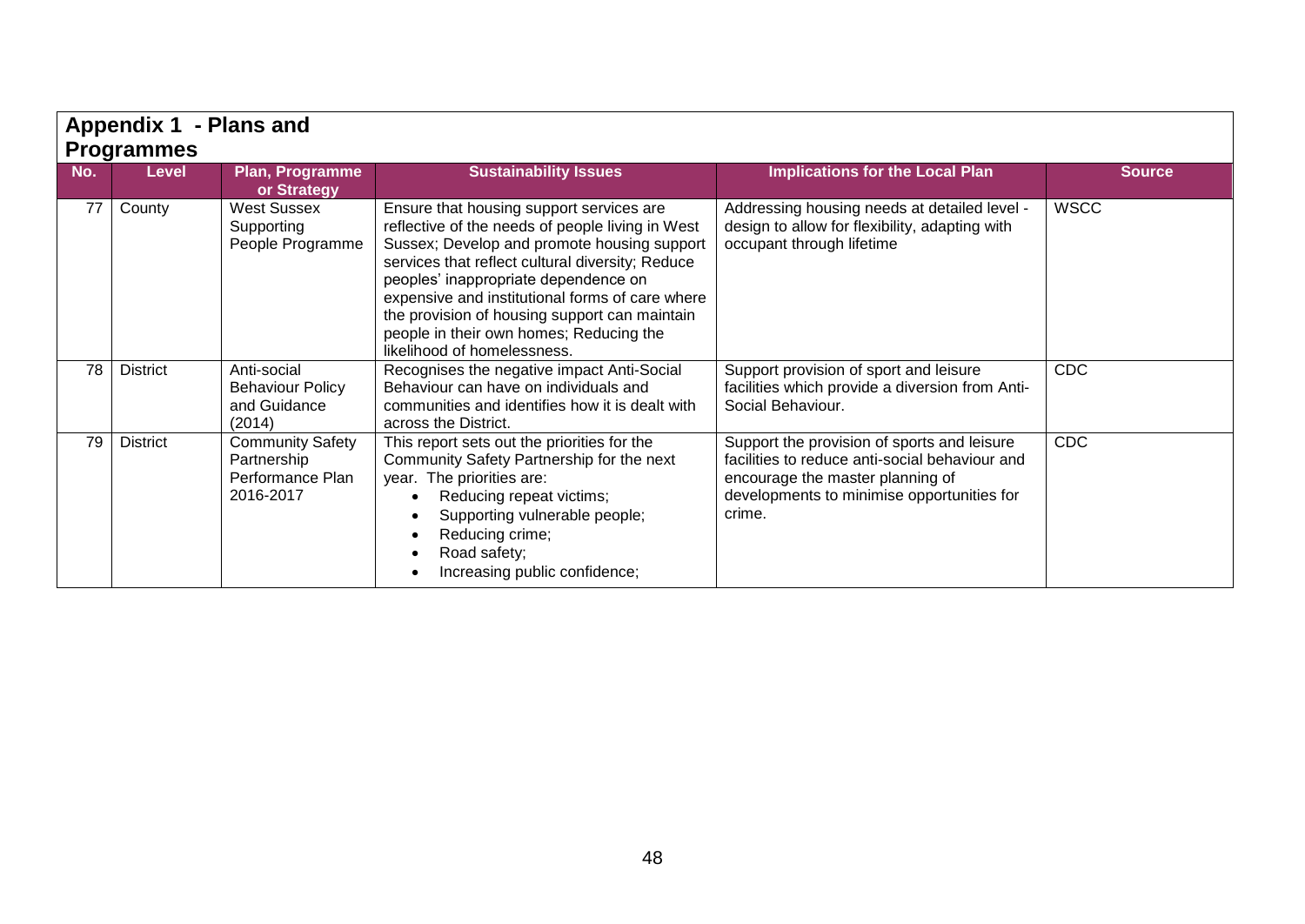| Appendix 1 - Plans and |                 |                                                                                  |                                                                                                                                                                                                                                                                                                                                                                                                                                                                                                                                                                                                                                                                                                                                                                                                                  |                                                                                                                                                                                                                                                                                                                                                                                                                                                                                                       |               |  |  |  |
|------------------------|-----------------|----------------------------------------------------------------------------------|------------------------------------------------------------------------------------------------------------------------------------------------------------------------------------------------------------------------------------------------------------------------------------------------------------------------------------------------------------------------------------------------------------------------------------------------------------------------------------------------------------------------------------------------------------------------------------------------------------------------------------------------------------------------------------------------------------------------------------------------------------------------------------------------------------------|-------------------------------------------------------------------------------------------------------------------------------------------------------------------------------------------------------------------------------------------------------------------------------------------------------------------------------------------------------------------------------------------------------------------------------------------------------------------------------------------------------|---------------|--|--|--|
| <b>Programmes</b>      |                 |                                                                                  |                                                                                                                                                                                                                                                                                                                                                                                                                                                                                                                                                                                                                                                                                                                                                                                                                  |                                                                                                                                                                                                                                                                                                                                                                                                                                                                                                       |               |  |  |  |
| No.                    | <b>Level</b>    | Plan, Programme<br>or Strategy                                                   | <b>Sustainability Issues</b>                                                                                                                                                                                                                                                                                                                                                                                                                                                                                                                                                                                                                                                                                                                                                                                     | <b>Implications for the Local Plan</b>                                                                                                                                                                                                                                                                                                                                                                                                                                                                | <b>Source</b> |  |  |  |
| 80                     | <b>District</b> | <b>CDC's Equalities</b><br>Strategy 2012 -<br>2016                               | Addresses how CDC will ensure compliance<br>with the General Equality Duty and have due<br>regard to the need to: eliminate unlawful<br>discrimination, harassment and victimisation;<br>advance quality of opportunity between people<br>who share a protected characteristic and those<br>who do not; foster good relations between<br>people who share a protected characteristic<br>and those who do not; remove or minimise<br>disadvantages suffered by people due to their<br>protected characteristics; take steps to meet<br>the needs of people from protected groups<br>where these are different from the needs of<br>other people; encourage other people from<br>protected groups to participate in public life or<br>in other activities where their participations is<br>disproportionately low. | Seek opportunities to reduce inequalities<br>between different groups by promoting<br>development location and layout which<br>ensures accessibility to services, facilities<br>and amenities; enhancing the local<br>environment through appropriate land use,<br>design and layout and incorporation of green<br>infrastructure; facilitating the provision of new<br>educational and learning facilities to help<br>improve skills and increase opportunities;<br>and supporting social inclusion. | CDC           |  |  |  |
| 81                     | <b>District</b> | Chichester in<br>Partnership<br>Community<br>Strategy 2016-2021                  | An overarching strategic document which sets<br>out the priorities for the 5-year period. The<br>three main themes are: The Economy; Health<br>& Wellbeing; Housing and Neighbourhoods;<br>Environment; Transport and Access                                                                                                                                                                                                                                                                                                                                                                                                                                                                                                                                                                                     | Facilitate the adoption of healthy and active<br>lifestyles by enabling access to sports and<br>leisure facilities; Support communities to<br>meet their own housing needs; Enable<br>access to services in rural areas to prevent<br>isolation; encourage alternative forms of<br>transport.                                                                                                                                                                                                         | CDC           |  |  |  |
| 82                     | <b>District</b> | Local People, Local<br>Homes - CDC's<br><b>Housing Strategy</b><br>$2013 - 2018$ | This strategic aims are: maximise the supply of<br>local homes to meet the needs of local people;<br>make the most effective use of existing stock<br>whilst maintaining sustainable communities;<br>enable local people to find their own solutions;<br>and provide additional support for those most<br>in need.                                                                                                                                                                                                                                                                                                                                                                                                                                                                                               | Ensure an adequate supply of appropriate<br>housing to meet the needs of the District;<br>addressing infrastructure constraints;<br>maximise the delivery of affordable housing<br>on market sites; identify sites and facilitate<br>delivery of Gypsy and Traveller<br>Accommodation; introduce guideline<br>minimum space requirements for all new<br>homes; support the provision of a range of<br>accommodation.                                                                                  | CDC           |  |  |  |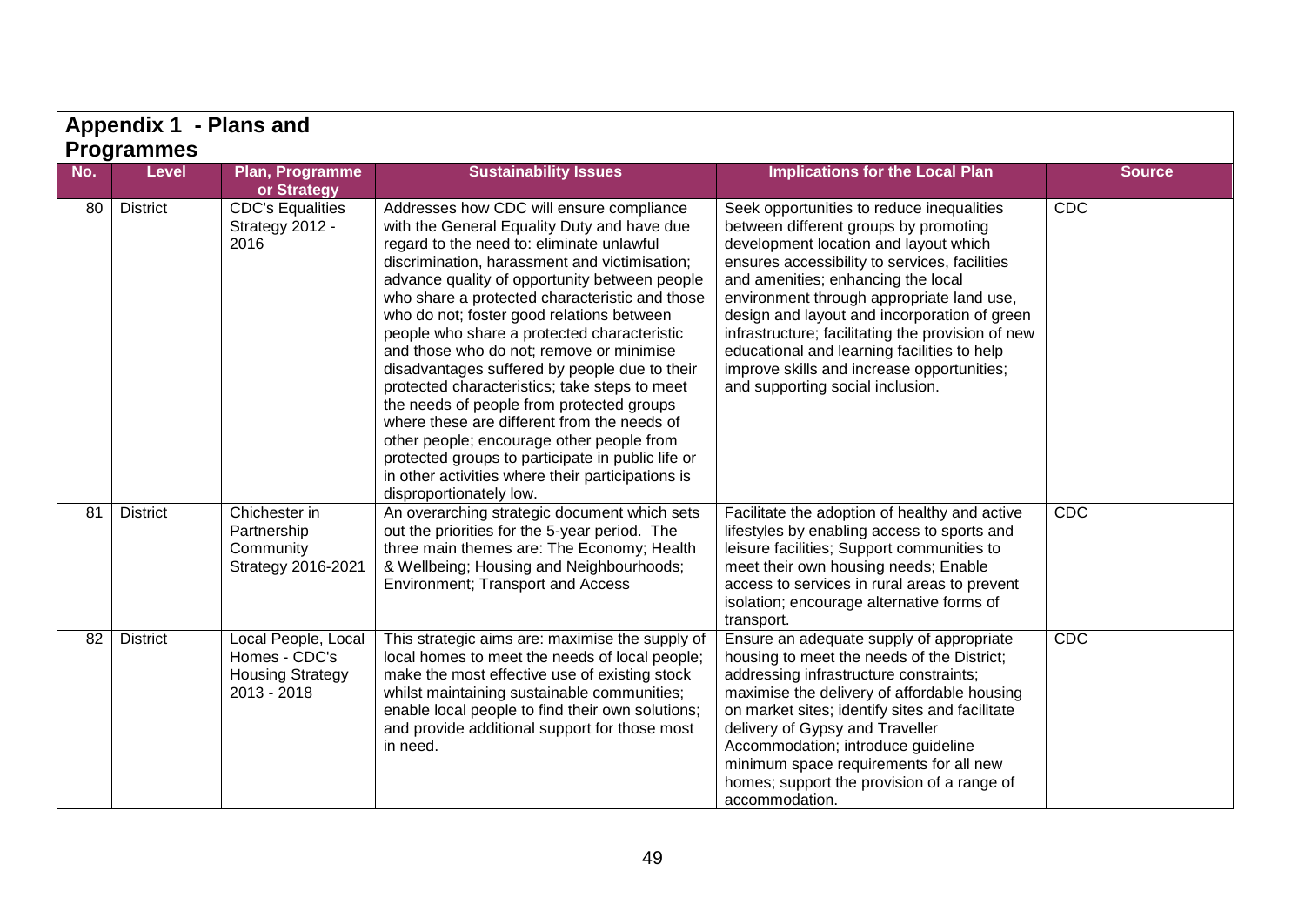|          | Appendix 1 - Plans and            |                                                                                                          |                                                                                                                                                                                                                                                                                          |                                                                                                                                                                                                                                   |                                              |
|----------|-----------------------------------|----------------------------------------------------------------------------------------------------------|------------------------------------------------------------------------------------------------------------------------------------------------------------------------------------------------------------------------------------------------------------------------------------------|-----------------------------------------------------------------------------------------------------------------------------------------------------------------------------------------------------------------------------------|----------------------------------------------|
| No.      | <b>Programmes</b><br><b>Level</b> | <b>Plan, Programme</b><br>or Strategy                                                                    | <b>Sustainability Issues</b>                                                                                                                                                                                                                                                             | <b>Implications for the Local Plan</b>                                                                                                                                                                                            | <b>Source</b>                                |
| 83       | <b>District</b>                   | <b>CDC's Tenancy</b><br>Strategy 2013                                                                    | The aims of the strategy are: to meet housing<br>need; create balanced and sustainable<br>communities; ensure that low income<br>households can continue to be housed;<br>prevent homelessness; make the best use of<br>stock and help people make informed choices.                     | Ensure provision of affordable housing;<br>enable mixed communities by including<br>affordable housing within open market sites<br>and include affordable rents within tenure.                                                    | <b>CDC</b>                                   |
| 84       | <b>District</b>                   | <b>CDC</b><br>Homelessness<br>Strategy 2015 -<br>2020                                                    | A target to reduce homelessness, within the<br><b>Housing Strategy</b>                                                                                                                                                                                                                   | Provision of affordable housing for those<br>most in need                                                                                                                                                                         | <b>CDC</b>                                   |
| Economic |                                   |                                                                                                          |                                                                                                                                                                                                                                                                                          |                                                                                                                                                                                                                                   |                                              |
| 85       | International                     | Europe 2020                                                                                              | This 10-year strategy proposed by the<br>European Commission is for the advancement<br>of the economy of the European Union. It<br>aims at smart, sustainable, inclusive growth<br>with greater coordination of national and<br>European policy.                                         | The need to reduce the negative impact in<br>the short, medium or long term by balancing<br>social and environmental considerations in<br>spatial planning and land management<br>decisions alongside economic<br>considerations. | www.ec.europa.eu/euro<br>pe2020/index_en.htm |
| 86       | National                          | <b>HM Government</b><br>(2010) White<br>Paper: Local<br>growth - realising<br>every place's<br>potential | Sets out the framework to achieve sustainable<br>growth by: creating macroeconomic stability;<br>helping markets work more effectively; ensure<br>that growth is efficient; ensure that everyone in<br>the UK has access to opportunities that enable<br>them to fulfil their potential. | The Local Plan policies need to support<br>strong, sustainable and balanced growth and<br>provide opportunities for everyone to enable<br>them to fulfil their potential.                                                         | <b>HMSO</b>                                  |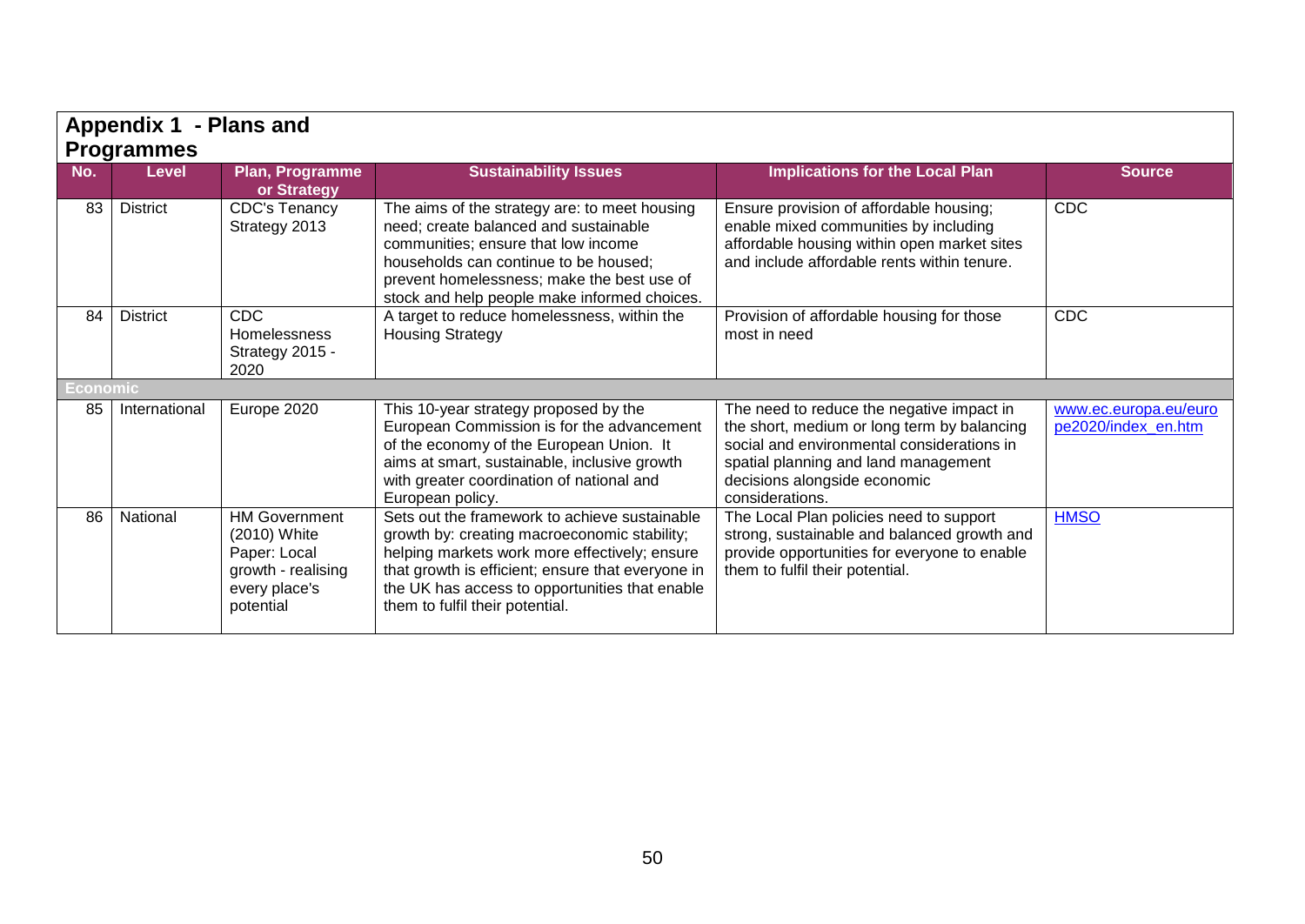| Appendix 1 - Plans and |              |                                                                          |                                                                                                                                                                                                                                                                                                   |                                                                                                                                                                                                                                                                                                                                                                                                                                                                                                                                                                                                                                                                                                                                                                                                                                                                                                                                                                                                          |               |  |  |  |  |
|------------------------|--------------|--------------------------------------------------------------------------|---------------------------------------------------------------------------------------------------------------------------------------------------------------------------------------------------------------------------------------------------------------------------------------------------|----------------------------------------------------------------------------------------------------------------------------------------------------------------------------------------------------------------------------------------------------------------------------------------------------------------------------------------------------------------------------------------------------------------------------------------------------------------------------------------------------------------------------------------------------------------------------------------------------------------------------------------------------------------------------------------------------------------------------------------------------------------------------------------------------------------------------------------------------------------------------------------------------------------------------------------------------------------------------------------------------------|---------------|--|--|--|--|
| <b>Programmes</b>      |              |                                                                          |                                                                                                                                                                                                                                                                                                   |                                                                                                                                                                                                                                                                                                                                                                                                                                                                                                                                                                                                                                                                                                                                                                                                                                                                                                                                                                                                          |               |  |  |  |  |
| No.                    | <b>Level</b> | Plan, Programme<br>or Strategy                                           | <b>Sustainability Issues</b>                                                                                                                                                                                                                                                                      | <b>Implications for the Local Plan</b>                                                                                                                                                                                                                                                                                                                                                                                                                                                                                                                                                                                                                                                                                                                                                                                                                                                                                                                                                                   | <b>Source</b> |  |  |  |  |
| 87                     | National     | <b>National Planning</b><br><b>Policy Framework</b><br>(2012) - Economic | Securing economic growth in order to create<br>jobs and prosperity through the planning<br>system. Build on existing economic strengths<br>but sufficiently flexible to respond to changing<br>economic circumstances. Contribute to<br>building a strong, responsive and competitive<br>economy. | Ensure sufficient land of the right type is<br>available in the right places and at the right<br>time to support growth and innovation;<br>identify and coordinate development<br>requirements, including provision of<br>infrastructure; integration of residential and<br>commercial uses; support for clusters and<br>networks to drive creativity and knowledge<br>exchange; provide high quality<br>communications (including broadband);<br>ensure town centres are competitive by<br>providing diverse retail offer, have suitable<br>sites for retail, leisure, office, tourism,<br>cultural, community and residential<br>development within them. Patterns of<br>development should facilitate sustainable<br>transport modes; more housing needed to<br>give people a wide choice of quality homes<br>and widen opportunities for home ownership.<br>Housing developments need to be in<br>accessible locations and designed to<br>encourage sustainable, inclusive and mixed<br>communities. | <b>DCLG</b>   |  |  |  |  |
| 88                     | National     | <b>National Planning</b><br><b>Practice Guidance</b><br>(2012)           | The guidance advises that Local Authorities<br>should plan for economic growth based on<br>objectively assessed need, which identifies<br>locations and approximate land/floor space<br>needed to meet anticipated demand. LPAs<br>should aim to meet the full needs of town<br>centres.          | Ensure that sufficient land of the right type is<br>available in the right places and at the right<br>time to support sustainable growth. Ensure<br>town centres are competitive by providing<br>diverse retail, leisure, office space, tourism,<br>cultural, community and residential<br>development within them.                                                                                                                                                                                                                                                                                                                                                                                                                                                                                                                                                                                                                                                                                      | <b>DCLG</b>   |  |  |  |  |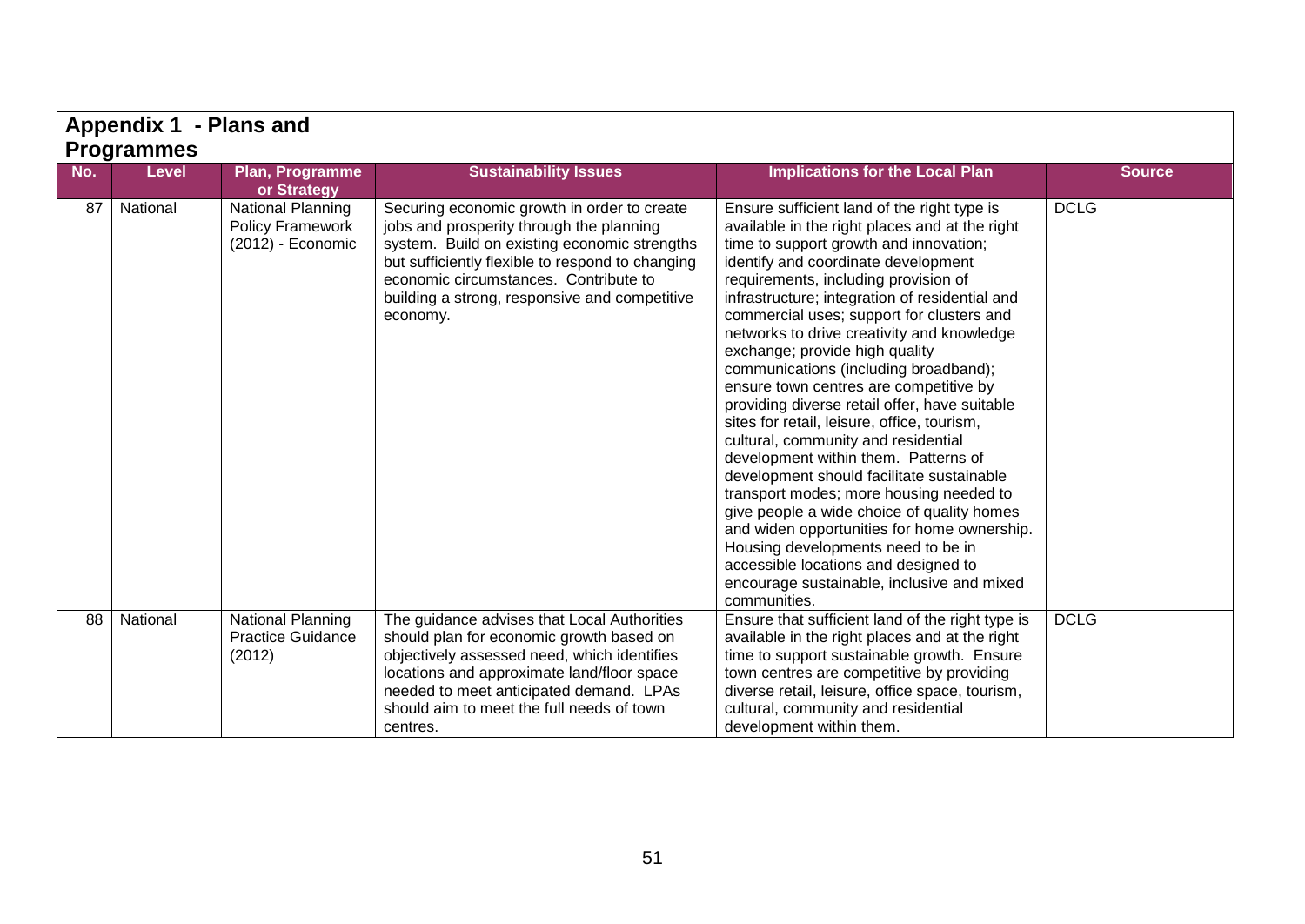| Appendix 1 - Plans and |                            |                                                                                                                                                                       |                                                                                                                                                                                                                                                                                                                             |                                                                                                                                                                                                                                                                                                                                                                                                                                                                                                                                                                                                                                                                                     |                            |  |  |
|------------------------|----------------------------|-----------------------------------------------------------------------------------------------------------------------------------------------------------------------|-----------------------------------------------------------------------------------------------------------------------------------------------------------------------------------------------------------------------------------------------------------------------------------------------------------------------------|-------------------------------------------------------------------------------------------------------------------------------------------------------------------------------------------------------------------------------------------------------------------------------------------------------------------------------------------------------------------------------------------------------------------------------------------------------------------------------------------------------------------------------------------------------------------------------------------------------------------------------------------------------------------------------------|----------------------------|--|--|
| No.                    | Programmes<br><b>Level</b> | Plan, Programme<br>or Strategy                                                                                                                                        | <b>Sustainability Issues</b>                                                                                                                                                                                                                                                                                                | <b>Implications for the Local Plan</b>                                                                                                                                                                                                                                                                                                                                                                                                                                                                                                                                                                                                                                              | <b>Source</b>              |  |  |
| 89                     | Regional                   | <b>Local Enterprise</b><br>Partnership: Coast<br>to Capital LEP:<br><b>Strategic Economic</b><br>Plan (2014)                                                          | The six strategic priorities are: 1. Successful<br>Growth Locations, including transport<br>investment; 2. Successful Business; 3. Building<br>Competitive Advantage; 4. Skills and<br>Workforce; 5. Growth is Digital; 6. Housing and<br>infrastructure. Chichester is located within the<br>Coastal Corridor Growth Area. | Policies that support: the Chichester Area<br>Package, Industrial Estates and new<br>Business Gateway - a package of transport<br>improvements that will enhance access into<br>existing business parks and support the<br>development of new housing and<br>employment schemes and 3,000 new jobs<br>and 4,300 new homes in and around the City;<br>Tangmere - a development opportunity<br>covering around 73 hectares that is reliant on<br>additional wastewater capacity and high<br>speed broadband. Delivery of Tangmere<br>Waste Water Treatment Works which will<br>unlock significant housing; Support the<br>National Cycle Network Route 2 - Brighton to<br>Chichester. | www.coast2capital.org.u    |  |  |
| 90                     | Regional                   | <b>Coastal West</b><br>Sussex and<br><b>Greater Strategic</b><br>Brighton - Local<br><b>Strategic Statement</b><br>on Delivering<br>Sustainable Growth<br>2013 - 2031 | A strategic document which sets out the local<br>authorities' ambitions in relation to sustainable<br>growth: provides a framework for investment<br>opportunities; establishes priorities for funding<br>opportunities; coordinates activities on<br>strategic planning and economic activity in the<br>wider area.        | Policies that promote regeneration of brown<br>field sites in Selsey; facilitate delivery of<br>waste water treatment and sewerage network<br>capacity; address the impact of surface water<br>on infrastructure; improve coastal and river<br>flood defences and surface water<br>management; ensure provision of green<br>infrastructure; reduce the environmental<br>impact of growth where development is<br>necessary; facilitate improvements to<br>junctions on the A27 and north-south links on<br>the A284 and the A29.                                                                                                                                                    | <b>Coastal West Sussex</b> |  |  |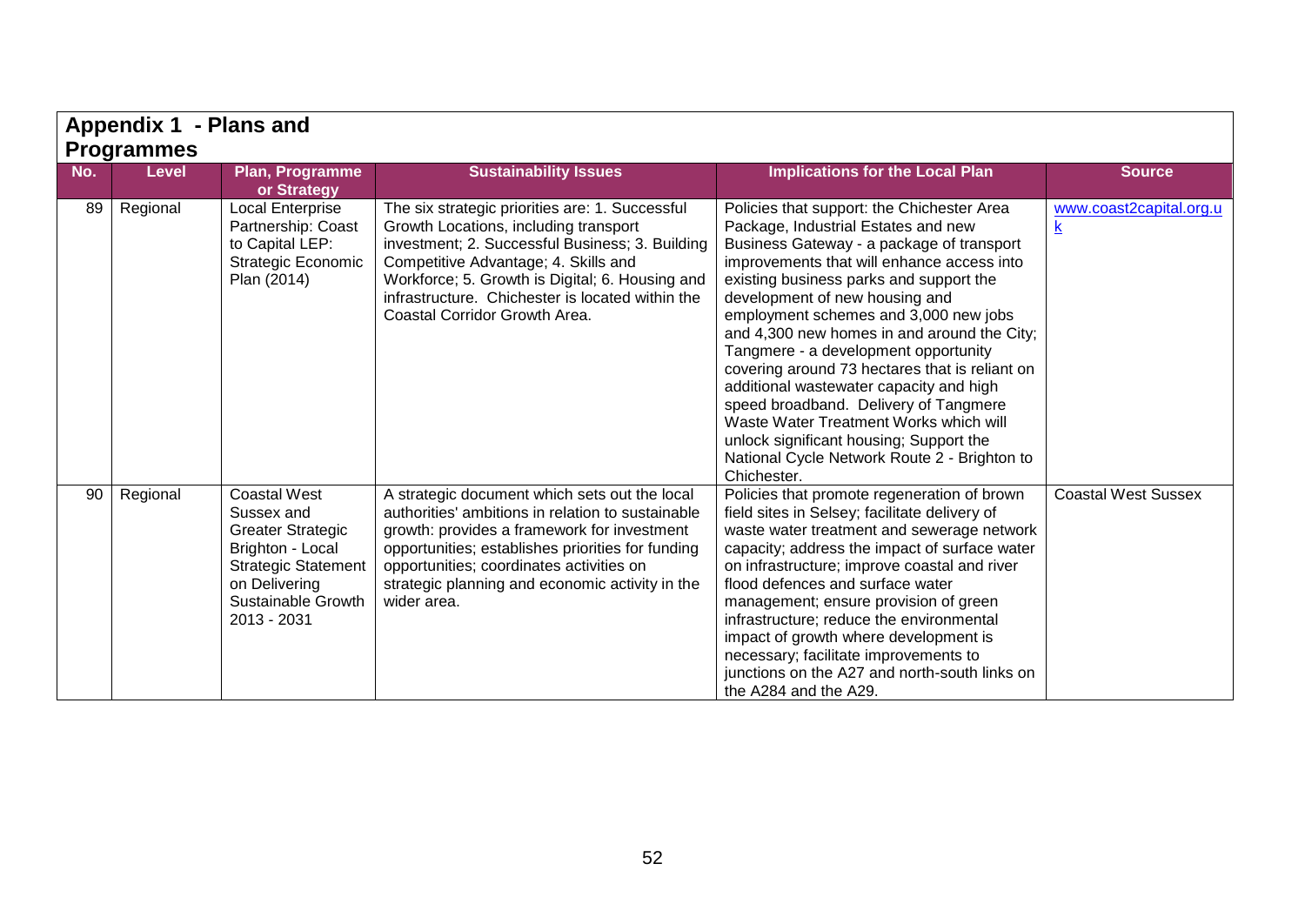|                                                                                                                                                        | <b>Appendix 1 - Plans and</b> |                                                                                                                                      |                                                                                                                                                                                                                                                                                                                                                                                                                                                                                                                                                                                                                                                                                                                 |                                                                                                                                                                                                                                                                                                                                                                                                                                        |             |  |  |
|--------------------------------------------------------------------------------------------------------------------------------------------------------|-------------------------------|--------------------------------------------------------------------------------------------------------------------------------------|-----------------------------------------------------------------------------------------------------------------------------------------------------------------------------------------------------------------------------------------------------------------------------------------------------------------------------------------------------------------------------------------------------------------------------------------------------------------------------------------------------------------------------------------------------------------------------------------------------------------------------------------------------------------------------------------------------------------|----------------------------------------------------------------------------------------------------------------------------------------------------------------------------------------------------------------------------------------------------------------------------------------------------------------------------------------------------------------------------------------------------------------------------------------|-------------|--|--|
| <b>Programmes</b><br>No.<br><b>Sustainability Issues</b><br><b>Implications for the Local Plan</b><br><b>Level</b><br>Plan, Programme<br><b>Source</b> |                               |                                                                                                                                      |                                                                                                                                                                                                                                                                                                                                                                                                                                                                                                                                                                                                                                                                                                                 |                                                                                                                                                                                                                                                                                                                                                                                                                                        |             |  |  |
|                                                                                                                                                        |                               | or Strategy                                                                                                                          |                                                                                                                                                                                                                                                                                                                                                                                                                                                                                                                                                                                                                                                                                                                 |                                                                                                                                                                                                                                                                                                                                                                                                                                        |             |  |  |
| 91                                                                                                                                                     | County                        | Supporting<br><b>Economic Growth</b><br>in West Sussex -<br>An Economic<br><b>Strategy for West</b><br>Sussex 2012 -<br>2020         | Promote West Sussex as a First Class<br>Business Location; Understand and respond to<br>the needs to established businesses and<br>support people to start and grow successful<br>enterprises; Adapt and respond to new funding<br>conditions and opportunities; Deliver the<br>transport and communications infrastructure<br>that businesses and residents need; Make the<br>best use of land and property to support a<br>robust and sustainable economy; Support the<br>creation of a range of jobs that enable people<br>to participate in the labour market in a way that<br>best reflects their needs at different life stages;<br>Support local people to acquire the skills that<br>the economy needs. | Policies that reduce need to travel for<br>businesses, including improving<br>communication infrastructure; continue<br>improvements to City and Town Centre so<br>that they are attractive to investors;<br>enhancing the cultural offer within the District;<br>priority brownfield sites are appropriately<br>developed and existing sites are improved to<br>provide new business spaces, jobs and<br>homes that communities need. | <b>WSCC</b> |  |  |
| 92                                                                                                                                                     | <b>District</b>               | Creating a<br>Prosperous and<br>Sustainable<br>Economy: An<br><b>Economic Strategy</b><br>for Chichester<br>District(2013 -<br>2019) | The Key priorities in the Strategy are: Attract<br>and Retain Working Age Talent; Create the<br><b>Conditions to Support Growth-Oriented</b><br>Businesses; Match Skills to Business and<br>Economic Needs; Make Best Use of the<br>District's Natural and Cultural Assets.                                                                                                                                                                                                                                                                                                                                                                                                                                     | Provide residential accommodation that is<br>affordable and attractive to students and<br>working age households; identify, develop<br>and promote key employment sites to meet<br>the Employment Land Review forecasts for<br>the District; support farmers, foresters and<br>landowners to make the best economic use<br>of their assets within the constraints of<br>landscape, wildlife and listed buildings<br>designations.      | CDC         |  |  |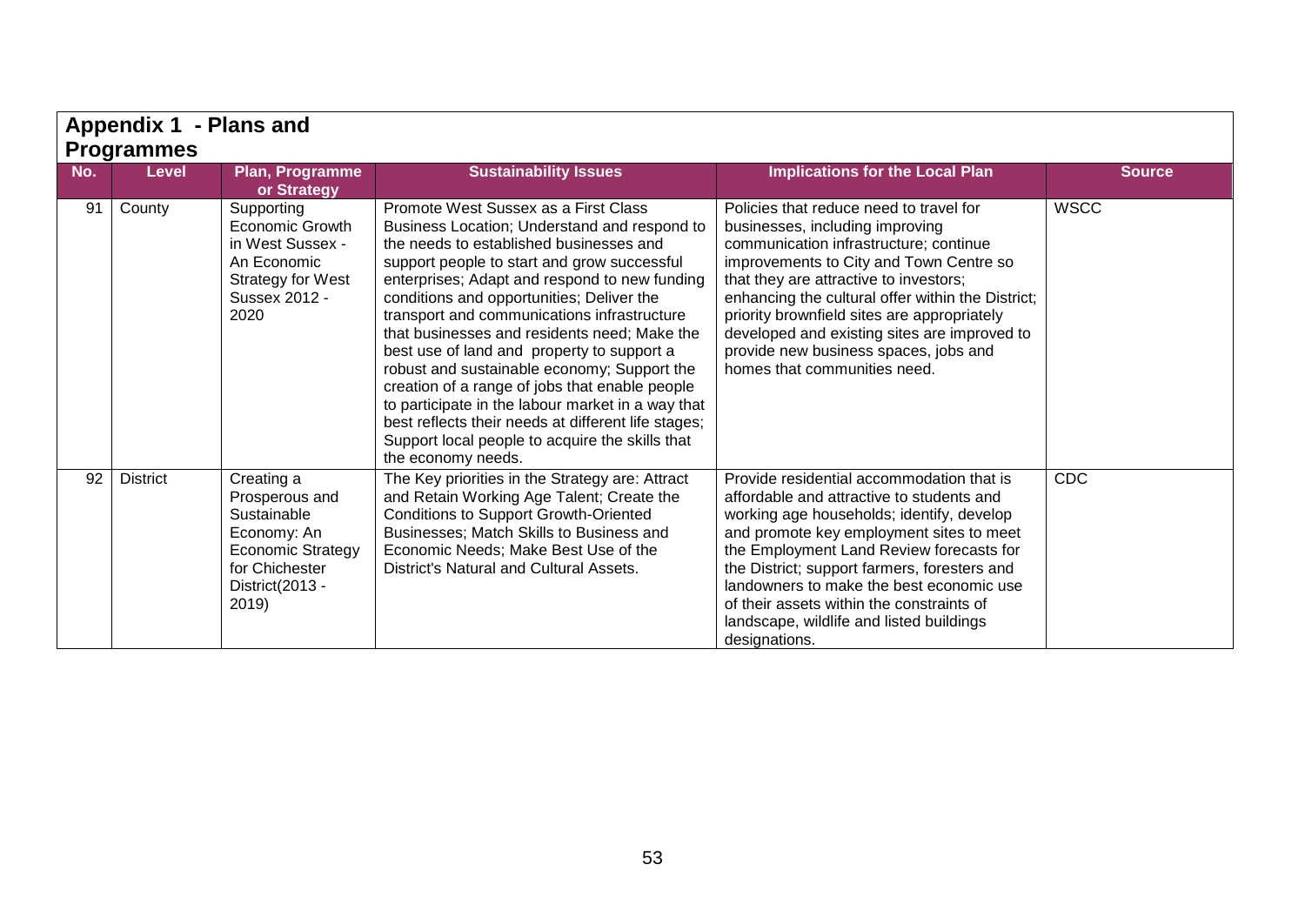|                   | Appendix 1 - Plans and |                                                                                            |                                                                                                                                                                                                                                                                                                                                                                                                                                                                                                                                                                                             |                                                                                                                                                                                                                                                          |                       |  |  |  |
|-------------------|------------------------|--------------------------------------------------------------------------------------------|---------------------------------------------------------------------------------------------------------------------------------------------------------------------------------------------------------------------------------------------------------------------------------------------------------------------------------------------------------------------------------------------------------------------------------------------------------------------------------------------------------------------------------------------------------------------------------------------|----------------------------------------------------------------------------------------------------------------------------------------------------------------------------------------------------------------------------------------------------------|-----------------------|--|--|--|
| <b>Programmes</b> |                        |                                                                                            |                                                                                                                                                                                                                                                                                                                                                                                                                                                                                                                                                                                             |                                                                                                                                                                                                                                                          |                       |  |  |  |
| No.               | <b>Level</b>           | Plan, Programme<br>or Strategy                                                             | <b>Sustainability Issues</b>                                                                                                                                                                                                                                                                                                                                                                                                                                                                                                                                                                | <b>Implications for the Local Plan</b>                                                                                                                                                                                                                   | <b>Source</b>         |  |  |  |
| 93                | <b>District</b>        | <b>Chichester District</b><br>Car Park Strategy<br>2010 - 2020                             | To provide and manage a range of safe,<br>secure, attractive, well maintained and<br>affordable car parking that meets the needs of<br>residents, shoppers, visitors and commuters, in<br>a manner compatible with the settlements'<br>character and environment, and so ensure the<br>economic well-being of the District. Support<br>minor increases in capacity of existing CDC<br>car parks by more effective layouts and<br>modest extensions. Should the "do minimum"<br>fail to deliver, feasibility of Park and Ride<br>scheme to be considered, including location of<br>car park. | Policies that support the strategy, including<br>identifying opportunities for additional car<br>parking provision if necessary. Ensure new<br>development provides appropriate parking<br>facilities.                                                   | <b>CDC</b>            |  |  |  |
| 94                | <b>District</b>        | Chichester<br><b>Business</b><br>Improvement<br>District (2011 -<br>2016) Business<br>Plan | The promotion of Chichester City Centre both<br>as a place of business opportunity, and as a<br>key visitor destination regionally and nationally.                                                                                                                                                                                                                                                                                                                                                                                                                                          | Policies that support the development of<br>Chichester's reputation as a Centre of<br>Excellent for Entrepreneurship and in which<br>to do business and that encourage visitors to<br>stay longer, develop brand loyalty and attract<br>repeat business. | <b>Chichester BID</b> |  |  |  |
| 95                | <b>District</b>        | Chichester in<br>Partnership<br>Community<br>Strategy 2016-2021                            | An overarching strategic document which sets<br>out the priorities for the 5-year period. The<br>three main themes are: The Economy; Health<br>& Wellbeing; Housing and Neighbourhoods;<br>Environment; Transport and Access                                                                                                                                                                                                                                                                                                                                                                | Support the growth of local businesses;<br>facilitate improved transport links throughout<br>the District.                                                                                                                                               | <b>CDC</b>            |  |  |  |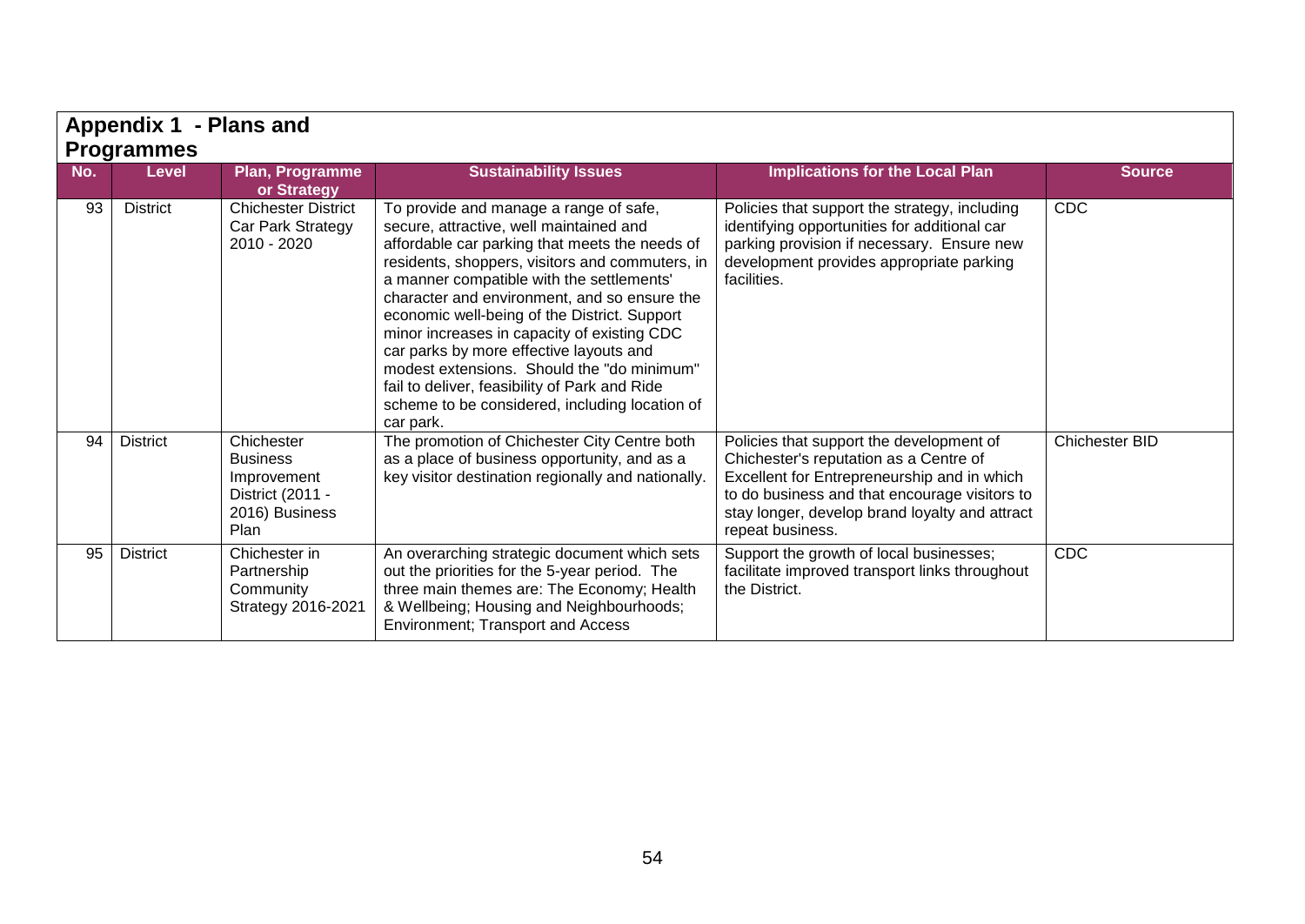| - Plans and<br><b>Appendix 1</b><br><b>Programmes</b> |                 |                                         |                                                                                                                                                                                                                                                                                                                                                                                                                                                                                                                                           |                                                                                                                                   |               |  |  |
|-------------------------------------------------------|-----------------|-----------------------------------------|-------------------------------------------------------------------------------------------------------------------------------------------------------------------------------------------------------------------------------------------------------------------------------------------------------------------------------------------------------------------------------------------------------------------------------------------------------------------------------------------------------------------------------------------|-----------------------------------------------------------------------------------------------------------------------------------|---------------|--|--|
| No.                                                   | <b>Level</b>    | <b>Plan, Programme</b><br>or Strategy   | <b>Sustainability Issues</b>                                                                                                                                                                                                                                                                                                                                                                                                                                                                                                              | <b>Implications for the Local Plan</b>                                                                                            | <b>Source</b> |  |  |
| 96                                                    | <b>District</b> | Vision for<br>Chichester 2016 -<br>2035 | The aims of the Vision are to: 1) to be a clear,<br>locally supported vision of the function and<br>future of the city; 2) develop Chichester as a<br>vibrant and attractive commercial and cultural<br>location, serving residents, workers and<br>visitors; 3) identify development opportunities;<br>4) increase the profile and promotion of the<br>city; 5) attract significant new inward<br>investment and funding; 6) create substantial<br>economic growth and create jobs; 7) create a<br>first class destination for shoppers. | The vision is due to be published in October<br>2016 and is likely to be central to economic<br>and planning policy for the City. | <b>CDC</b>    |  |  |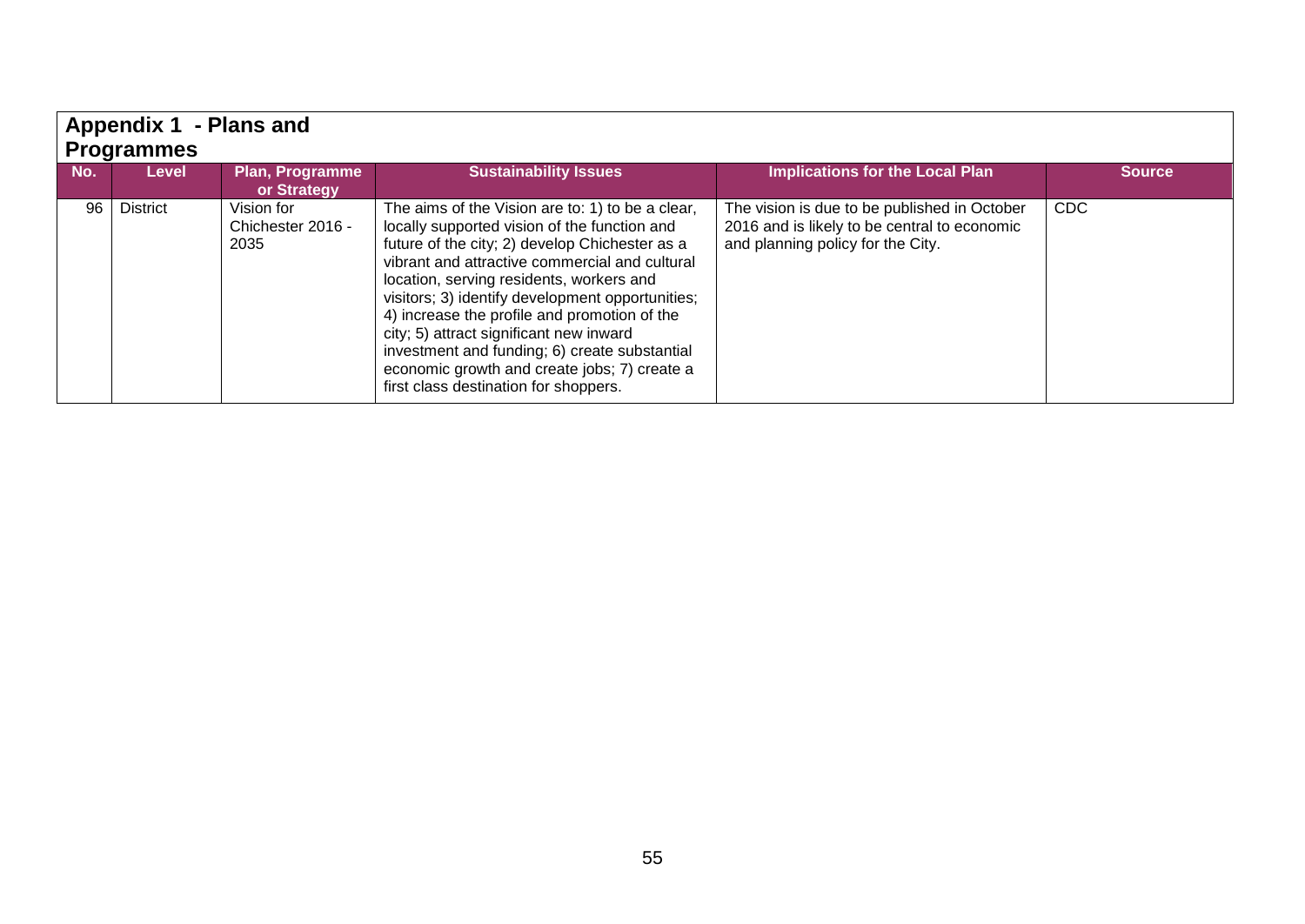# **Appendix 2 - Baseline Information**

| No.            | Indicator                                                                        | Data            | Trend (if<br>known)                                   | Source                                                    |
|----------------|----------------------------------------------------------------------------------|-----------------|-------------------------------------------------------|-----------------------------------------------------------|
| 1a             | Percentage of<br>employees in<br>Manufacturing                                   | 8.1% (2014)     | Increasing<br>slightly<br>between<br>2005 and<br>2014 | ONS business register and<br>survey<br>www.nomisweb.co.uk |
| 1 <sub>b</sub> | Percentage of<br>employees in<br>construction                                    | 4.3% (2014)     |                                                       | www.nomisweb.co.uk                                        |
| 1 <sub>c</sub> | Percentage of<br>employees in Services<br>(classifications G to S)<br>including: | 86.6%<br>(2014) | <b>Upwards</b>                                        | www.nomisweb.co.uk                                        |
| 1 <sub>d</sub> | Wholesale and Retail,<br>including Motor Trades<br>(G)                           | 16.3%<br>(2014) |                                                       | www.nomisweb.co.uk                                        |
| 1e             | Accommodation and<br>Food Services (I)                                           | 9.7% (2014)     |                                                       | www.nomisweb.co.uk                                        |
| 1f             | Information and<br>Communications (J)                                            | 2.6% (2014)     |                                                       | www.nomisweb.co.uk                                        |
| 1 <sub>g</sub> | <b>Financial and Other</b><br><b>Business Services (K-</b><br>N)                 | 22.7%<br>(2014) |                                                       | www.nomisweb.co.uk                                        |
| 1 <sub>h</sub> | Public Admin,<br><b>Education and Health</b><br>$(O-Q)$                          | 27.6%<br>(2014) |                                                       | www.nomisweb.co.uk                                        |
| 2a             | Percentage of rural<br>households within 4km<br>of a bank or building<br>society | 54% (2012)      |                                                       | West Sussex Life 2012<br>www.westsussex.gov.uk            |
| 2b             | Percentage of rural<br>households within 4km<br>of an ATM                        | 82% (2012)      |                                                       | <b>West Sussex Life 2012</b><br>www.westsussex.gov.uk     |
| 2c             | Percentage of rural<br>households within 4km<br>of a Petrol Station              | 46% (2012)      | <b>Downwards</b>                                      | West Sussex Life 2012<br>www.westsussex.gov.uk            |
| 2d             | Percentage of rural<br>households within 2km<br>of a Post Office                 | 75% (2012)      | <b>Downwards</b>                                      | West Sussex Life 2012<br>www.westsussex.gov.uk            |
| 2e             | Percentage of rural<br>households within 2km<br>of a Primary School              | 79% (2012)      | <b>Downwards</b>                                      | West Sussex Life 2012<br>www.westsussex.gov.uk            |
| 2f             | Percentage of rural<br>households within 4km<br>of a Secondary School            | 22% (2012)      | <b>Downwards</b>                                      | West Sussex Life 2012<br>www.westsussex.gov.uk            |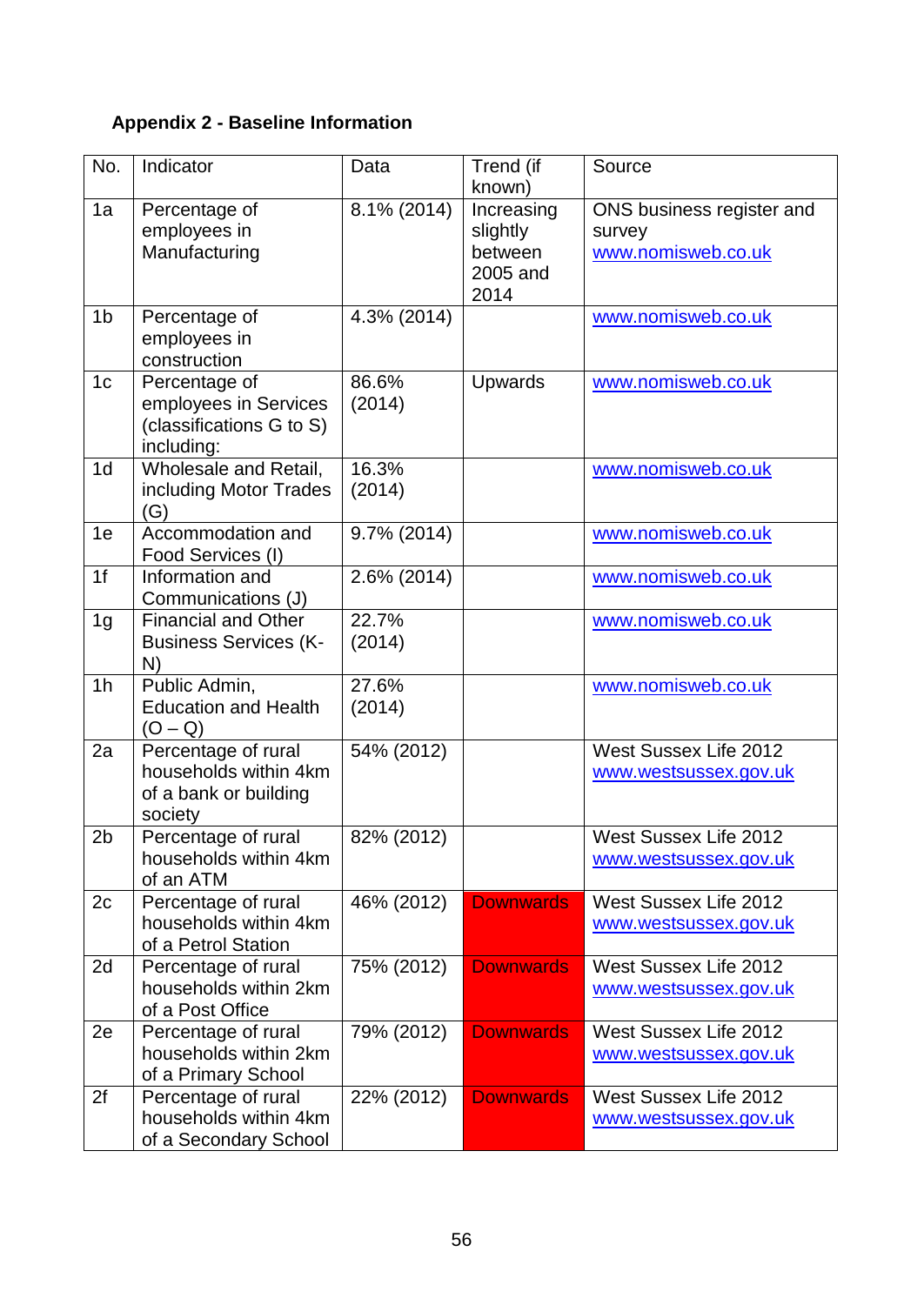| No.            | Indicator                                                                                                  | Data                                                                      | Trend (if<br>known)          | Source                                                                                                 |
|----------------|------------------------------------------------------------------------------------------------------------|---------------------------------------------------------------------------|------------------------------|--------------------------------------------------------------------------------------------------------|
| 2g             | Percentage of rural<br>households within 4km<br>of a GP                                                    | 73% (2012)                                                                |                              | West Sussex Life 2012<br>www.westsussex.gov.uk                                                         |
| 3              | Percentage of West<br><b>Sussex establishments</b><br>reporting skills<br>shortage vacancies               | 5% (2013)<br>only<br>collected for<br>the County                          |                              | <b>UK Commission for</b><br><b>Employment and Skills:</b><br><b>Employer Skills Survey</b><br>2013     |
| $\overline{4}$ | Median Gross weekly<br>earnings of District<br>residents                                                   | £481 (full<br>time, April<br>2015)<br>£147 (part-<br>time, April<br>2015) |                              | Annual Survey of Hours and<br>Earnings 2015, Office of<br><b>National Statistics</b><br>www.ons.gov.uk |
| 5a             | Amount of floorspace<br>developed for<br>employment by type<br>(B1 mixed)                                  | 0 <sub>m2</sub><br>(4,660 m2 in<br>$2013-4)$                              |                              | <b>CDC Annual Monitoring</b><br>Report (AMR) 2014 - 2015                                               |
| 5 <sub>b</sub> | Amount of floorspace<br>developed for<br>employment by type<br>(B1a - Offices)                             | $\overline{7}0 \text{ m2}$<br>1.3% of total<br>floorspace                 |                              | <b>CDC AMR 2014-15</b>                                                                                 |
| 5c             | Amount of floorspace<br>developed for<br>employment by type<br>(B1c - light industry)                      | 762 m <sub>2</sub><br>14.3% of<br>total<br>floorspace                     |                              | <b>CDC AMR 2014-15</b>                                                                                 |
| 5d             | Amount of floorspace<br>developed for<br>employment by type<br>(B2 - General<br>Industry)                  | 182 m <sub>2</sub><br>$3.4%$ of<br>total<br>floorspace                    |                              | <b>CDC AMR 2014-15</b>                                                                                 |
| 5e             | Amount of floorspace<br>developed for<br>employment by type<br>$(B8 - storage /$<br>distribution)          | 4,333 m2<br>81% of total<br>floorspace                                    |                              | <b>CDC AMR 2014-15</b>                                                                                 |
| 6              | Number of Job<br><b>Seekers Allowance</b><br>claimants as a<br>percentage of the<br>working age population | 1% (March<br>2016)                                                        |                              | <b>NOMIS Labour Market</b><br><b>Statistics</b><br>www.nomisweb.co.uk                                  |
| $\overline{7}$ | Percentage change in<br>the number of VAT<br>registered Businesses                                         | 0.72%<br>(2013)                                                           | <b>Upwards</b><br>since 2010 | <b>ONS Business Demography</b><br>2013, www.ons.gov.uk                                                 |
| 8              | Percentage of children<br>that live in families that<br>are income deprived                                | 10.9%<br>(2012)                                                           |                              | <b>HBAI Children in Low</b><br><b>Income Families Local</b><br>Measure Aug 2012<br>www.data.gov.uk     |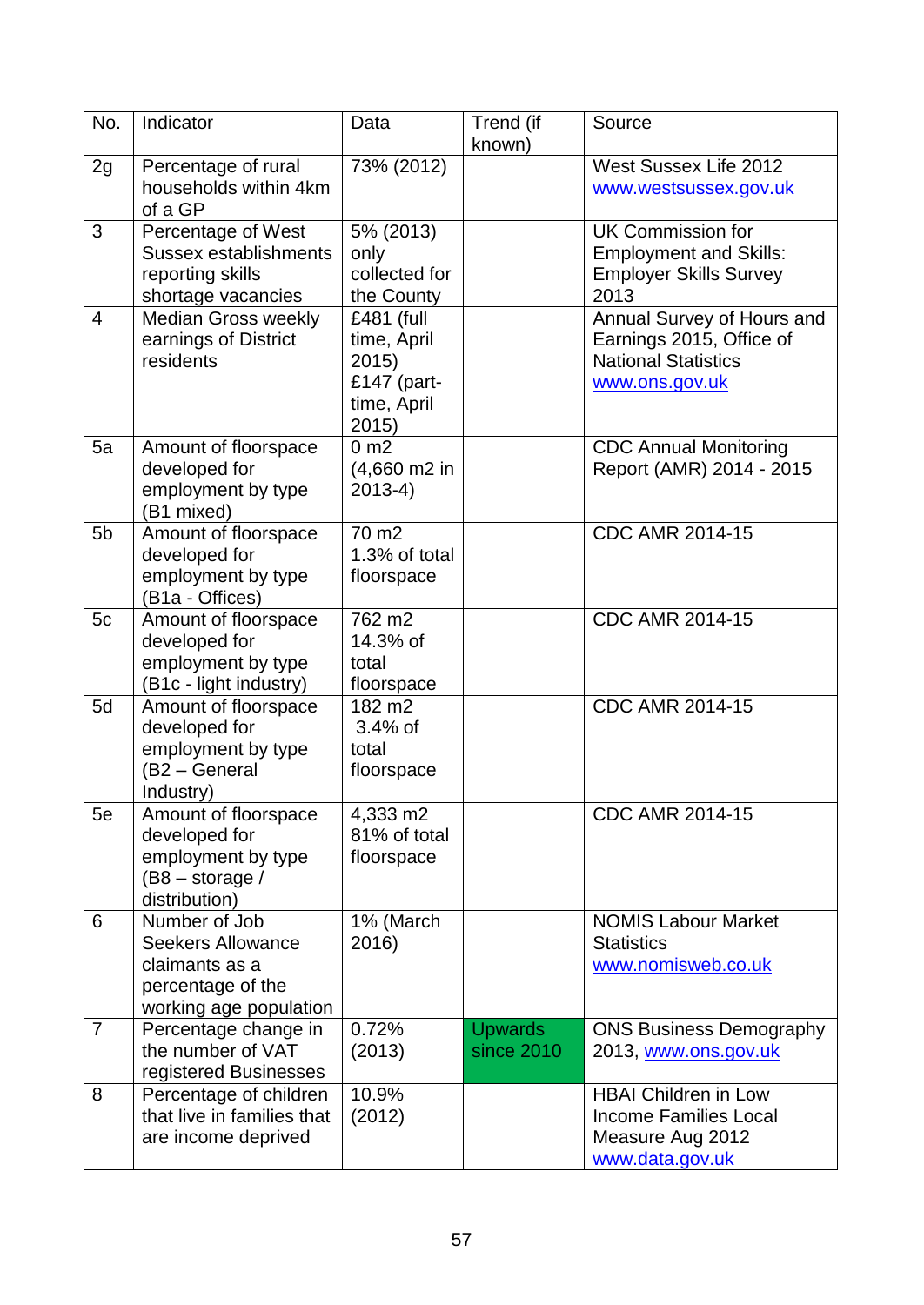| No. | Indicator                                                                                                 | Data                                   | Trend (if<br>known)                  | Source                                                                                                                                                                                                   |
|-----|-----------------------------------------------------------------------------------------------------------|----------------------------------------|--------------------------------------|----------------------------------------------------------------------------------------------------------------------------------------------------------------------------------------------------------|
| 9   | Total number of net<br>new dwellings<br>completions                                                       | 351 $(2014 -$<br>2015                  |                                      | <b>CDC AMR 2014-15</b>                                                                                                                                                                                   |
| 10  | <b>Affordable Dwellings</b><br>completed as a % of<br>all new housing<br>completions (gross)              | 44.7%<br>$(2014 - 2015)$               | <b>Upwards</b><br>since 2012         | CDC AMR 2014-15                                                                                                                                                                                          |
| 11  | Household<br>accommodation<br>without central heating                                                     | 2.6% (2011)                            | <b>Downwards</b>                     | 2011 Census Data<br>www.nomisweb.co.uk                                                                                                                                                                   |
| 12  | <b>Median House Price to</b><br>median<br>earnings ratio                                                  | 12.57<br>(2015)                        | <b>Increasing</b>                    | <b>Housing Market and House</b><br>Prices, DCLG www.gov.uk                                                                                                                                               |
| 13  | $CO2$ emissions –<br>domestic emissions<br>per capita                                                     | 2.5 tonnes<br>$CO2$ (2013)             | <b>Downwards</b>                     | UK local and regional CO <sub>2</sub><br>emissions dataset DECC,<br>www.gov.uk                                                                                                                           |
| 14  | $CO2$ emissions – total<br>emissions per capita                                                           | 8.0 tonnes<br>$CO2$ (2013)             | <b>Downwards</b>                     | UK local and regional $CO2$<br>emissions dataset DECC,<br>www.gov.uk                                                                                                                                     |
| 15  | Daily domestic water<br>use                                                                               | 178 litres<br>per capita<br>(2015)     |                                      | Southern Water                                                                                                                                                                                           |
| 16  | Percentage of water<br>bodies assessed as<br>good ecological status                                       | 0/18 water<br>bodies = $0\%$<br>(2015) |                                      | EA<br>http://environment.data.gov.<br>uk/catchment-<br>planning/OperationalCatchm<br>ent/3533/Summary<br>http://environment.data.gov.<br>uk/catchment-<br>planning/OperationalCatchm<br>ent/3534/Summary |
| 17  | Percentage of water<br>bodies assessed as<br>good chemical status                                         | 18/19 water<br>$b$ odies $=$<br>94.7%  |                                      | EA<br>As above                                                                                                                                                                                           |
| 18  | The percentage area<br>of land designated as<br>a SSSI which is found<br>to be in favourable<br>condition | 52.5%<br>(2015)                        | <b>Declined</b><br><b>since 2006</b> | <b>Sussex Biodiversity Records</b><br>Centre via CDC AMR 2014-<br>15                                                                                                                                     |
| 19  | Kilograms of<br>household waste<br>collected per<br>household                                             | 434.02kg<br>$(2014-15)$                |                                      | CDC Corporate Plan 2014-<br>15                                                                                                                                                                           |
| 20  | Percentage of<br>household waste<br>recycled                                                              | 40.41%<br>$(2014-15)$                  | <b>Upwards</b>                       | CDC Corporate Plan 2014-<br>15                                                                                                                                                                           |
| 21a | <b>Estimated traffic flow</b>                                                                             | 2,584                                  |                                      | http://www.dft.gov.uk/traffic-                                                                                                                                                                           |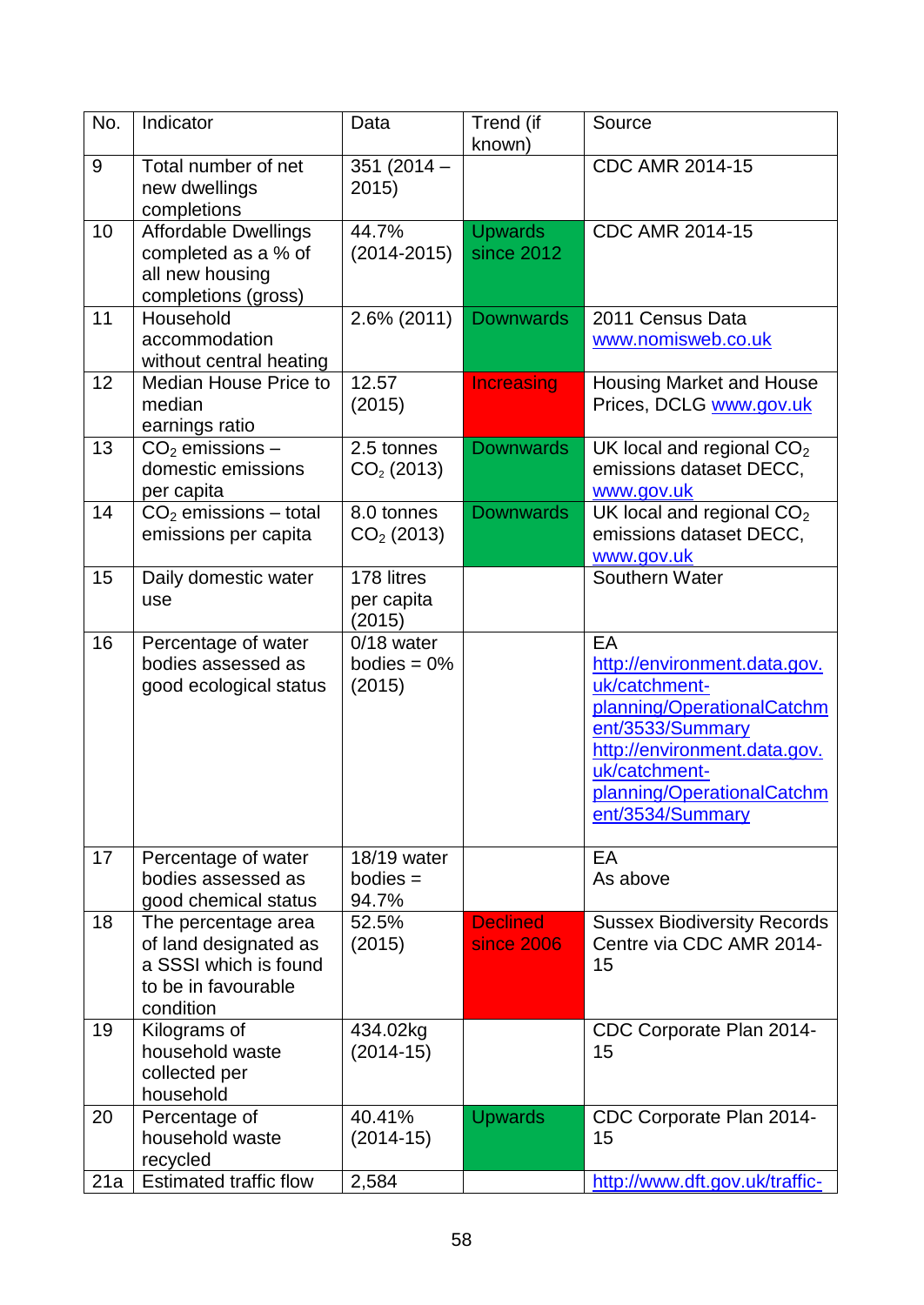| No.             | Indicator                                                                                                                                  | Data                                 | Trend (if<br>known)                        | Source                                                                                  |
|-----------------|--------------------------------------------------------------------------------------------------------------------------------------------|--------------------------------------|--------------------------------------------|-----------------------------------------------------------------------------------------|
|                 | on major roads for all<br>vehicle types                                                                                                    | million<br>vehicle<br>miles (2014)   |                                            | counts/area.php?region=&la<br>=West+Sussex                                              |
| 21 <sub>b</sub> | Average 5-day total<br>number of vehicles<br>entering urban areas<br>between 7-10am for<br><b>Chichester City</b>                          | 15,246<br>(2015)<br>15,102<br>(2009) | <b>Increased</b><br>slightly               | <b>West Sussex County</b><br><b>Council Traffic Monitoring</b><br>www.westsussex.gov.uk |
| 22a             | Percentage of<br>residents who travel to<br>work on foot or cycle                                                                          | 11.5%<br>(2011)                      | Increased<br>slightly<br>since 2001        | 2011 Census Data<br>www.nomisweb.co.uk                                                  |
| 22 <sub>b</sub> | Percentage of<br>residents who travel to<br>work by public<br>transport                                                                    | 4.5%<br>(2011)                       | <b>Increased</b><br>slightly<br>since 2001 | 2011 Census Data<br>www.nomisweb.co.uk                                                  |
| 22c             | Percentage of<br>residents who travel to<br>work by car                                                                                    | 39.7%<br>(2011)                      | <b>Decreased</b><br>slightly<br>since 2001 | 2011 Census Data<br>www.nomisweb.co.uk                                                  |
| 23a             | <b>Domestic Burglaries</b><br>per 1,000 households                                                                                         | $3(2014-15)$                         | <b>Downwards</b>                           | Recorded crime data 2014-<br>15 www.ons.gov.uk                                          |
| 23 <sub>b</sub> | <b>Violent Offences</b><br>committed per 1,000<br>population                                                                               | $9(2014-15)$                         | <b>Downwards</b>                           | Recorded crime data 2014-<br>15 www.ons.gov.uk                                          |
| 24              | Total number of road<br>accident casualties,<br>pedestrian                                                                                 | 484 (2014)                           | <b>Upwards</b>                             | Reported casualties table<br>(RAS 30058), DfT,<br>www.gov.uk                            |
| 25a             | Life expectancy at birth<br>(males)                                                                                                        | 81.1 years<br>$(2012 - 2014)$        | <b>Upwards</b>                             | <u>www.ons.gov.uk</u>                                                                   |
| 25 <sub>b</sub> | Life expectancy at birth<br>(females)                                                                                                      | 85 years<br>(2012-2014)              | <b>Upwards</b>                             | www.ons.gov.uk                                                                          |
| 26              | Percentage of<br>households with one or<br>more person with a<br>limiting long term<br>illness                                             | 17.5%<br>(2011)                      | <b>Downwards</b>                           | 2011 Census,<br>www.ons.gov.uk                                                          |
| 27              | Percentage of young<br>people (16-24 year<br>olds) who are<br>unemployed                                                                   | 5.5% (2011)                          |                                            | 2011 Census,<br>www.ons.gov.uk                                                          |
| 28              | Percentage of 15 year<br>old pupils in local<br>authority schools<br>achieving five or more<br><b>GCSEs at Grade A*-C</b><br>or equivalent | 68.9%<br>$(2014-15)$                 | <b>Upwards</b>                             | <b>Revised GCSE and</b><br>equivalent results in<br>England: 2014 to 2015<br>www.gov.uk |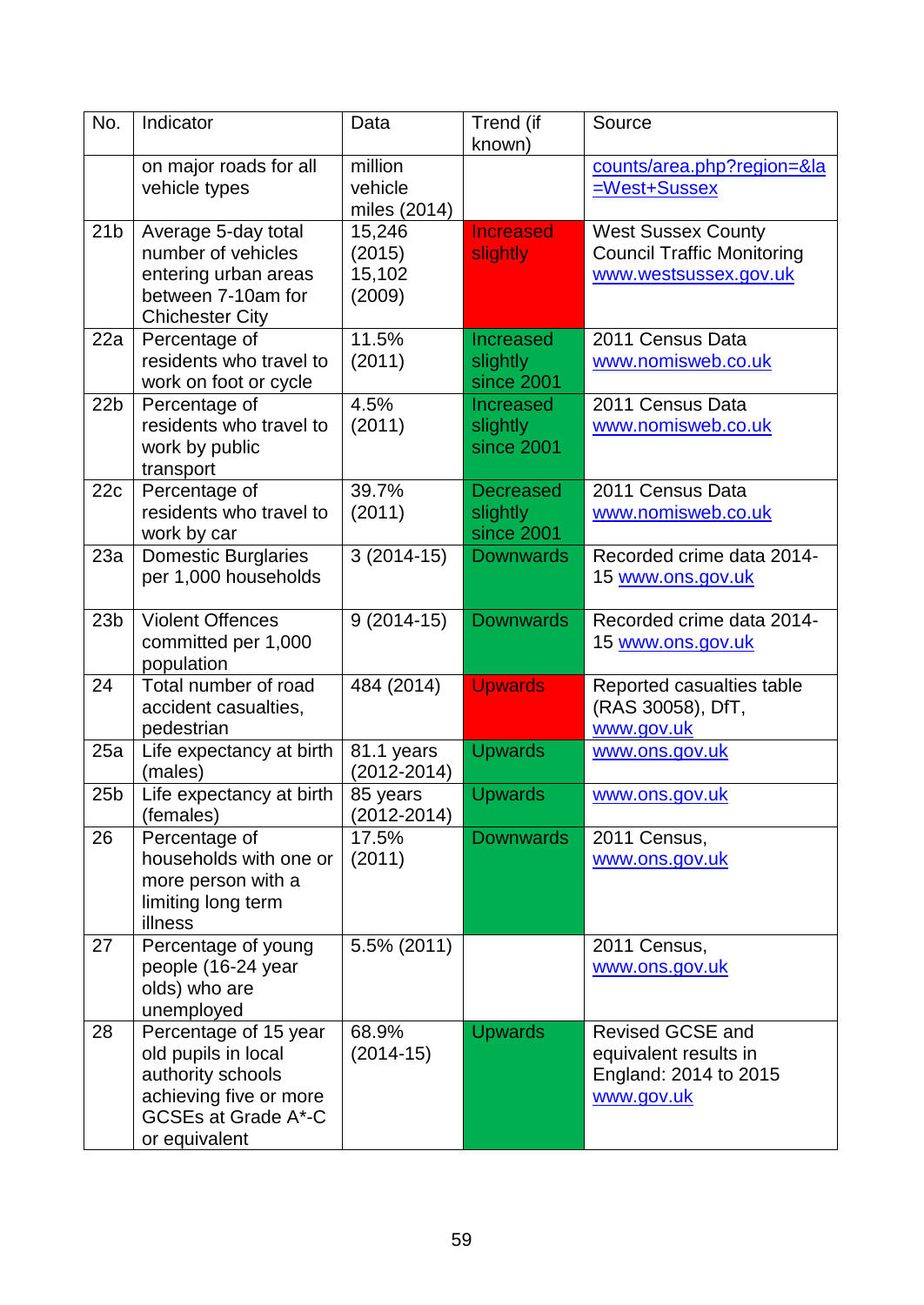| No.             | Indicator                                                                                         | Data                             | Trend (if<br>known)                                                                                                                                               | Source                                                        |
|-----------------|---------------------------------------------------------------------------------------------------|----------------------------------|-------------------------------------------------------------------------------------------------------------------------------------------------------------------|---------------------------------------------------------------|
| 29a             | Percentage of adults<br>who participate in<br>activity/exercise at<br>least three times a<br>week | 28.0%<br>(2014/2015)             | Slightly up<br>on<br>2005/2006<br>at 27.3%                                                                                                                        | <b>Active People Survey 2014-</b><br>15, www.sportengland.org |
| 29 <sub>b</sub> | Percentage of adults<br>who participate in<br>activity/exercise at<br>least once a week           | 37.3%<br>(2014/15)               | Slightly up<br>on<br>2005/2006<br>at 36.6%                                                                                                                        | <b>Active People Survey 2014-</b><br>15, www.sportengland.org |
| 30              | <b>Annual Average NO2</b><br>levels at 5 selected<br>sites in the District                        | 31.2µg m <sup>-3</sup><br>(2015) | <b>Since 2006</b><br>has<br>remained<br>between<br>30.4 and<br>36.4 $\mu$ g m <sup>-3</sup> .<br>Recent<br>indication<br>that average<br>levels are<br>declining. | <b>CDC</b>                                                    |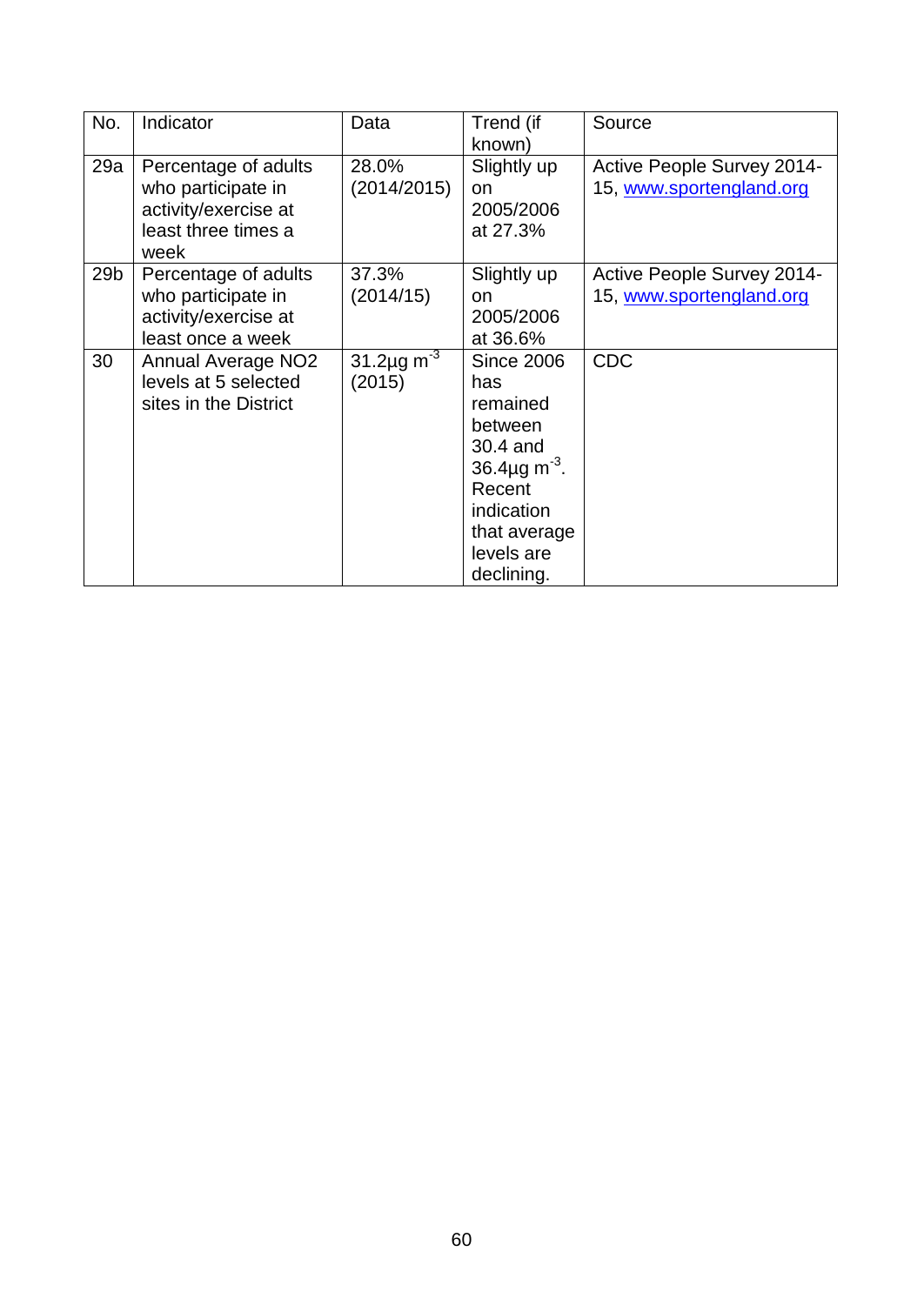| <b>SA Objective</b>                                                               |   |                |   |   |   |   |                |   |   |    |    |    |    |
|-----------------------------------------------------------------------------------|---|----------------|---|---|---|---|----------------|---|---|----|----|----|----|
| 1. Protect and enhance wildlife                                                   |   |                |   |   |   |   |                |   |   |    |    |    |    |
| 2. Maximise efficient use of natural resources                                    |   |                |   |   |   |   |                |   |   |    |    |    |    |
| 3. Reduce pollution and improve air quality                                       |   |                |   |   |   |   |                |   |   |    |    |    |    |
| 4. Achieve zero net increase in greenhouse<br>gas emissions                       |   |                |   |   |   |   |                |   |   |    |    |    |    |
| 5. Minimise flood risk for new and existing<br>development                        |   |                |   |   |   |   |                |   |   |    |    |    |    |
| 6. Achieve a sustainable and integrated<br>transport system                       |   |                |   |   |   |   |                |   |   |    |    |    |    |
| 7. Conserve and enhance landscape and<br>heritage                                 |   |                |   |   |   |   |                |   |   |    |    |    |    |
| 8. Increase availability of affordable housing                                    |   |                |   |   |   |   |                |   |   |    |    |    |    |
| 9. Provide access to services and facilities                                      |   |                |   |   |   |   |                |   |   |    |    |    |    |
| 10. Promote economic development to<br>maintain quality of life and competiveness |   |                |   |   |   |   |                |   |   |    |    |    |    |
| 11. Develop a dynamic, diverse and                                                |   |                |   |   |   |   |                |   |   |    |    |    |    |
| knowledge based economy that excels in                                            |   |                |   |   |   |   |                |   |   |    |    |    |    |
| innovation                                                                        |   |                |   |   |   |   |                |   |   |    |    |    |    |
| 12. Develop and maintain a skilled workforce                                      |   |                |   |   |   |   |                |   |   |    |    |    |    |
| to support long-term competitiveness                                              |   |                |   |   |   |   |                |   |   |    |    |    |    |
| 13. Enable viability of the rural economy with                                    |   |                |   |   |   |   |                |   |   |    |    |    |    |
| enhanced diversity of employment                                                  |   |                |   |   |   |   |                |   |   |    |    |    |    |
| opportunities.                                                                    |   |                |   |   |   |   |                |   |   |    |    |    |    |
| <b>SA Objective</b>                                                               | 1 | $\overline{2}$ | 3 | 4 | 5 | 6 | $\overline{7}$ | 8 | 9 | 10 | 11 | 12 | 13 |

# **Appendix 3 – Testing the compatibility of the SA Objectives**

Green = Strong compatibility & synergies. Red = Incompatibility and conflicting objectives. Blank = No strong effects positive or negative.